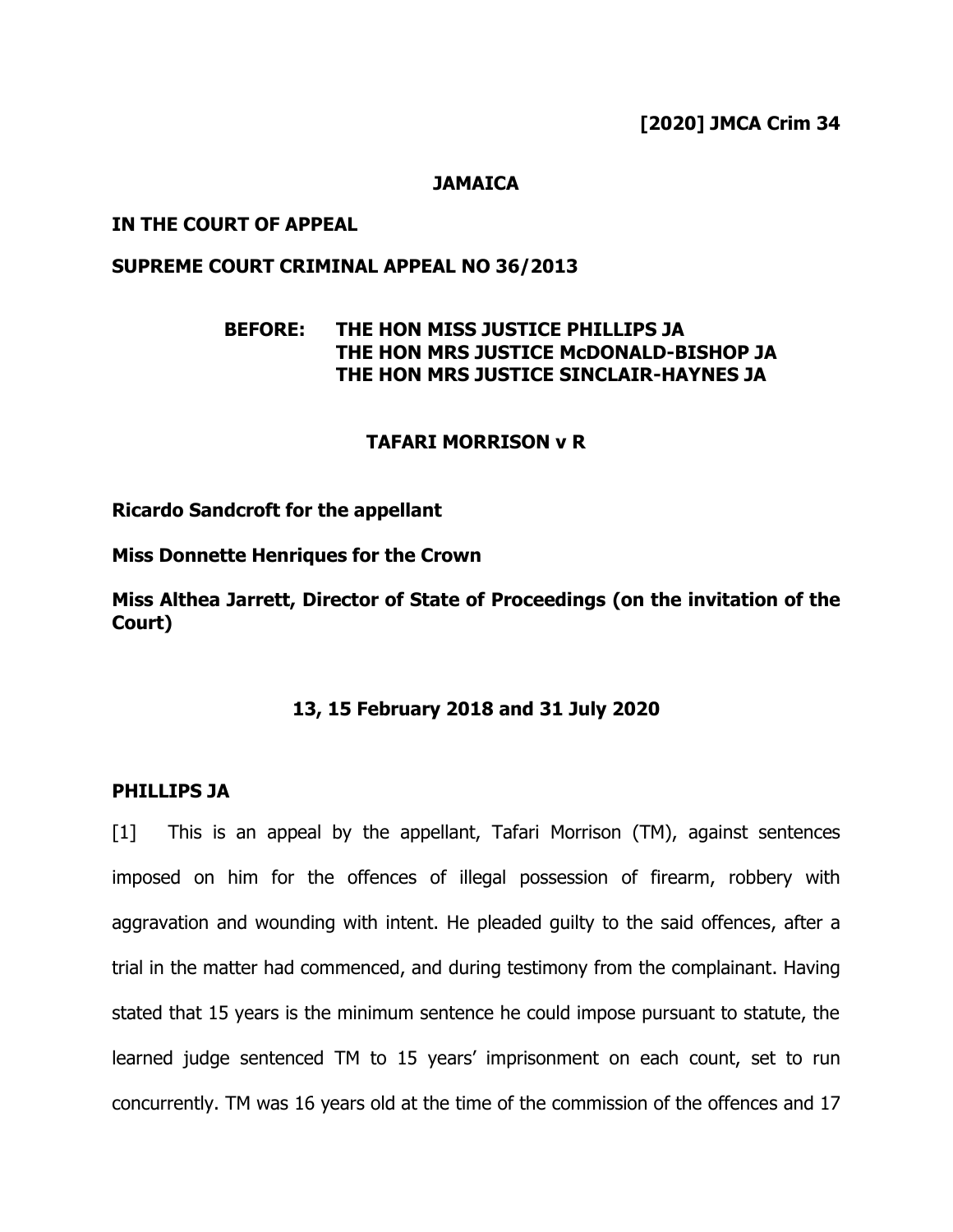years old at the time he was sentenced. He therefore sought to challenge the sentences imposed on him on the basis that they were manifestly excessive, and also based on what he alleged to be the unconstitutionality of the imposition of a mandatory minimum sentence upon a child.

### **Background facts**

[2] The trial in this matter commenced on 10 April 2013 before Marsh J sitting in the High Court Division of the Gun Court in Kingston. As indicated, TM was charged with illegal possession of a firearm, robbery with aggravation and wounding with intent. He initially pleaded not guilty to those charges.

[3] The complainant testified that on 28 August 2012, at about 10:00 pm, he was walking on the sidewalk on the left side of Russell Heights Road, in the parish of Saint Andrew. While walking, he was talking on his Blackberry Bold cell phone valued at \$40,000.00. He then noticed a young male in a "white t-shirt" leaning on the side of a 1998 BMW motor car "Model 215 Series or 52A5". The car was parked on the left side of the road, facing the direction in which the complainant was walking. It was about 12- 15 feet away from the complainant. As the complainant approached the motor car, its right rear door flew open, and TM alighted from it with a "black short gun in [his] hand" and pointed it at the complainant. At that time, TM wore a "red T-shirt" and "short blue jeans", and sported a "corn-row hairstyle" that touched the back of his neck. Both TM and the male in the "white t-shirt walked towards [the complainant]". The male in the white t-shirt also had a gun in his hand.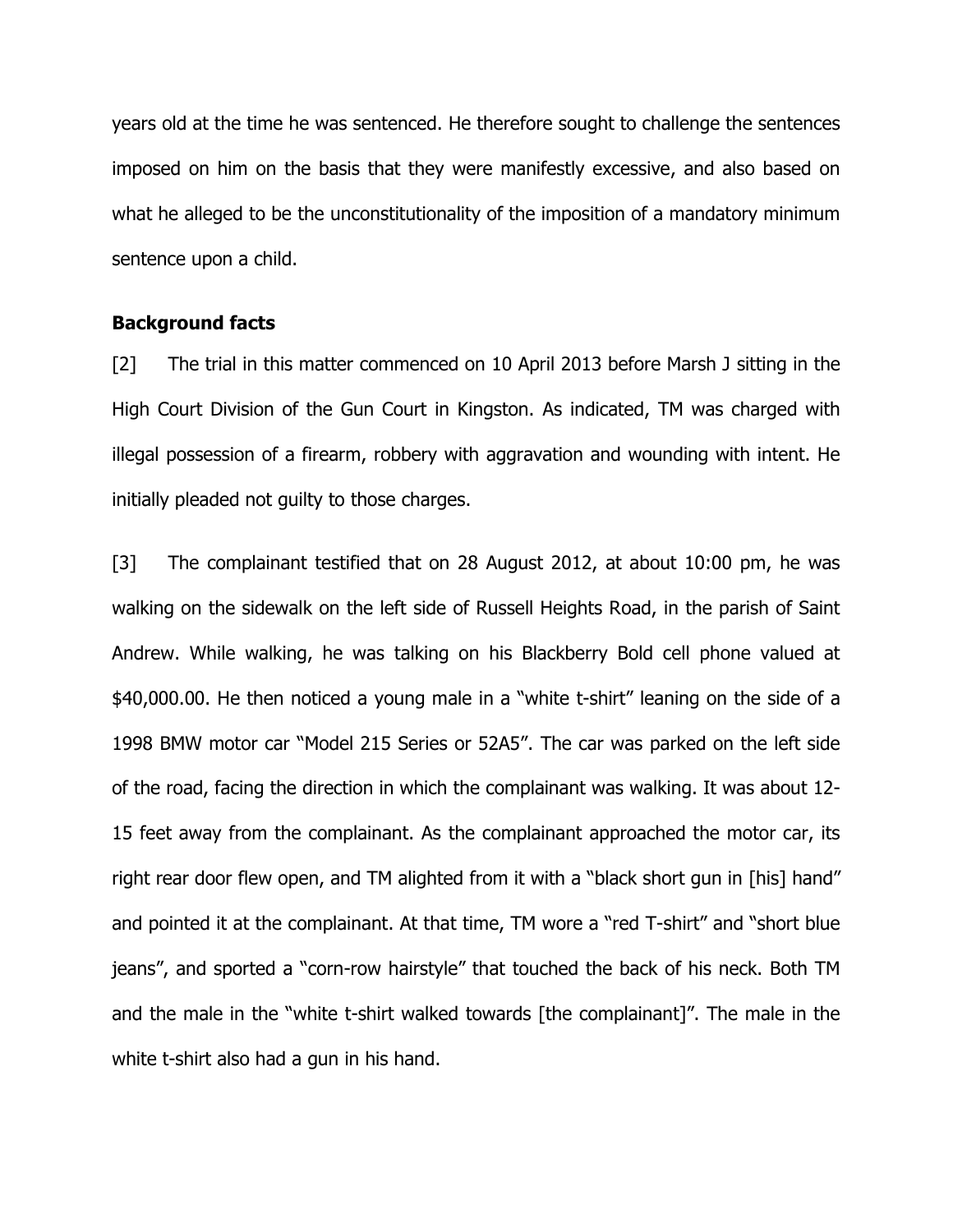[4] TM and the other male in the white t-shirt approached the complainant about an arm's length away with guns still pointed at him. TM repeatedly said to the complainant "[g]uh wey bwoy", while gesticulating with the firearm and pointing at the complainant's phone. The complainant interpreted TM's actions to mean that TM wanted him to throw the phone to him (TM). The complainant complied by tossing the phone to TM, who caught it and placed it in his front jeans pants pocket.

[5] TM then pointed the gun at the complainant's face, so the complainant attempted to run away. Several shots were fired at the complainant after he ran, causing a wound that bled to the right side of his back and a grazed upper lip. The complainant collapsed twice while running. On the second occasion, he collapsed next to a Mercedes Benz C-Class motor car where he noticed TM and the other male "picking up spent shells". TM and the other male then fired two more shots at the complainant. The BMW motor car, "spun around and parked directly behind the Mercedes motor car", and both TM and the other male jumped into the BMW motor car and drove off. The complainant ran to a security post along Russell Heights Road where he made a phone call and was assisted to the hospital.

[6] The complainant was able to identify TM because the area in which the incident occurred was well lit with streetlights and lights emanating from multiple houses. The nearest source of light came from a house closest to the complainant. He saw TM's face for about two minutes as nothing was covering his face. However, he was only able to see the eyes of the man in the white t-shirt as he was wearing a mask. The complainant was also able to identify TM at an identification parade.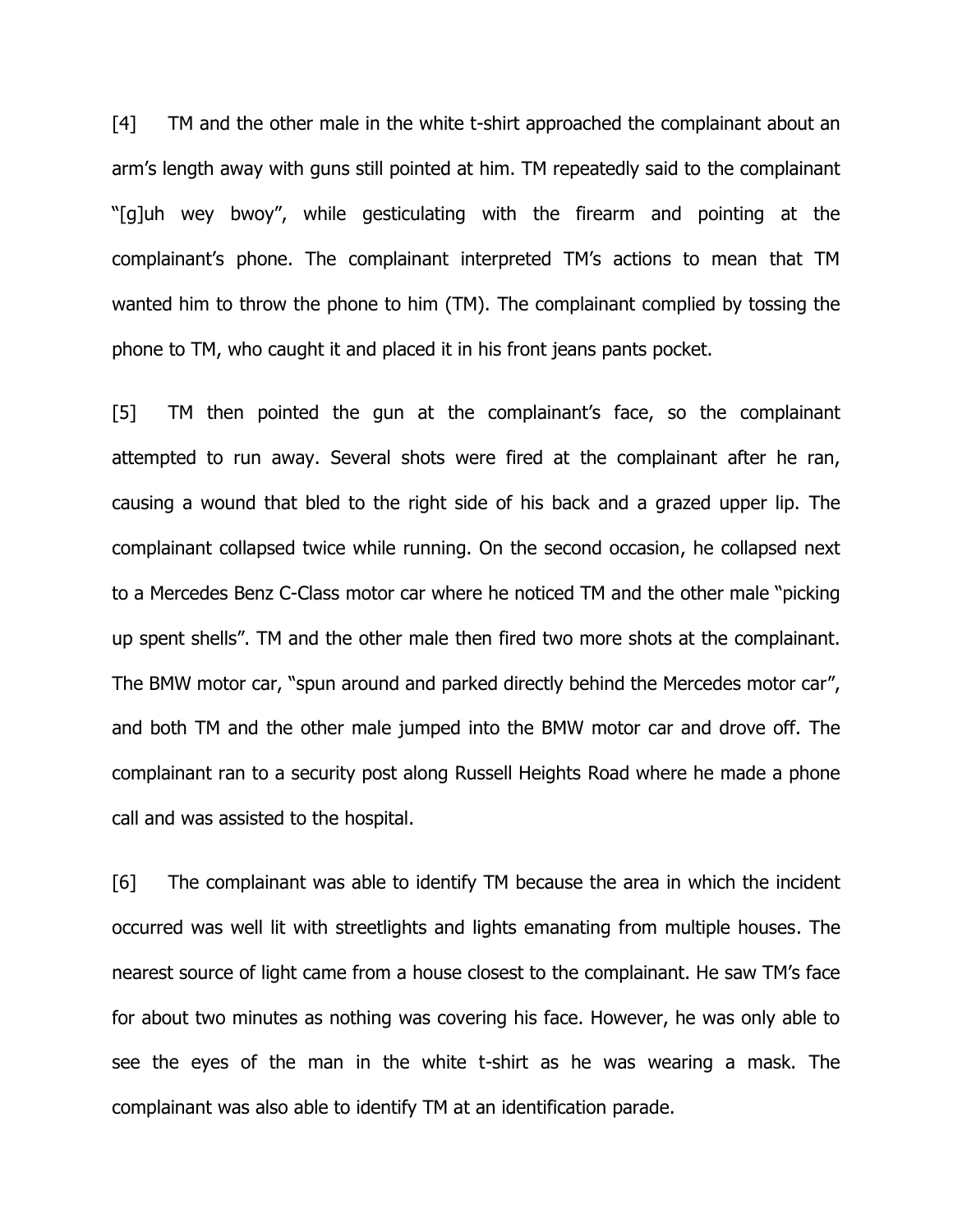[7] When evidence was being elicited about the identification parade, counsel for TM objected on the basis that he had not been served with any statements related thereto. After making enquiries, Crown Counsel confirmed that TM's counsel had indeed been served with a statement related to the identification parade. The court thereafter took the luncheon adjournment. When it resumed, counsel for TM indicated to the court that TM wished to change his plea. TM thereafter changed his plea to guilty on all three counts. The learned judge requested a Social Enquiry Report (SER) and set another date for sentencing.

### **The sentencing hearing**

[8] In sentencing TM, the learned judge referred to the seriousness of the offences, and the fact that a firearm had been utilised in the commission of these offences and also to injure the complainant, which had resulted in him being hospitalised. He referred to TM's pleas of guilt, and indicated that in those circumstances, "the Court would have been obliged to discount whatever sentence would have been imposed on [TM] by, of course, to a third of that sentence". However, he said, where a firearm has been used in the commission of the offence of wounding with intent, the statute had removed from his hands, the ability to reduce the sentence on account of TM's pleas of guilt. The learned judge also stated that, ordinarily, he would have taken TM's tender years into account, and, as indicated, the fact that he had pleaded guilty. However, his hands were tied since he was effectively bound by the statute, and so would, accordingly, act as the statute had directed. He, therefore, proceeded to impose a sentence of imprisonment, on all three counts, for a period of 15 years, which was the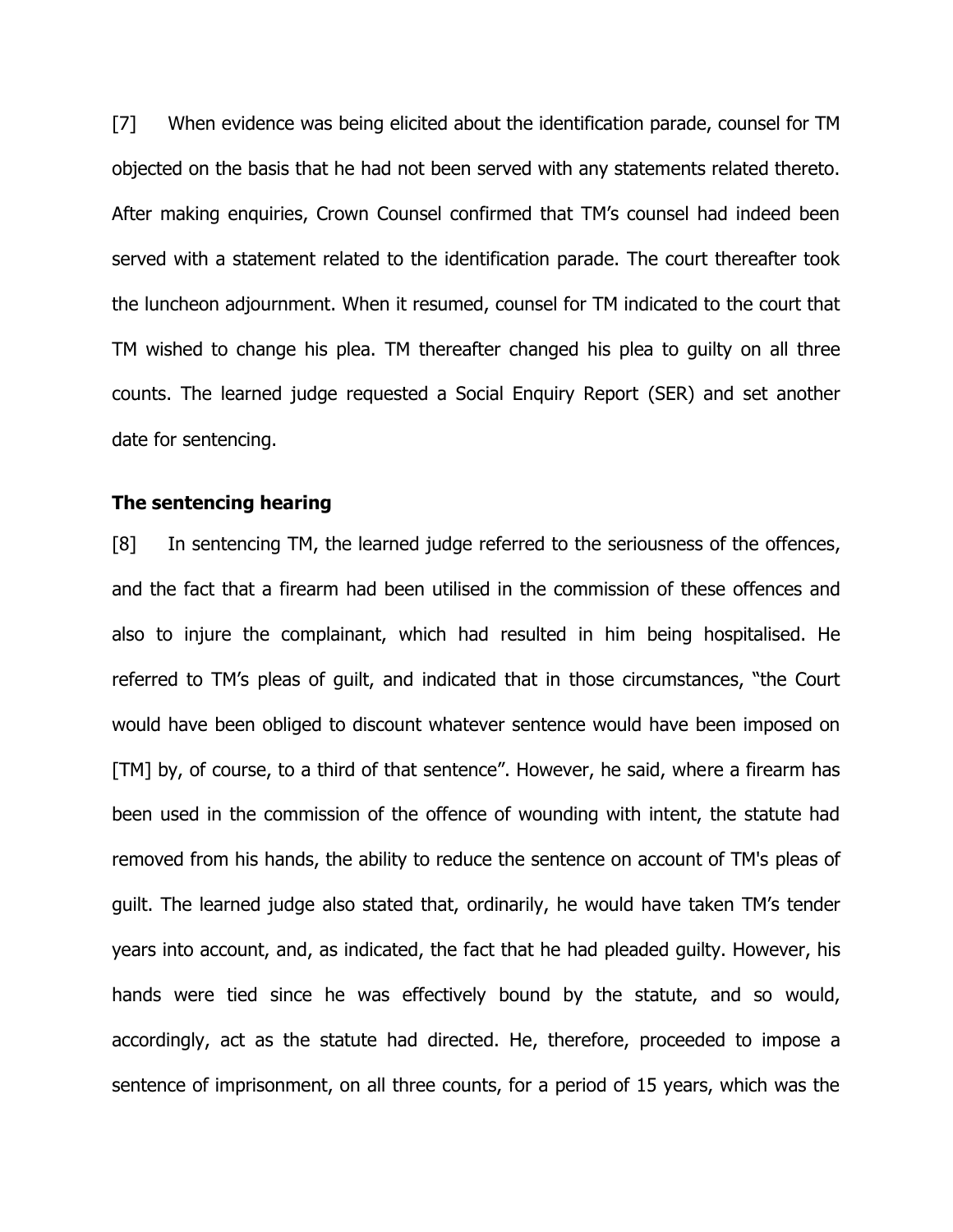minimum which he said that he could "extend at this stage". The sentences were ordered to run concurrently.

# **The appeal**

[9] It is important to note that there was no mention or submission made before the learned judge, at any time, that the mandatory minimum sentence of 15 years' imprisonment, imposed on TM, was in breach of the Charter of Fundamental Rights and Freedoms (the Charter), and the provisions of the Child Care and Protection Act (the CCPA). However, on 24 May 2013, when TM filed his application for permission to appeal against the sentences imposed on him, his sole ground of appeal stated that:

> "The appellant who is a child wishes to appeal the mandatory minimum sentence of fifteen years (15yrs.) as being inconsistent with the provisions of the [Charter of Fundamental Rights and Freedoms] & the Child Care & Protection Act [2004]. The sentence is manifestly burdensome."

[10] That application was reviewed by a single judge of appeal who, in granting leave to appeal, ruled as follows:

> "The sentence imposed in relation to count III [wounding with intent] was the statutory minimum prescribed and the Learned Trial Judge correctly informed counsel and [TM] that he was bound to impose it. However, there was no such obligation to impose 15 years for counts I & II [illegal possession of firearm and robbery with aggravation], which in light of the guilty plea, may be attacked as being excessive even though they are to run concurrently, in any event.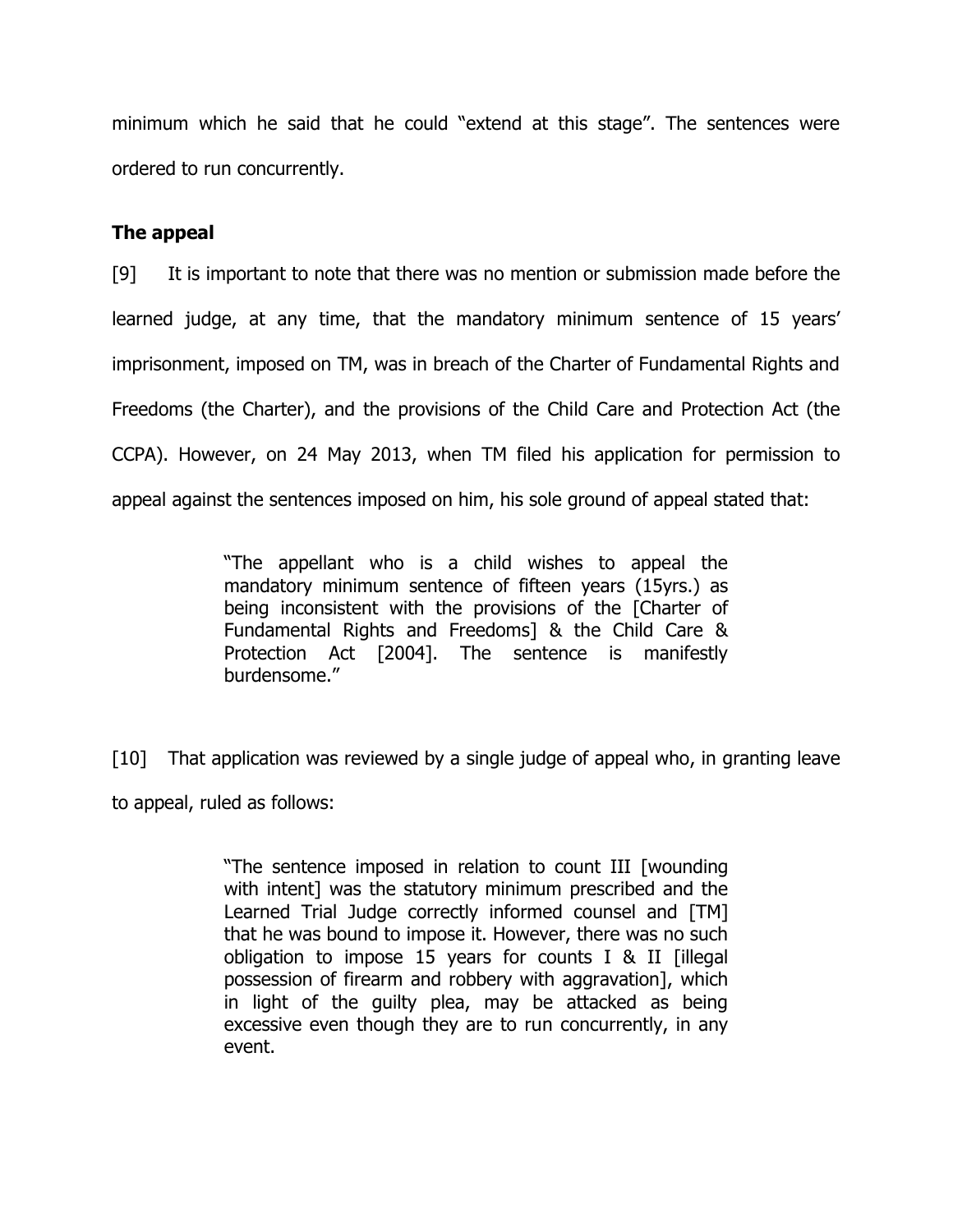The issue of the constitutionality of the statutory minimum on a child may then be explored."

## **Submissions**

### **On behalf of TM**

[11] Counsel for TM submitted that when regard was had to relevant legislation, various international instruments, and several authorities decided in the jurisdiction and outside of the region, the imposition of a mandatory minimum sentence on a child is unconstitutional and hence, manifestly excessive.

[12] With regard to relevant legislation, counsel explored several provisions of the Charter and the CCPA. He stated that section  $13(3)(k)(i)$  of the Charter, for the first time, has recognised the rights of a child, and the need to protect that child against the undue exercise of authority. The CCPA, he said, provides a range of sentences that can be imposed on children and makes the best interest of the child the overriding principle when deciding the most appropriate sentence to be imposed.

[13] Accordingly, counsel submitted, these pieces of legislation reflect an acknowledgement by Parliament that children deserve special protection under the law, due to their psychological vulnerability, which makes them especially susceptible to external forces, and may impact their full moral accountability. He further argued that, when read together, both statutes require an "individuated judicial response to sentencing, one that focuses on the particular child who is being sentenced, rather than an approach encumbered by the rigid starting point that the mandatory minimum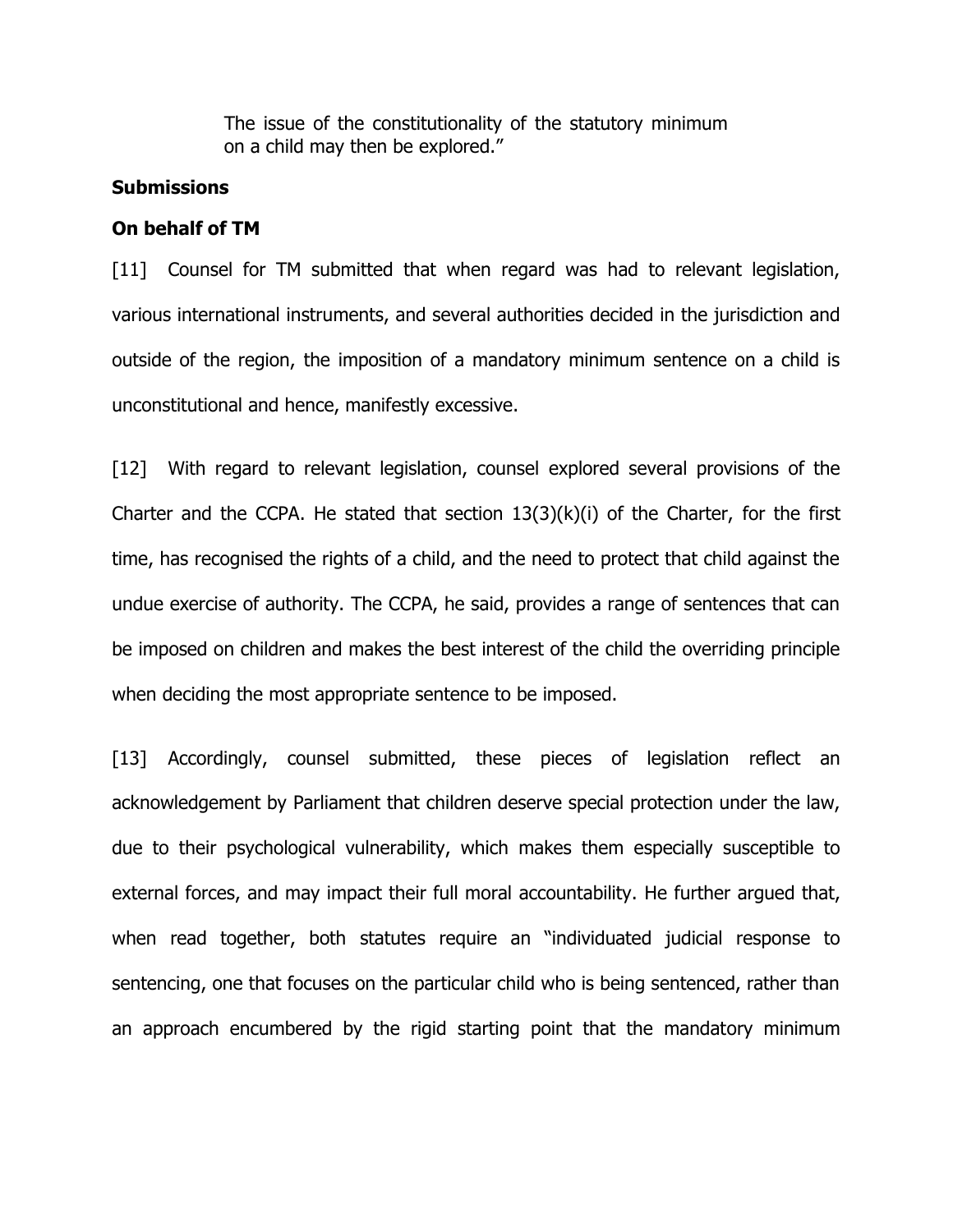sentencing entails". This, he said, places a real constraint on Parliament's ability to impose severe penalties on children.

[14] Counsel stated that upon an examination of various international instruments, namely, the United Nations Convention on the Rights of the Child, 1989 (CRC), the United Nations Guidelines for the Prevention of Juvenile Delinquency (the Riyadh Guidelines), and the United Nations Standard Minimum Rules for the Administration of Juvenile Justice (The Beijing Rules), the protection of the rights of a child are of paramount importance. He argued that the most important instrument, for these purposes, was the CRC, which had been incorporated into the CCPA and the Charter. He referred specifically to article 37 of the CRC, which protects children from, *inter alia*, torture, or other cruel and inhuman treatment. The Riyadh Guidelines, he stated, urges governments to implement various methods to reduce juvenile delinquency. Counsel also asserted that the Beijing Rules support the view that mandatory minimum sentences ought not to be imposed on children. The Beijing Rules, he said, also stipulate that children are to be sentenced in a manner appropriate to their well-being, the circumstances of the offence and the needs of the society, and imprisonment should be a measure of last resort, for the shortest possible period of time.

[15] Counsel, in further submissions on the inappropriateness of a mandatory minimum sentence on a child, canvassed several authorities. He cited well-known cases such as **R v Peter Hughes** [2002] UKPC 12; **Patrick Reyes v R** [2002] UKPC 11; **Lambert Watson v R** [2004] UKPC 34; **Pratt and Morgan v The Attorney General for Jamaica and another** [1993] UKPC 1; and **Neville Lewis and others v The**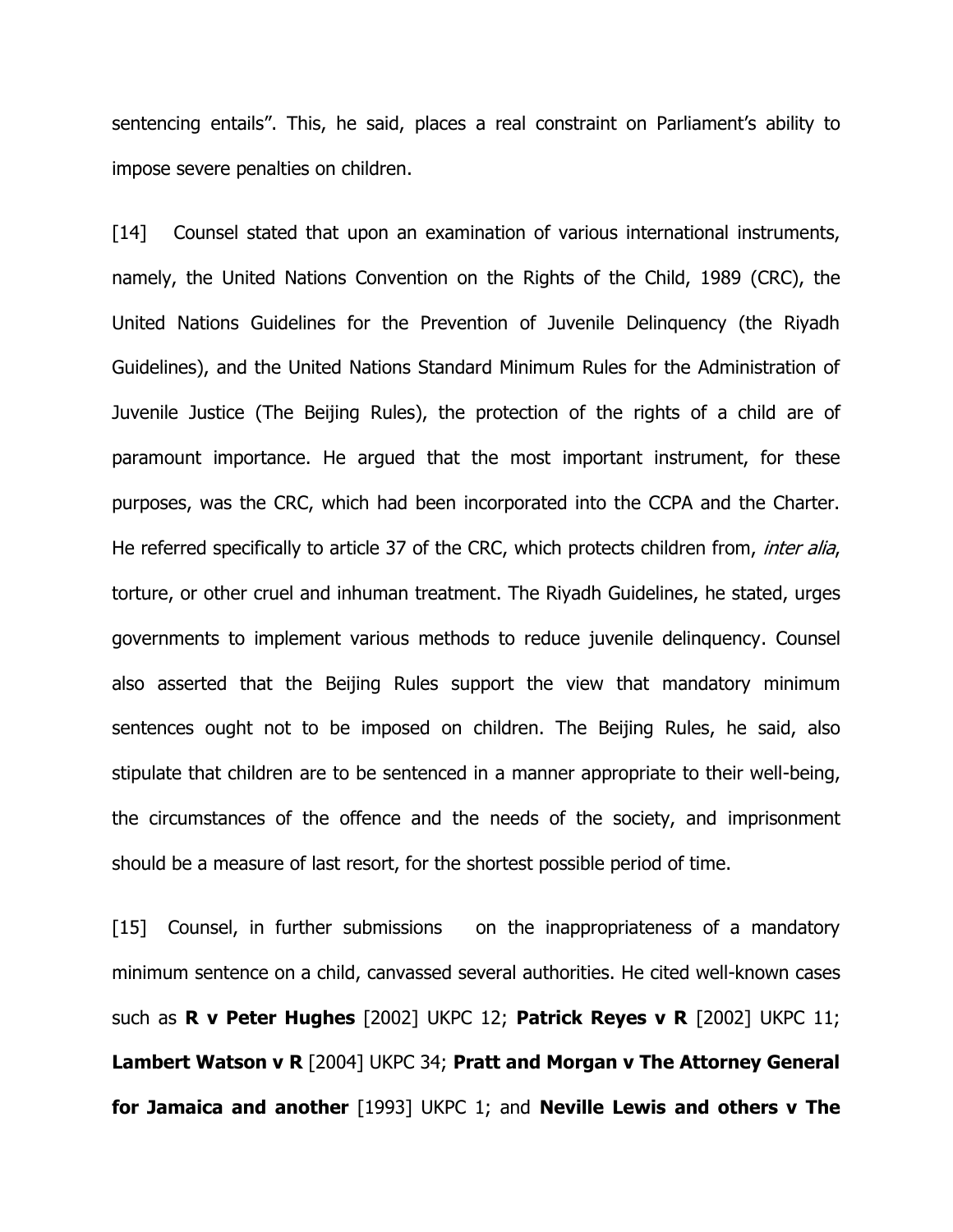**Attorney General of Jamaica and another** [2001] UKPC 35, in support of his contention that in many Caribbean countries, save and except in Trinidad and Tobago, the Judicial Committee of the Privy Council has rejected the legitimacy of the mandatory nature of the death penalty. He also cited cases from South Africa (**Jan Hendrik Brandt v The State** [2005] 2 All SA 1 (**S v B** 2006 (1) SACR 311 (SCA)); Canada (**R v DB and another** [2008] 2 SCR 3); and the United States of America (**Roper, Superintendent, Potosi Correctional Officer v Simmons** No 03-633, delivered 1 March 2005, in the Supreme Court of the United States), which tend to show that the imposition of adult sentences on children is unconstitutional, and had been struck down by those courts.

[16] Counsel submitted further that when the legislation, international instruments and authorities are all examined, it is clear that children are regarded as immature, and youthfulness is a mitigating factor, unless the viciousness of the crime ruled out the child's immaturity. He asserted that the younger the offender, the more important it is that information should be obtained and considered regarding his background, education, level of intelligence, and mental capacity in order to determine blameworthiness. The degree of blameworthiness of a child is less, he said, because of immaturity, their susceptibility to negative influences and a natural tendency towards "ill-considered behaviour".

[17] Counsel argued that a mandatory minimum sentence has the effect of obliterating any special protection of the child, and, without justification, takes away the individuation of sentences, which is the prerogative of the court. Counsel also argued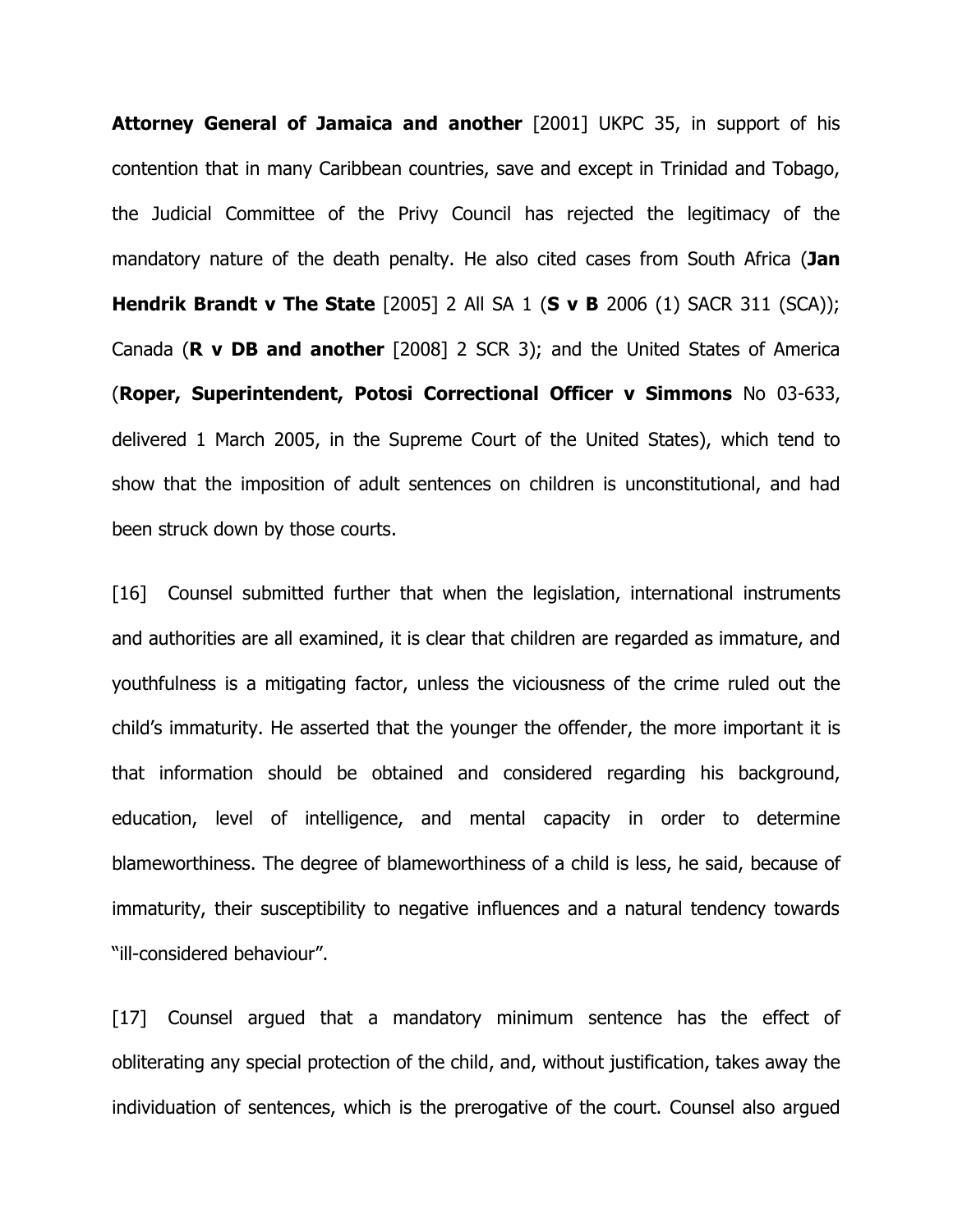that "high crime levels and well-justified public anger do not provide justification for a legislative intervention overriding a specific protection in the Charter" and the CCPA. Accordingly, he urged this court not to impose a mandatory minimum sentence upon TM.

[18] Counsel also sought to urge upon this court the sentences that he thought would have been more appropriate in the circumstances. He stated that incarceration for an unusually long period of time was not in TM's best interest, as he was a vulnerable offender, who had been expelled from school, resided in a turbulent community and had been subjected to a myriad of negative influences. He indicated that TM's sentence ought to have been reduced by one-third as a result of his guilty plea. Additionally, TM should have received a reduction of one year, which is the approximate time he was in custody prior to being sentenced. Counsel submitted that when regard was had to all the aggravating and mitigating factors, a sentence of 10-12 years' imprisonment at hard labour would have been appropriate.

### **On behalf of the Crown (Director of Public Prosecutions)**

[19] Crown Counsel submitted that sections 63-84 of CCPA address certain aspects of the treatment of children, and section 78 imposes restrictions on the court when punishing a child. Indeed, section 78 prescribes a sentence of imprisonment for up to 25 years for children under 14 years for particular offences. Section 72(6) stipulates that a child who has attained the age of 14 years and has committed an offence found in the Fourth Schedule to the CCPA (which is triable in the Circuit Court or the Gun Court), is potentially subject to a sentence of imprisonment for life. She stated that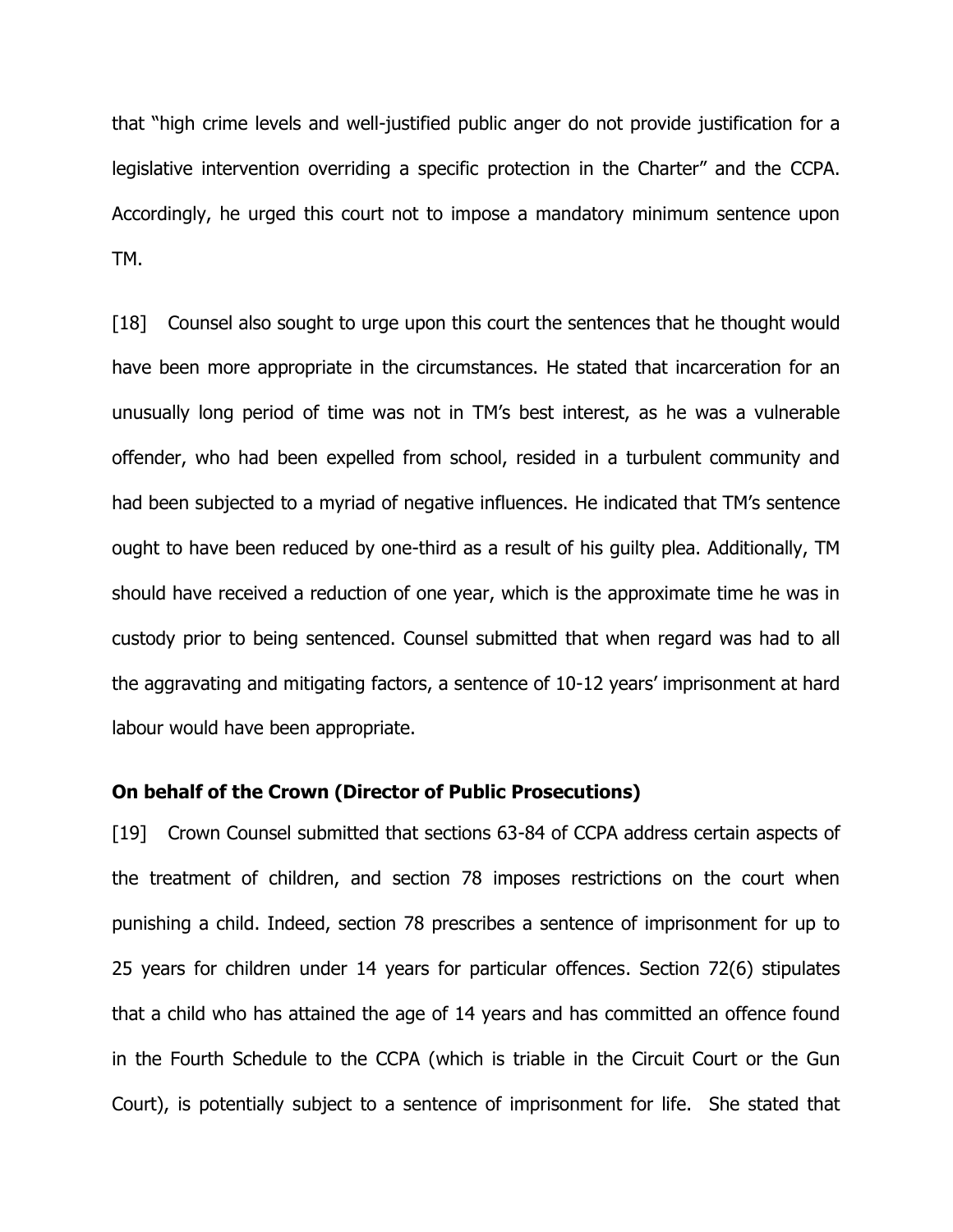section 20 of the Offences Against the Person Act is in the Fourth Schedule, which includes the mandatory minimum provisions. It is therefore clear, she said, that the legislature had contemplated the issue of the constitutionality of the imposition of mandatory minimum sentences on children, and yet, had made no provisions in the CCPA indicating that mandatory minimum sentences ought not to be imposed on them for specific offences.

[20] Although Crown Counsel accepted that the provisions of the CRC had been incorporated into the CCPA and the Charter, she submitted that the relevant provisions of the CRC had no higher status than any other legislation. Additionally, Crown Counsel argued that the CCPA and section  $13(3)(k)(i)$  of the Charter conclusively represent Parliament's full intent with regard to its treaty obligations under the CRC. She further argued that the fact that Jamaica is a signatory to the CRC, does not mean that all the CRC provisions have been incorporated into domestic legislation. Crown Counsel therefore argued that counsel for TM was wrong to superimpose the specific wording of the CRC, and the other international instruments he had cited, onto the CCPA, in an effort to boost the rights of a child, contrary to Parliament's legislative intent.

[21] Crown Counsel referred to the dicta of the Law Lords in **Lambert Watson v R**  and **Director of Public Prosecutions v Patrick Nasralla** [1967] 2 AC 238 in support of her contention that the presumption of constitutionality of the mandatory minimum sentence had not been displaced. She further argued that, in any event, section 13(7) of the Charter would save any challenge to the unconstitutionality of mandatory minimum sentences promulgated before the passage of the Charter.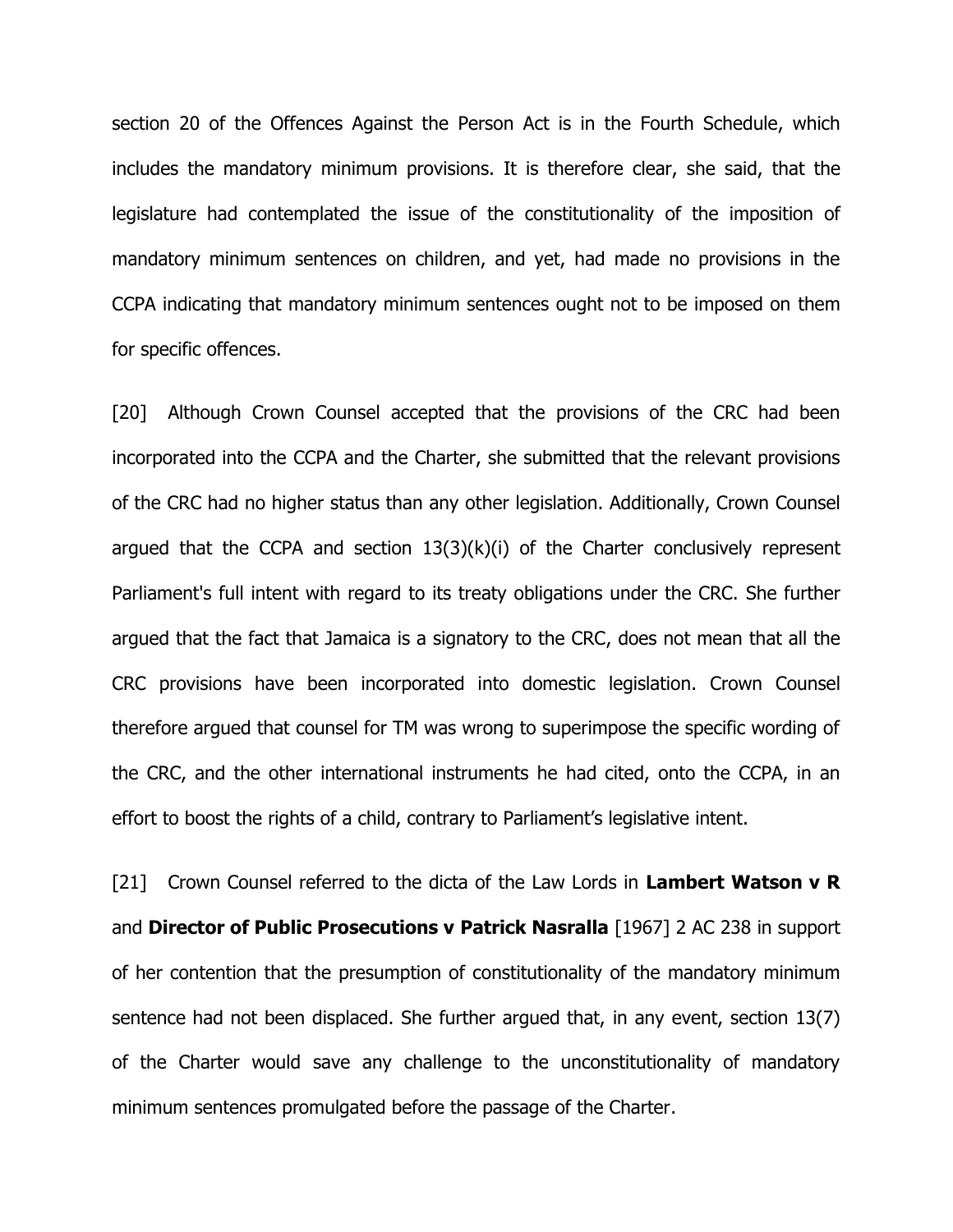[22] Crown Counsel, thereafter, sought to distinguish the authorities cited by counsel for TM. She indicated that in the Privy Council cases cited by him, such as **Lambert Watson v R** and **Hughes v R**, the court was dealing with provisions which authorised a mandatory sentence of death, which the court found was not saved when the sentence was "required" by amending legislation subsequent to the Constitution of Jamaica (the Constitution) and that of Saint Lucia, respectively. She further argued that in those cases, the Privy Council had frowned upon the inflexibility of a requirement to impose a sentence of death, which left no room for consideration of the individual circumstances of an accused charged with murder. In the instant case, Crown Counsel submitted, there was room for mitigation and consideration of the individual circumstances of an accused, however, the sentence imposed could not go below the minimum stated in the particular statute.

[23] Counsel for the Crown stated further that the Privy Council decisions cited by counsel for TM had received great notoriety when they had been delivered, and have played an integral role in the development of Jamaica's jurisprudence. Accordingly, those decisions would have been at the forefront of Parliament's deliberations when considering the promulgation of any further amending legislation vis-a-vis the Charter or otherwise.

[24] Crown Counsel also challenged TM's reliance on authorities emanating out of other jurisdictions. She maintained that the provisions of the Charter were not synonymous with provisions of the South African, United States or Canadian constitutions. She argued that "the law in each jurisdiction is applied differently and is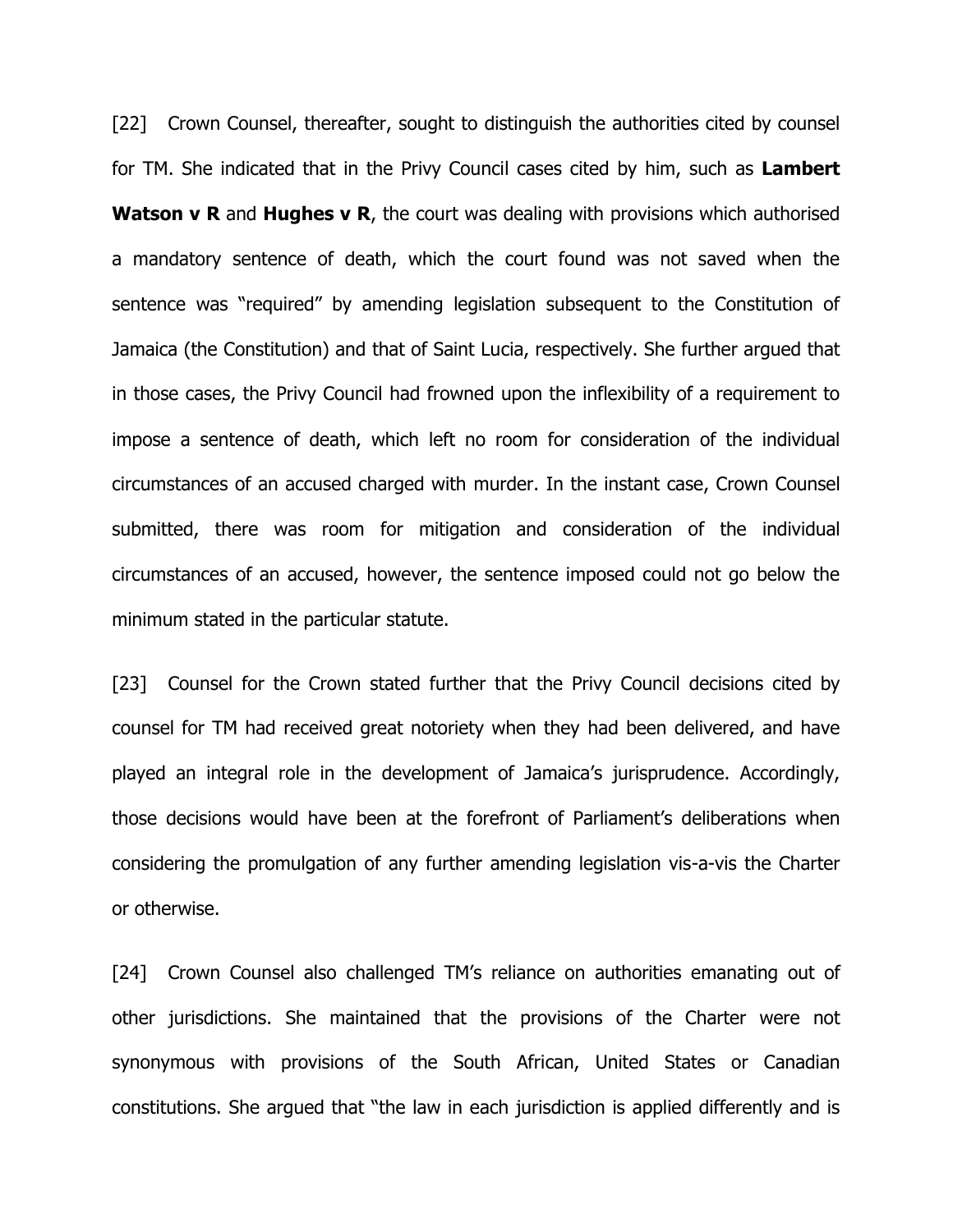subject to different legislative constraints". Each provision in different constitutions may limit or enhance a particular right, and would have to be interpreted accordingly. Specific reference was made to the South African Constitution which was then compared to the Jamaican Constitution, which revealed that in South Africa, the rights of a child are far more detailed. She therefore submitted that those cases were unhelpful and should not be utilised.

[25] With regard to whether the sentences imposed on TM are manifestly excessive, Crown Counsel conceded that only the offence of wounding with intent would have been subject to the imposition of a mandatory minimum sentence. She therefore accepted that the learned judge had indeed erred when he imposed sentences of 15 years' imprisonment, as being mandatory minimum sentences applicable to illegal possession of firearm and robbery with aggravation. Nevertheless, she sought to convince the court that the imposition of the mandatory minimum sentence for wounding with intent was appropriate, constitutional and ought not to be disturbed.

[26] Crown Counsel referred to the oft-cited case of **Meisha Clement v R** [2016] JMCA Crim 26, which set out the principles applicable to sentencing, and argued that the learned judge had given consideration to those principles. She argued that the learned judge had considered the fact that TM would have also been entitled to a reduction in sentence on account of his guilty plea, and the one year spent in custody prior to being sentenced. She accepted that the principle of proportionality is accepted as a part of Jamaica's judicial landscape (see **Kirk Mitchell v R** [2011] JMCA Crim 1), and also the overarching principle of imprisonment being a measure of last resort (see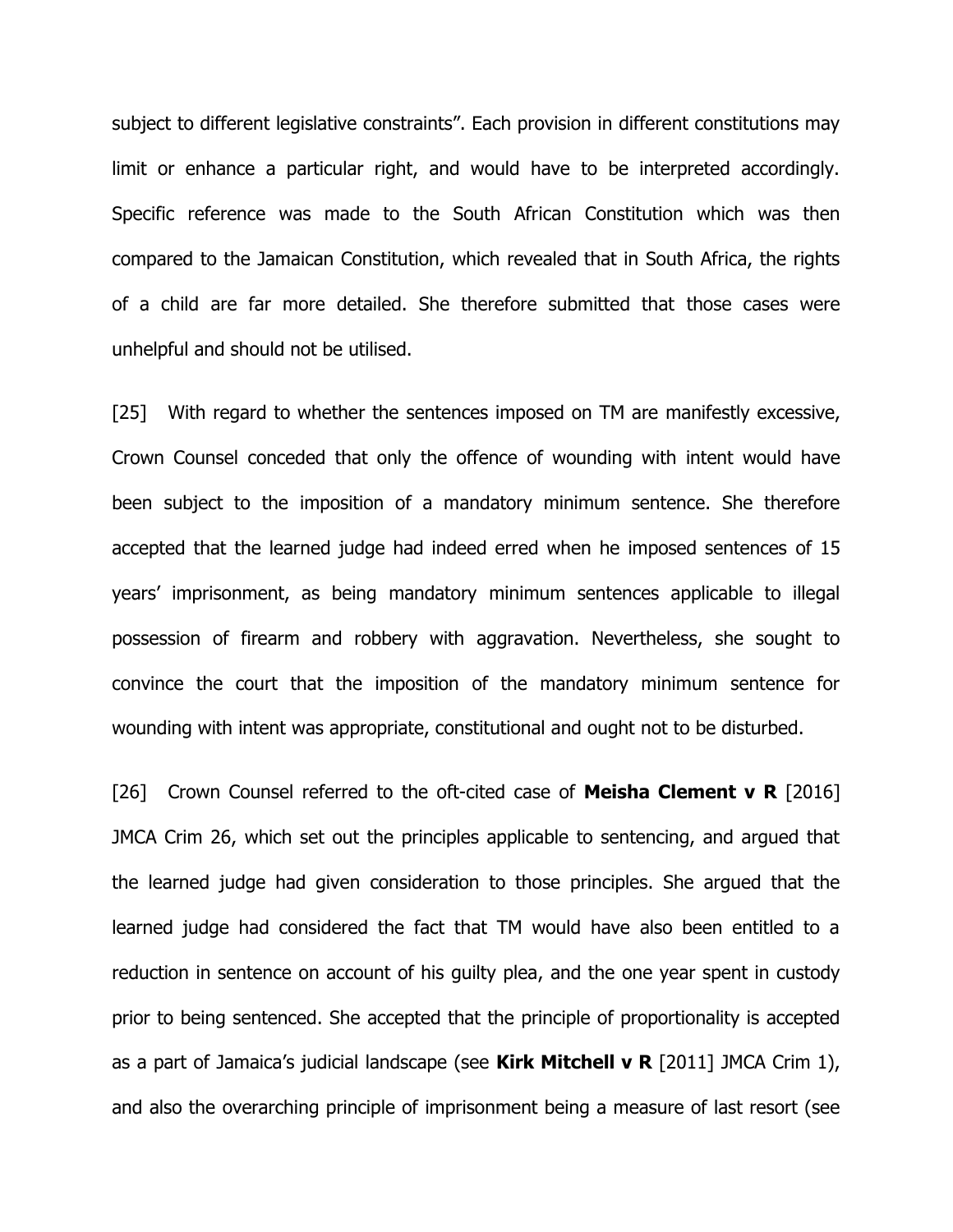section 3 of the Criminal Justice (Reform) Act). However, Crown Counsel submitted, the fact that Morrison P in **Meisha Clement v R** circumscribed the application of those principles to "those cases in which [the court] is at liberty to impose a non-custodial sentence", indicated "the court's signal of the separation of powers and the legislature's right to make laws which limits the principle", as in the instant case.

[27] Crown Counsel expressed concern with regard to the different position adopted by TM in the SER, as against the complainant's sworn testimony about who shot and wounded him. She stated that the learned judge appeared to have accepted the complainant's testimony in the sentencing process, but counsel queried whether TM appeared to be resiling from the guilty plea, and whether a hearing, as prescribed in **R v Newton** (1982) 77 Cr App Rep 77, would therefore have been required. She further queried whether section 20(5)(a) of the Firearms Act addresses the particular circumstance, or whether the principles of joint enterprise would address that enquiry, in any event.

[28] Crown Counsel submitted that, in all the circumstances, the sentence imposed for wounding with intent was indeed correct and appropriate, and ought not to be disturbed.

### **On behalf of the Attorney General**

[29] The Attorney General was specifically invited to provide submissions to assist the court regarding the constitutionality of the imposition of mandatory minimum sentences on a child. In addressing that issue, the Director of State Proceedings (DSP), appearing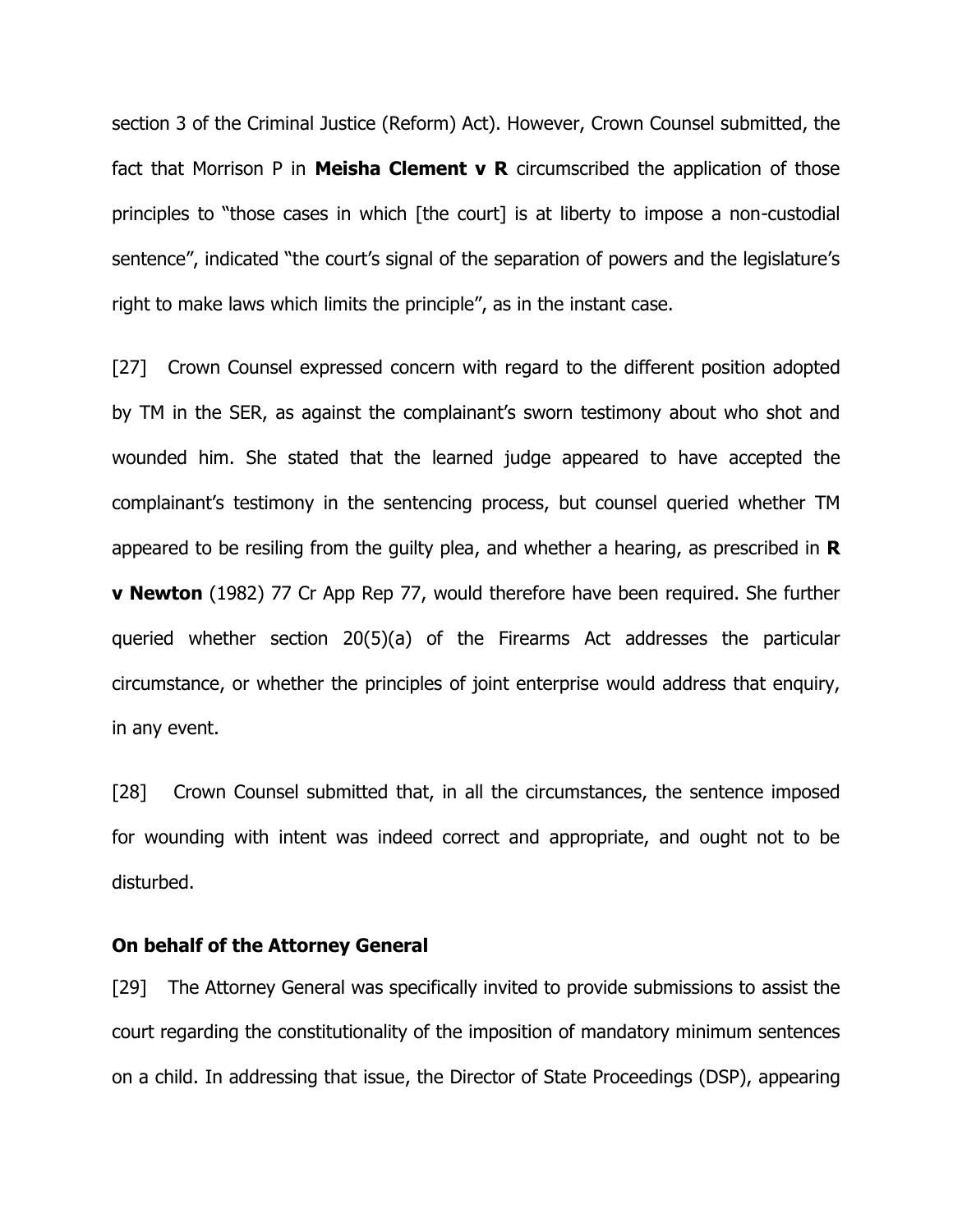for the Attorney General, explored the mandatory sentencing regime in Jamaica, the Charter and the protection and special treatment afforded to children.

[30] With regard to the mandatory minimum sentencing regime in Jamaica, the DSP said that it was generally accepted that it had been imposed by the government in an attempt "to tackle the high crime rate in the country and to reduce the threat to national security and public safety imposed by the increasing use of illegal firearms". So, the amendments to both the Firearms Act and the Offences Against the Person Act (under which TM had been charged), to prescribe mandatory minimum sentences for offences committed using a firearm, targeted the unlawful use of firearms. She argued that, on the one hand, critics of the mandatory minimum sentencing regime argue that it removes the exercise of a judge's discretion when imposing a sentence, and places little or no consideration on the nature and gravity of the offence, the mitigating circumstances relating to the offence and the offender, and may be disproportionate. However, on the other hand, she argued, a mandatory minimum sentence guards against the decision of an unfettered judge which may result in a lack of consistency in sentencing.

[31] The DSP maintained the position that the Attorney General had taken in **Leroy Anthony Fearon v R** [2013] JMCA Crim 61 and **Norick Brooks v R** [2014] JMCA Crim 20, that the courts had tended to defer to the legislature in the matter of mandatory sentencing. This, she said, was because Parliament has knowledge of the existing circumstances in the country, the prevalence of the type of offences, the public's abhorrence and dismay in relation thereto, and the need for measures to curb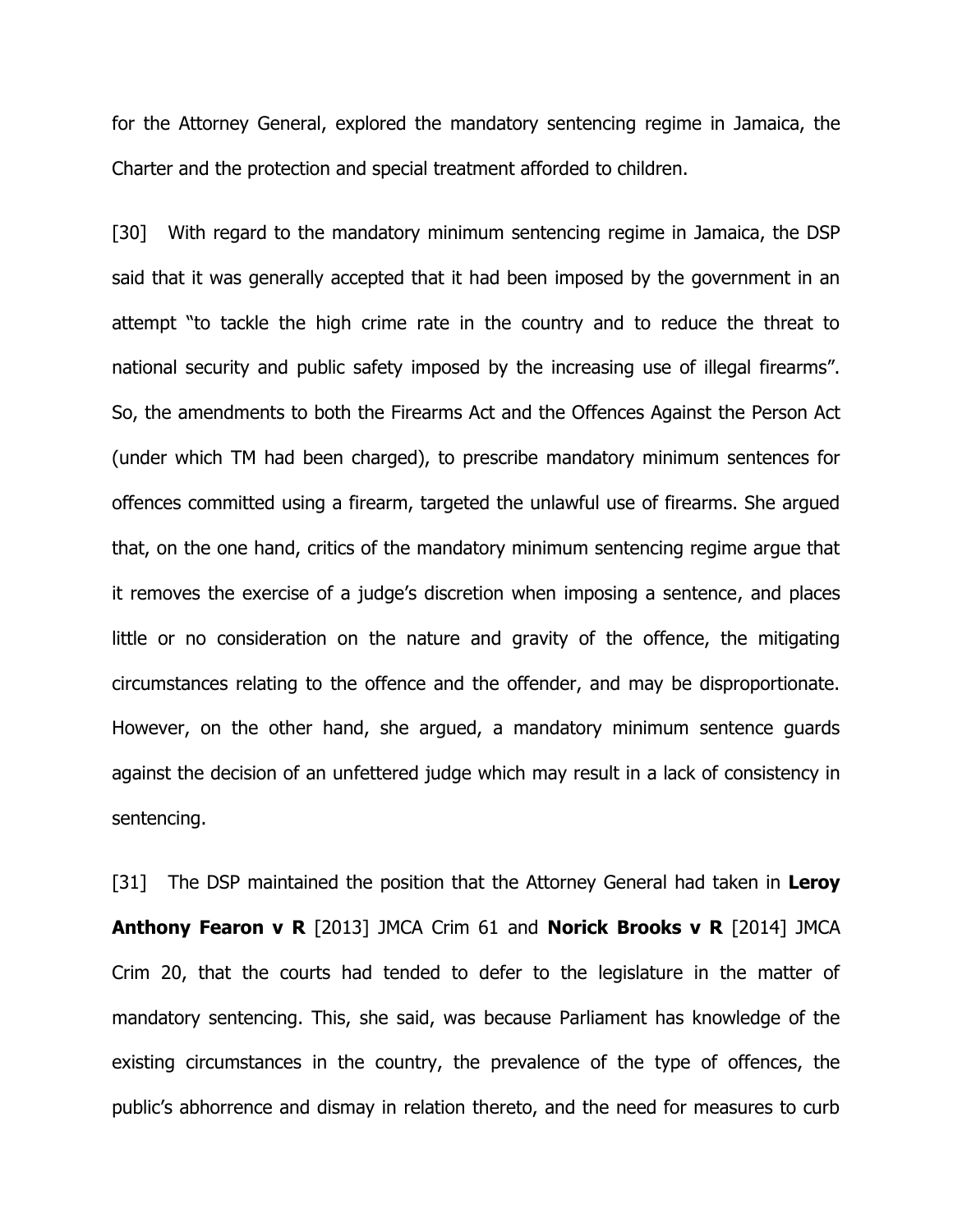and deter the scourge of crime. So, it was her contention that mandatory minimum sentences are not unconstitutional *per se*, and Parliament has the power to prescribe them. However, that does not mean that, in any particular case, the sentence imposed may not be unconstitutional amounting to cruel, inhuman or degrading treatment contrary to section 13(6) of the Charter. She stated that whether the sentence imposed on TM in this case falls under that description, is a matter for the Court of Appeal.

[32] Counsel canvassed several authorities, including, **Edward Dewey Smith v R and another** [1987] 1 RCS 1045 (from the Canadian Supreme Court), and **State v Vries** [1997] 4 LRC 1 (from the Namibian High Court) in support of her contention that in determining whether a mandatory minimum sentence is unconstitutional, regard must be had to whether the sentence imposed was grossly disproportionate to the gravity of the offence, the personal circumstances of the offender, and the particular circumstances of the case. She also referred to the Privy Council cases of **Hughes v R**, **Reyes v R** and **Lambert Watson v R** to argue that while the death penalty was protected by the savings clause, the mandatory nature of that sentence was not, and was, therefore, unconstitutional.

[33] In order to properly assess the appropriateness of imposing mandatory minimum sentences on child offenders, the DSP argued that the court must examine, in detail, the provisions of the Charter. She indicated that by virtue of **Reyes v R**, the interpretation of constitutional provisions must be generous and purposive, and the court must not impose its own moral predilections and values, nor focus solely on public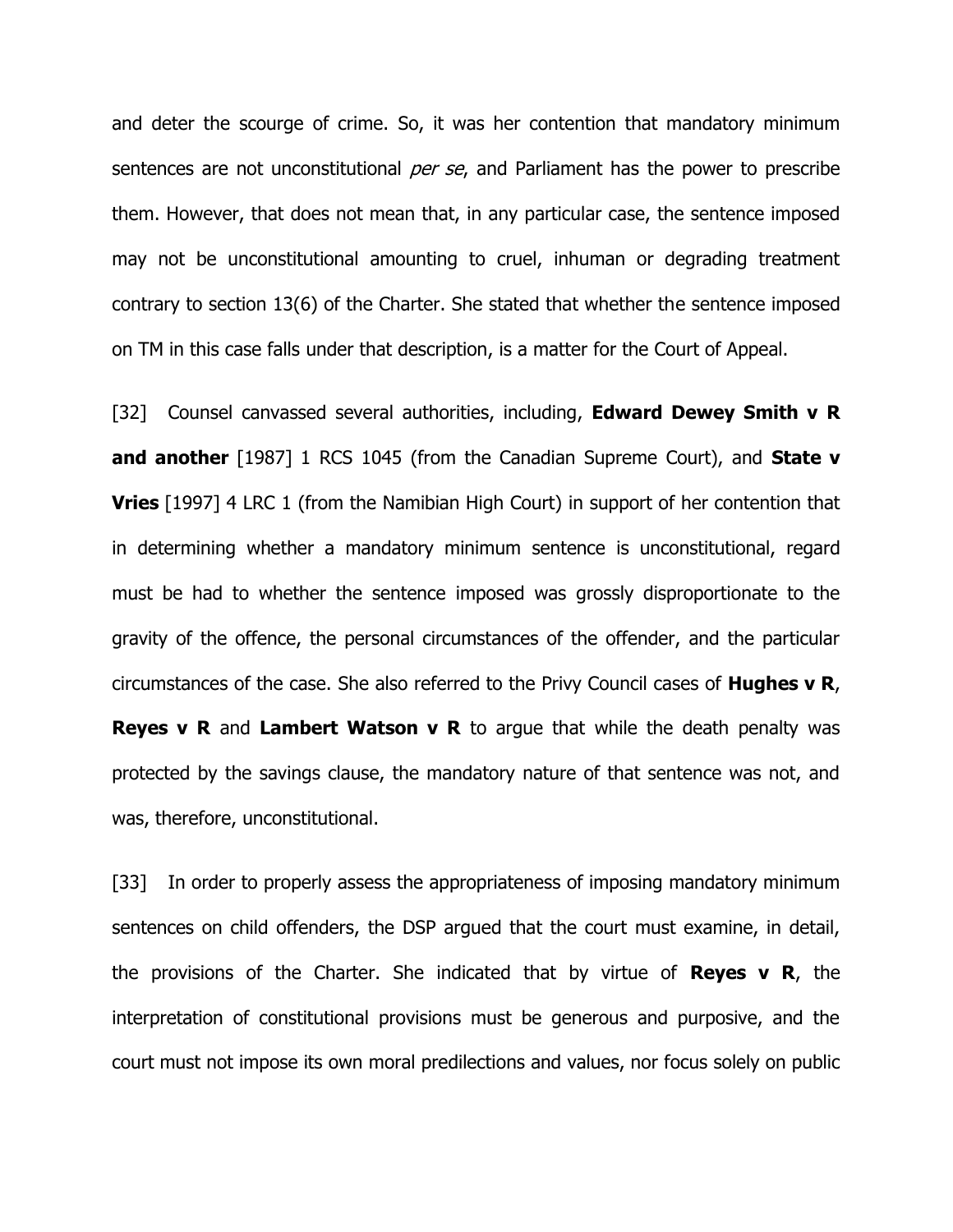opinion when conducting that exercise. She thereafter proceeded to interpret the Charter having regard to those principles.

[34] Section  $13(3)(k)(i)$  of the Charter, she said, reflects a modified version of article 24 of the International Covenant on Civil and Political Rights 1976 (ICCPR), which has been ratified in Jamaica. She submitted that the ICCPR stipulates that "children are to be viewed and treated as human beings with a distinct set of rights by virtue of their status as children, and given their vulnerability and dependence". Counsel argued that in Jamaica, there has always been a separate legal regime for children "due to their age, heightened vulnerability, lack of maturity and reduced capacity for moral judgment". The Juveniles Act, which has now been repealed and replaced by the CCPA, is indicative of this regime. The DSP further contended that the recognition and acknowledgement by Parliament of the need for special treatment of children under the law, can also be seen in the Memorandum of Objects and Reasons to the Child Care and Protection Bill, the Child Justice Guidelines issued by the Office of the Children's Advocate, and in the debate on the Juvenile Bill stated in the Jamaica Hansard, Proceedings of the Legislative Council of Jamaica, Sessions 1948, 9 January 1948 – 19 November 1948.

[35] The DSP reminded this court of its own decision in **R v Williams** (1970) 11 JLR 538, about three decades ago, where the court utilised the individuated approach with regard to sentencing a child, and examined the special and peculiar circumstances relating to the child, in order to ascertain whether the sentence imposed was manifestly excessive. She also said that this approach has been demonstrated in the Caribbean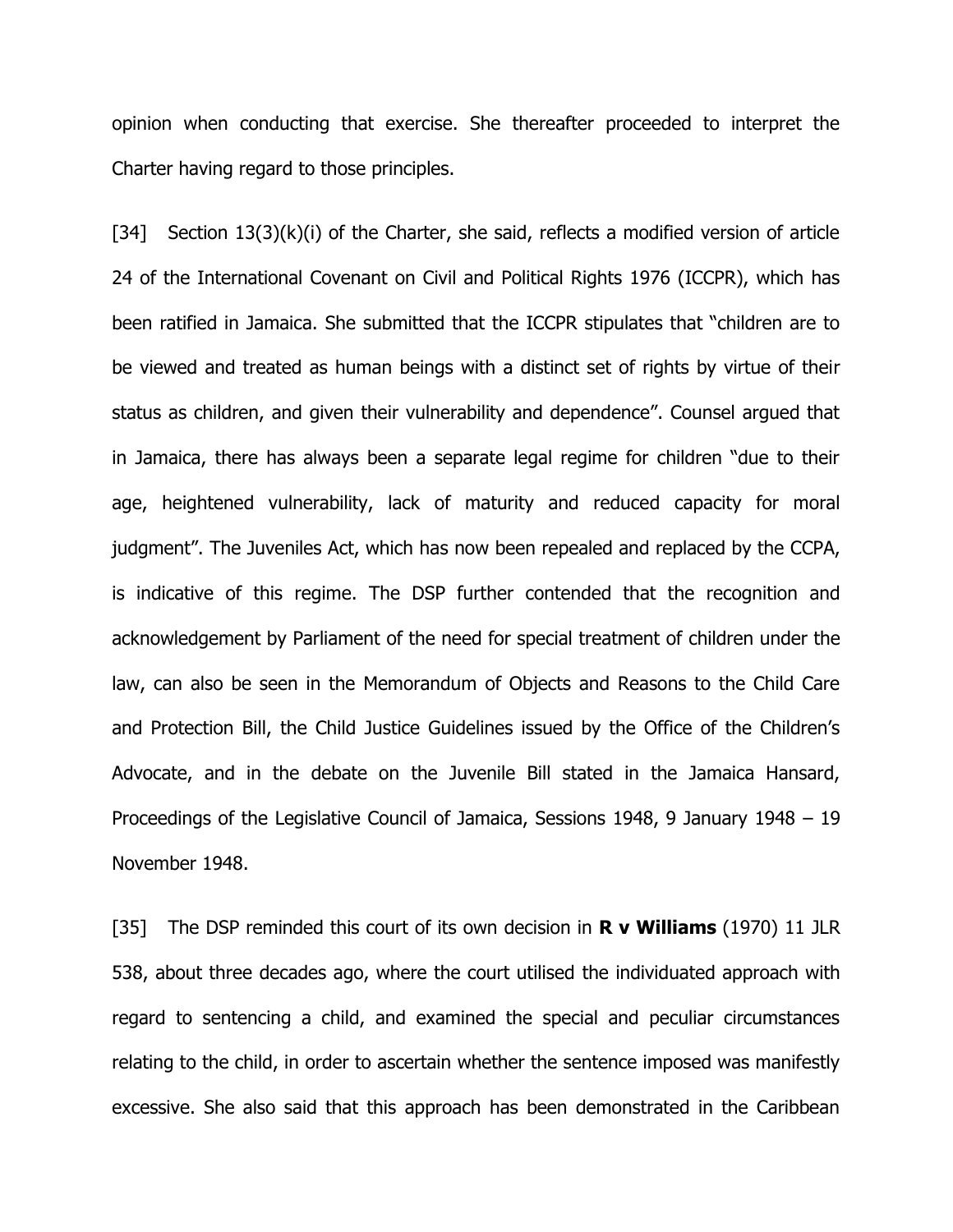Court of Justice case of **Lashley and Campayne v Det Cpl 17995 Winston Singh**  [2014] CCJ 11 (AJ).

[36] After citing **R v DB**, the DSP noted that several courts in other jurisdictions have had to grapple with the issue of whether the imposition of a mandatory minimum sentence on a child is constitutional. Although she accepted that the legislation and constitutional provisions in those jurisdictions were different, she indicated that the Jamaican Constitution and other legislation relevant to children gives similar protection to, and preserves individuation in sentencing children.

[37] She therefore argued that in the light of the foregoing, the right to individuation in sentencing children is a guaranteed right under the Constitution. A mandatory minimum sentence deprives a child of that right, and would therefore be "constitutionally vulnerable".

### **Discussion and analysis**

[38] Before we can embark upon a determination as to whether the sentences imposed on TM by the learned judge were manifestly excessive, we must first assess whether the learned judge had erred in the approach he took in sentencing him. The principles applicable to sentencing have been canvassed in a number of cases before this court, most notably **Meisha Clement v R** and **Daniel Roulston v R** [2018] JMCA Crim 20. Indeed, in **Daniel Roulston v R**, this court summarised the approach and methodology to the applied to sentencing as follows:

"a. identify the sentence range;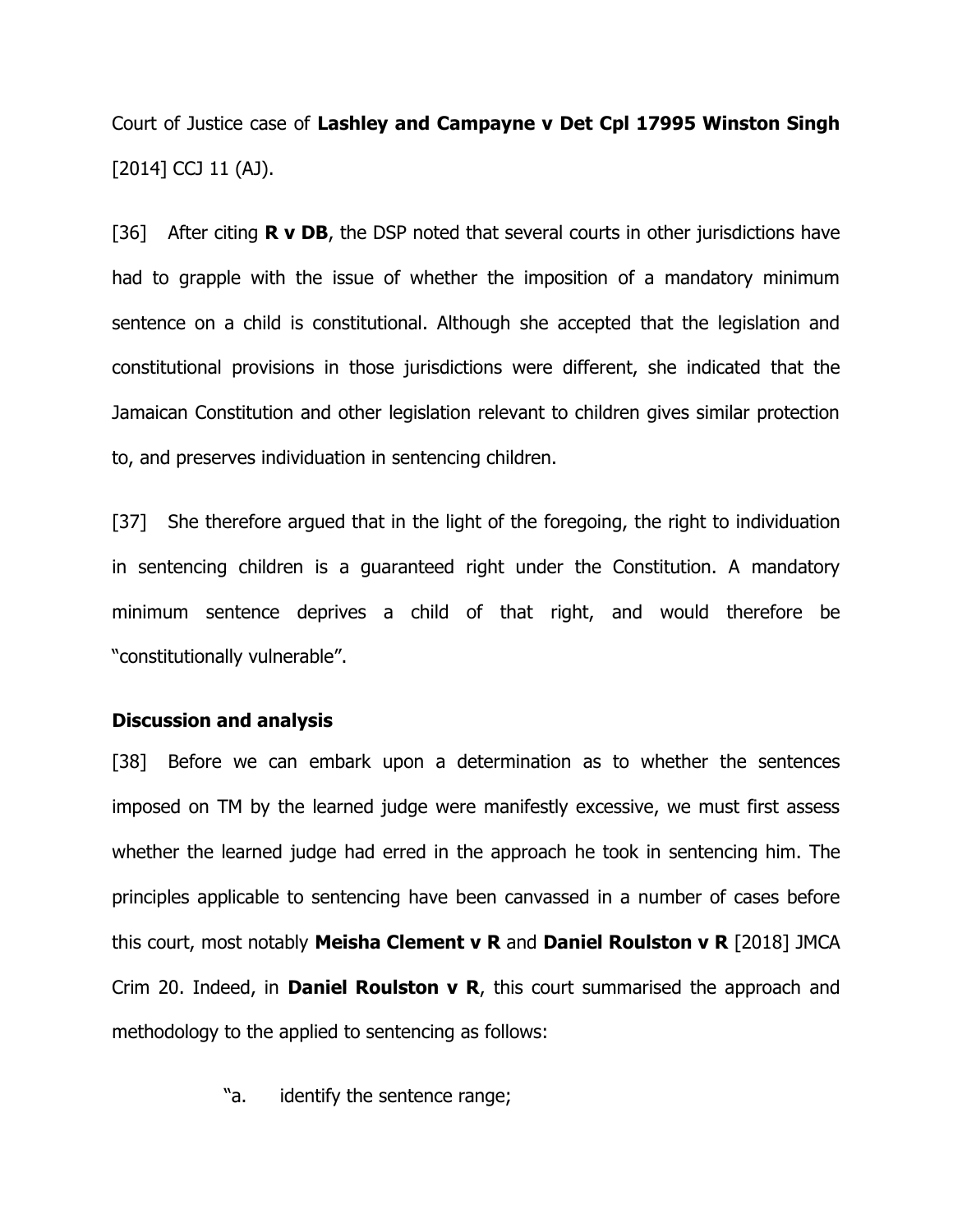- b. identify the appropriate starting point within the range;
- c. consider any relevant aggravating factors;
- d. consider any relevant mitigating features (including personal mitigation);
- e. consider, where appropriate, any reduction for a guilty plea;
- f. decide on the appropriate sentence (giving reasons); and
- g. give credit for time spent in custody, awaiting trial for the offence (where applicable)."

[39] The instant case was decided before the methodology applicable to sentencing was summarised in **Meisha Clement v R** and **Daniel Roulston v R**. However, nothing prevents the application of these principles to the instant case, as the sentencing methodology stated therein was extrapolated from earlier cases which gave guidance to that effect.

[40] On a review of the transcript, there is no clear demonstration of how the learned judge arrived at the sentences he had imposed. He had commented on the seriousness of the offence, the use of a firearm and the injury to the complainant as aggravating factors, and stated that TM's age and guilty plea were mitigating ones. However, he failed to identify any appropriate sentencing range for the said offences, a starting point within the ranges he had identified, or give any consideration to the fact that TM had no previous convictions, or that he had spent eight months in custody (beginning in September 2012) prior to being sentenced (on 19 May 2013).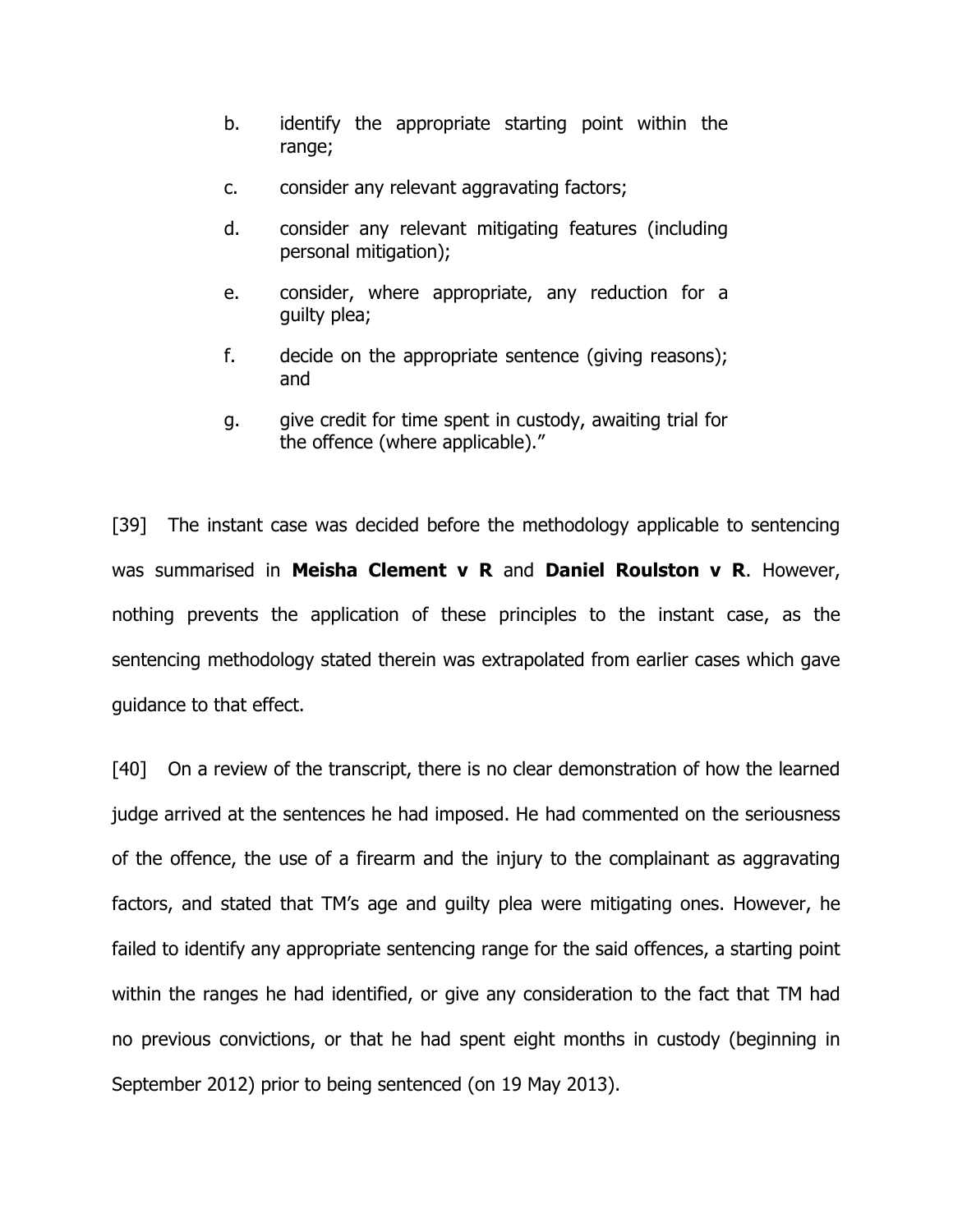[41] The learned judge would have also erred in his imposition of sentences of 15 years' imprisonment for illegal possession of firearm and robbery with aggravation, as being the mandatory "minimum that [he] could extend at this stage", as those offences did not attract mandatory minimum sentences, pursuant to any statutory regime, at the time TM was being sentenced.

[42] Count one charged TM with illegal possession contrary to section  $20(1)(b)$  of the Firearms Act, which provides that:

"A person shall not:

...

(b) subject to subsection (2), be in possession of any other firearm or ammunition except under and in accordance with the terms and conditions of a Firearm User's Licence."

Section 20(4) states that any person found guilty under that section is liable on conviction before a Circuit Court to imprisonment for life with or without hard labour. In fact, it is sections 24 and 25 of the Firearms Act that prescribes mandatory minimum sentences of 15 years' imprisonment with or without hard labour on conviction before a Circuit Court, which relate, *inter alia*, respectively, to using the firearm with intent to endanger life or cause serious injury to person or property, or using an imitation firearm (which is not applicable to the case at bar).

[43] On count two, TM was charged with robbery with aggravation contrary to section 37(1)(a) of the Larceny Act. That section also does not stipulate a mandatory minimum sentence. It states that: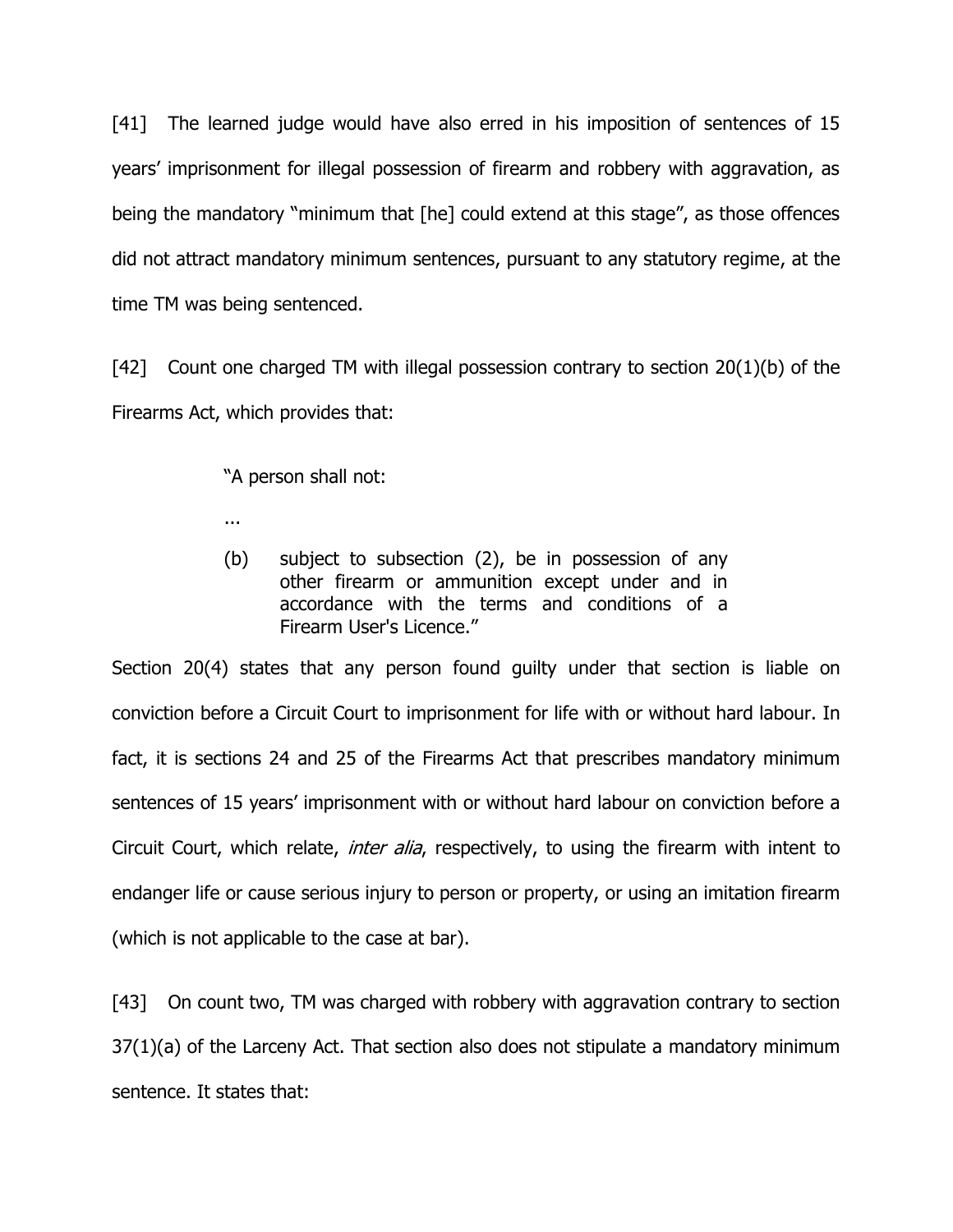"Every person who-

...

(a) being armed with any offensive weapon or instrument, or being together with one other person or more, robs, or assaults with intent to rob, any person;

shall be guilty of felony, and on conviction thereof liable to imprisonment with hard labour for any term not exceeding twenty-one years."

[44] Count three charged TM with wounding with intent contrary to section 20(1) of

the Offences Against the Person Act. It provides that:

"Subject to subsection (2), whosoever, shall unlawfully and maliciously, by any means whatsoever, wound, or cause any grievous bodily harm to any person, or shoot at any person, or, by drawing a trigger, or in any other manner attempt to discharge any kind of loaded arms at any person, with intent in any of the cases aforesaid, to maim, disfigure or disable any person, or to do some other grievous bodily harm to any person, or 'with intent to resist or prevent the lawful apprehension or detainer or any person, shall be guilty of felony, and, being convicted thereof, shall be liable, to be imprisoned for life with or without hard labour."

Section 20(2) stipulates a mandatory minimum sentence. It states that:

"A person who is convicted before a Circuit Court of-

- (a) shooting with intent to do grievous bodily harm or with intent to resist or prevent the lawful apprehension or detainer of any person; or
- (b) wounding with intent, with use of a firearm,

shall be liable to imprisonment for life, or such other term, not being less than fifteen years, as the Court considers appropriate."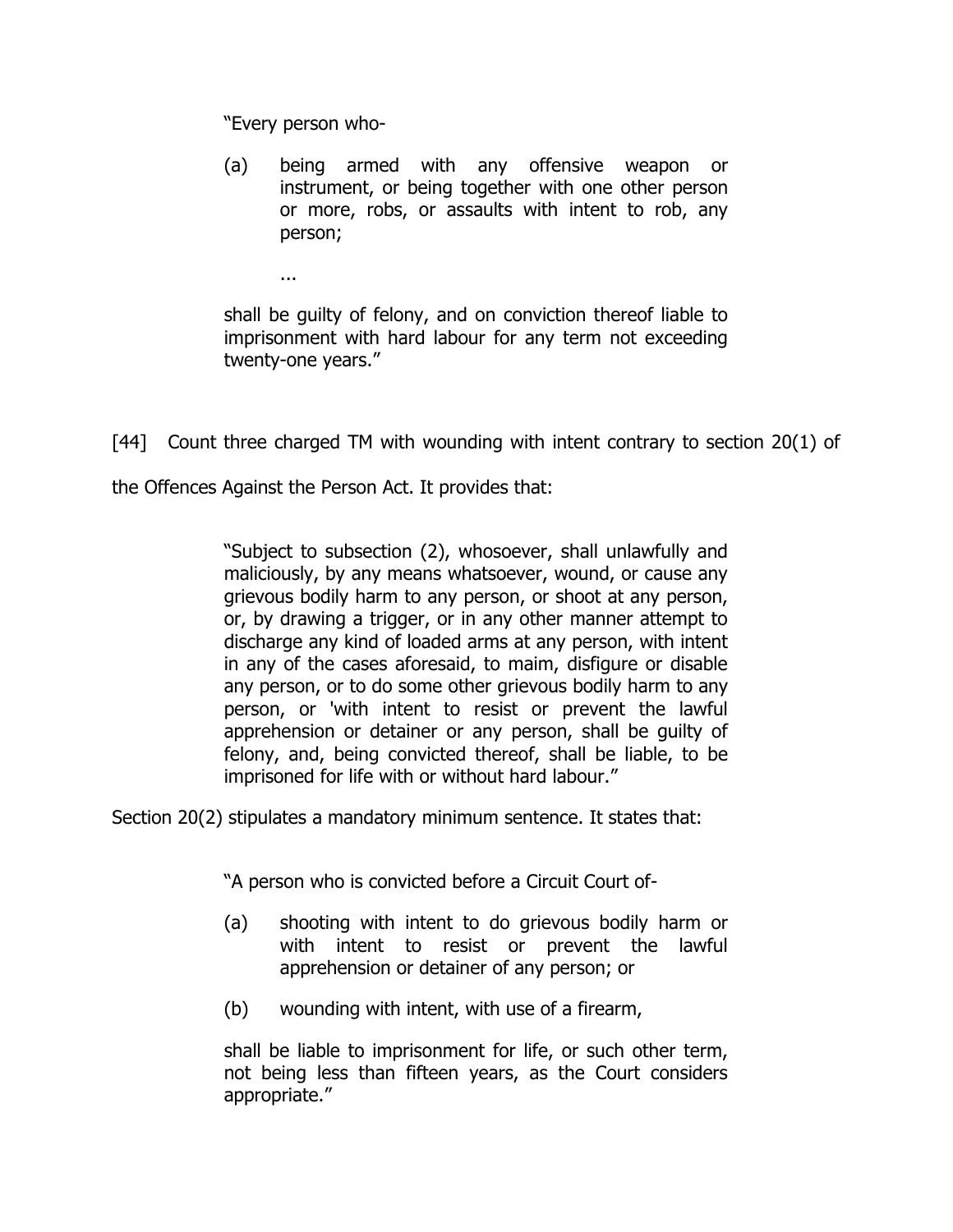The learned judge would therefore have been correct in stating that 15 years' imprisonment was the mandatory minimum sentence he could impose on that count.

[45] As a consequence, on account of the learned judge's errors, with regard to the application of the sentencing principles and the mandatory minimum sentence to the offences of illegal possession of firearm and robbery with aggravation, the sentences imposed for those offences should be set aside and new sentences substituted therefor.

[46] However, there remains an issue in this appeal as to whether the imposition of the mandatory minimum sentence of 15 years' imprisonment for wounding with intent was correct, having regard to the fact that TM was a child at the time of the commission of the offence and at trial. To facilitate a discussion on this issue, it is necessary to explore the relevant provisions of the Constitution, authorities which have been decided on the issue, and local legislation related to children.

### **The Constitution**

[47] It is important to recognise that in Jamaica, the Constitution is the supreme law, and prevails over any other law if that law is inconsistent with it. Any such law which is inconsistent with the Constitution is void to the extent of that inconsistency (see section 2 of the Constitution and **de Freitas v Permanent Secretary of the Ministry of Agriculture, Fisheries, Lands and Housing and Others** (1998) 53 WIR 131). The rights afforded to Jamaica's citizens are contained in the Charter, which was promulgated on 7 April 2011 within an act to amend Chapter III of the Constitution.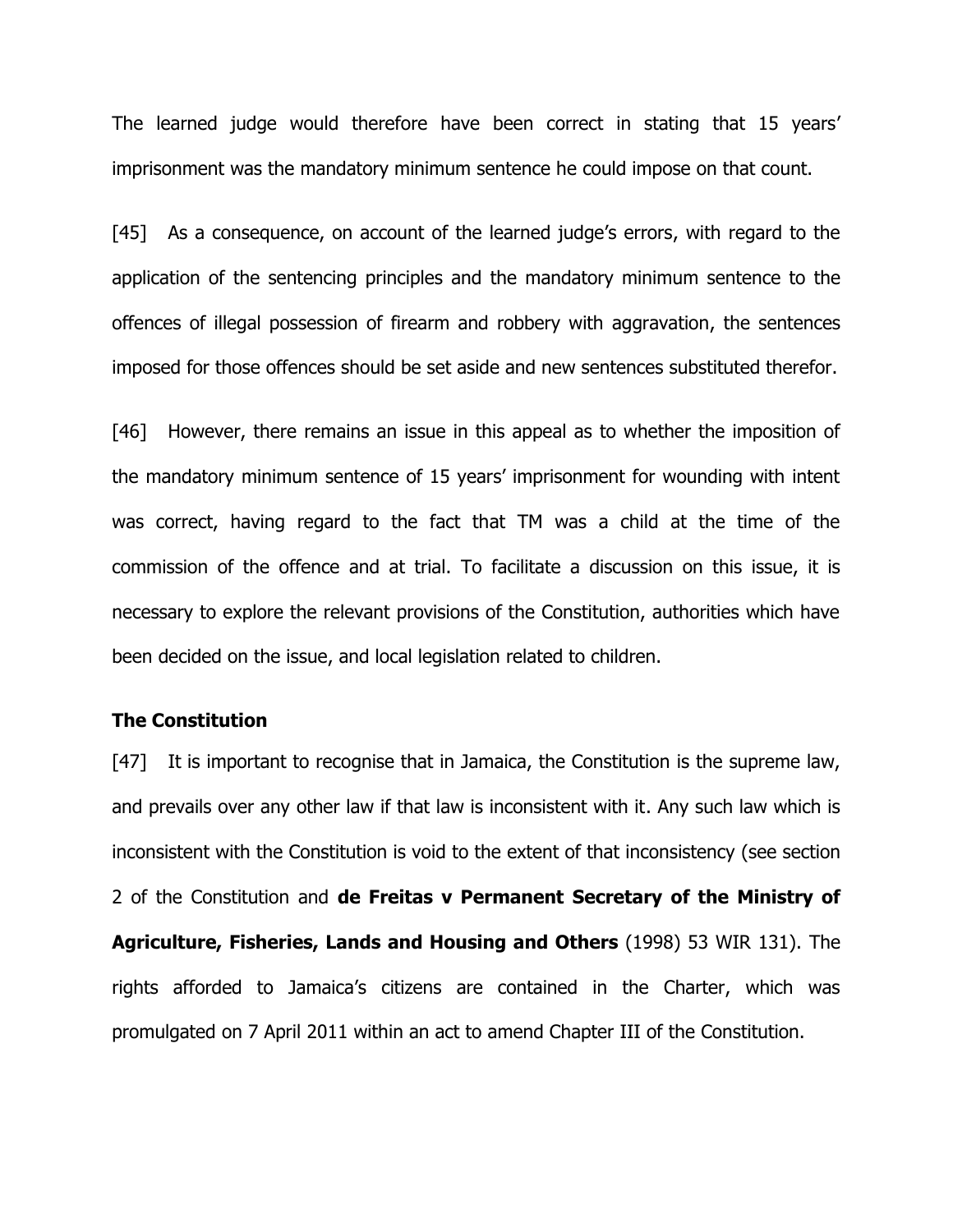[48] The rights which TM claims have been engaged are contained in sections 13(3)(k) and 13(6)of the Charter. Section 13(3)(k) provides that there is:

"the right of every child -

- (i) to such measures of protection as are required by virtue of the status of being a minor or as part of the family, society and the State;
- (ii) who is a citizen of Jamaica, to publicly funded tuition in a public educational institution at the pre-primary and primary levels."

While there is a right in section 13(6) that:

"No person shall be subjected to torture or inhuman or degrading punishment or other treatment."

It is TM's claim that the imposition of a mandatory minimum sentence of 15 years' imprisonment for wounding with intent, pursuant to section 20(1) of the Offences Against the Person Act, infringes on his right as a child to special protection, and his right not to be subject to torture, inhuman, degrading or other treatment.

[49] We should note, however, that the rights contained in the Charter are not absolute. They are guaranteed "to the extent that those rights and freedoms do not prejudice the rights and freedoms of others" (section 13(1) of the Charter), and are "demonstrably justified in a free and democratic society" (section 13(2)). In our view, it is unnecessary to venture into an interpretation of the restrictions stated in sections 13(1) and (2) of the Charter, as section 20 of the Offences Against the Person Act has been excluded by virtue of another restriction on those guaranteed rights, stipulated in section 13(7) of the Charter, which provides that: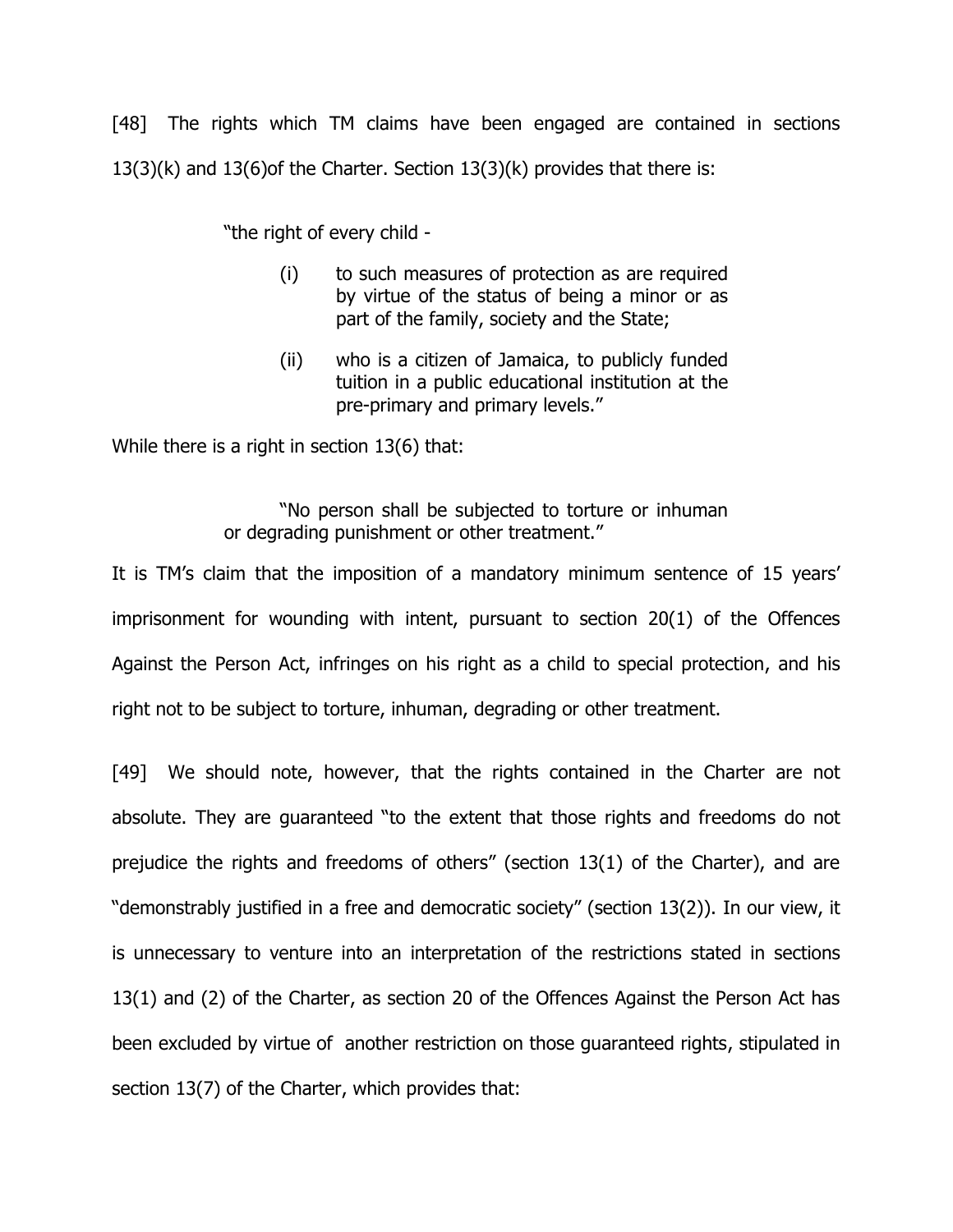"Nothing contained in or done under the authority of any law shall be held to be inconsistent with or in contravention of subsection (6) to the extent that the law in question authorizes the infliction of any description of punishment which was lawful in Jamaica immediately before the commencement of the Charter of Fundamental Rights and Freedoms (Constitutional Amendment) Act, 2011."

[50] The Judicial Committee of the Privy Council in **DPP v Nasralla** and **Watson v R** has given guidance on how to interpret an excluding law clause, and the true effect of such a clause in a constitution. In **DPP v Nasralla**, an issue arose as to whether section 20(8) of the Constitution (as it then was, reformulated in section 16(9) of the Charter), which provides that no person shall be tried again for an offence with which he has been acquitted, had declared the common law position on the subject. Lord Devlin in response to this issue at pages 247-248, said:

> "All the judges below have treated [section 20(8) as declaring or intended to declare the common law on the subject. Their Lordships agree. It is unnecessary to resort to implication for this intendment, since the Constitution itself expressly ensures it. Whereas the general rule, as is to be expected in a Constitution and as is here embodied in section 2, is that the provisions of the Constitution should prevail over other law, an exception is made in Chapter III [as it then was]. **This chapter, as their Lordships have already noted, proceeds upon the presumption that the fundamental rights which it covers are already secured to the people of Jamaica by existing law. The laws in force are not to be subjected to scrutiny in order to see whether or not they conform to the precise terms of the protective provisions.** The object of these provisions is to ensure that no future enactment shall in any matter which the chapter covers derogate from the rights which at the coming into force of the Constitution the individual enjoyed." (Emphasis supplied)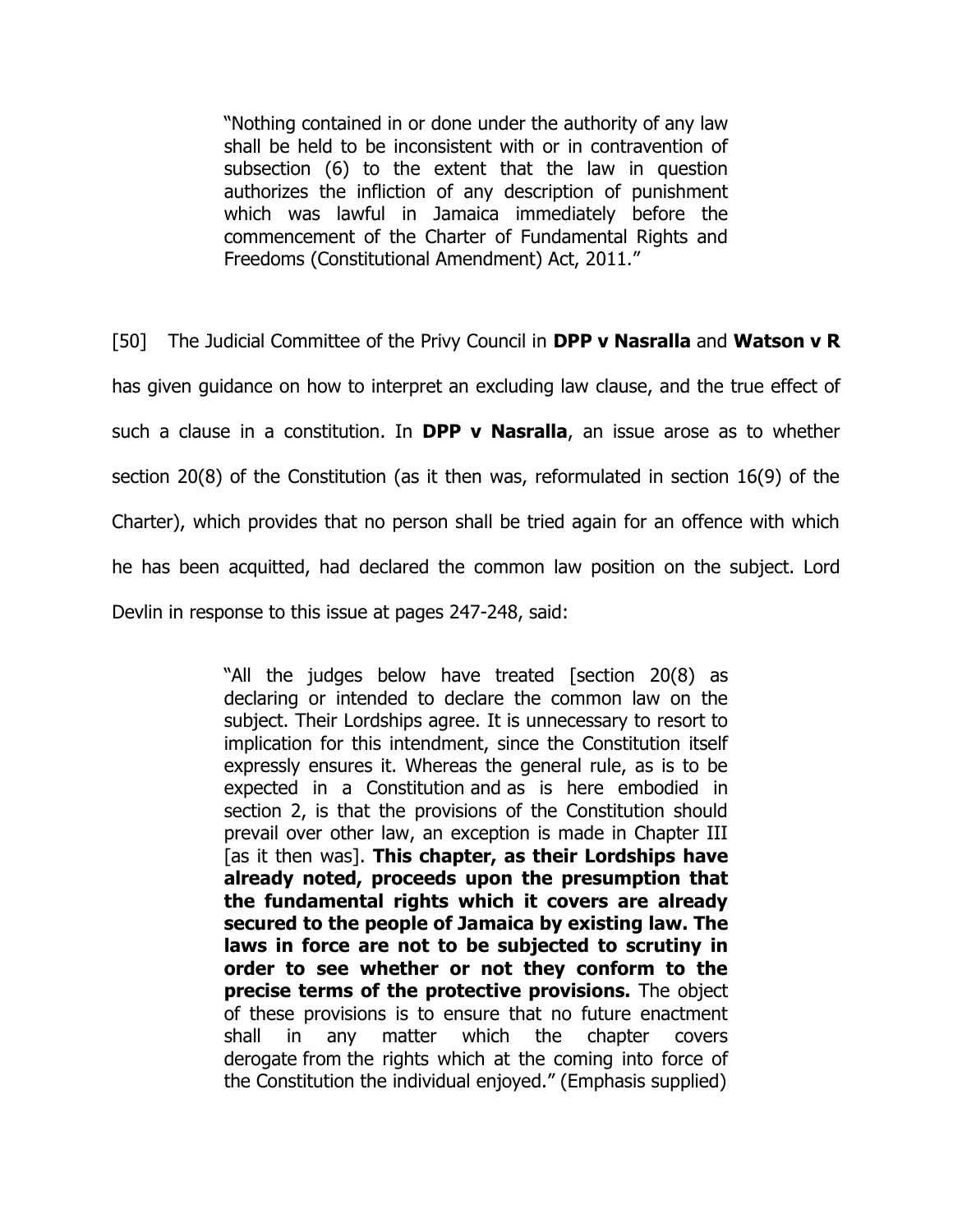[51] In **Watson v R**, a majority of the Law Lords were of the view that the observations made in **DPP v Nasralla** would have had force in that case if the law under which the appellant was sentenced to death was a law which was "in force immediately before the appointed day". In that case, since the law mandating the death penalty for certain offences was amended after the appointed day in the Constitution, it ceased to be such law when it was amended and so was not protected. Indeed, in their postscript, at paragraph 51, the majority indicated that as the supreme law clauses and excluding law clauses in various Caribbean constitutions are plain and unambiguous, their task has been to construe them as they find them and apply them accordingly. At paragraph 54, they also stated that the true effect of the supreme law clause and the excluding law clause in the Constitution was to "exclude existing laws from constitutional guarantees as it preserves then from inconsistency". The Law Lords went on to state that if existing laws are found to be inconsistent with a country's international obligations, it is for Parliament to provide the remedy, which thereafter has the effect of removing the exclusion which applied to existing law, and opens them up to scrutiny.

[52] In adopting that same approach, it is evident that section 13(7) of the Charter is plain and unambiguous. In fact, pursuant to section 13(7), the protection afforded to laws passed prior to the commencement of the Charter, which may infringe on the right not to be subjected to torture, inhuman or degrading treatment, is even greater than that canvassed by the Law Lords in **DPP v Nasralla** and **Watson v R**. It states, explicitly, that laws passed before the commencement of the Charter are not to be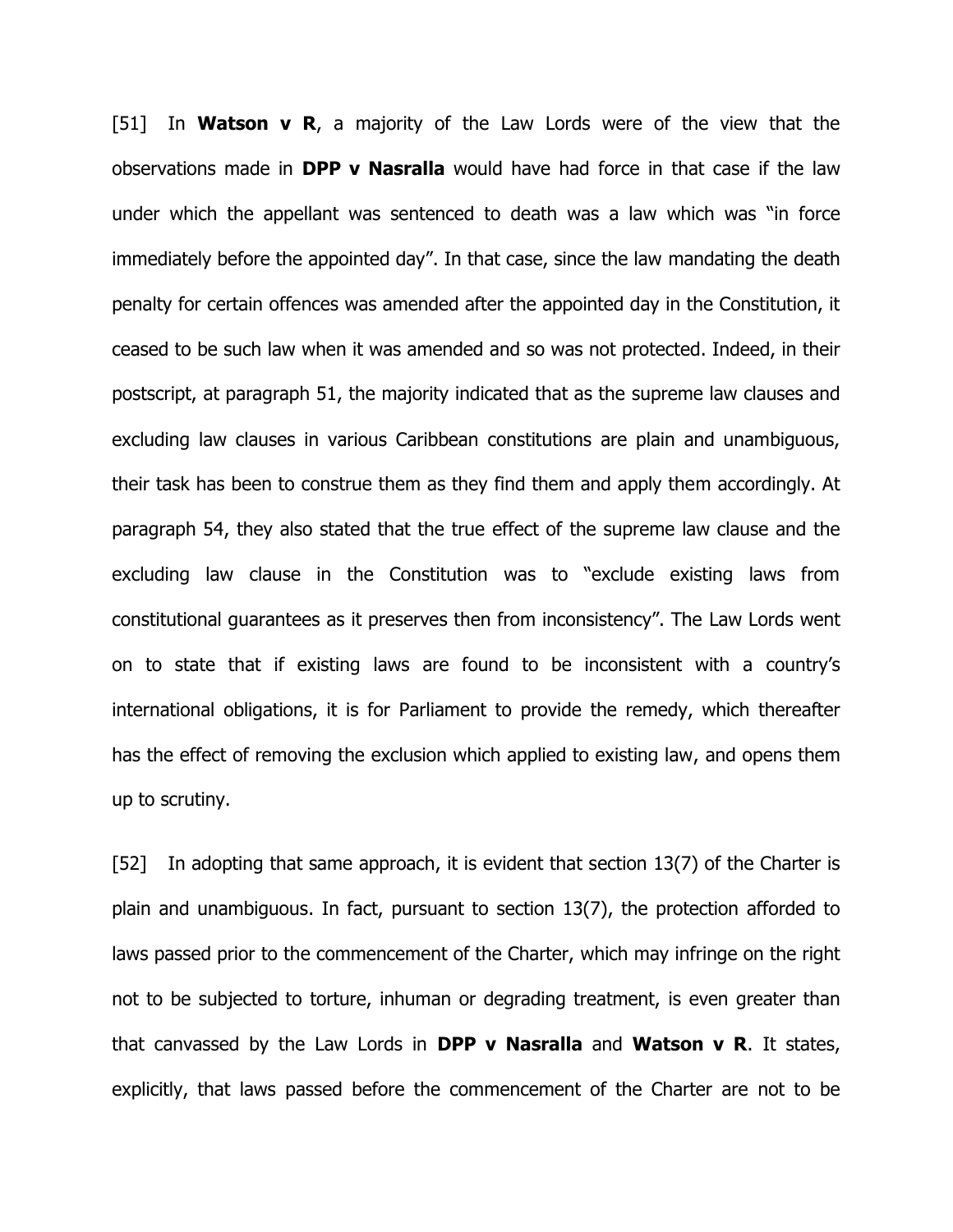subject to scrutiny on the basis that they are inconsistent with or contravene the provisions of section 13(6) of the Charter (being subjected to torture, inhuman or degrading treatment). It further stipulates, unequivocally, that this is so "to the extent that the law in question authorizes the **infliction of any description of punishment** which was lawful in Jamaica immediately before the commencement of the Charter".

[53] In the instant case, the amendment to section 20 of the Offences Against the Person Act, which provided for the imposition of a mandatory minimum sentence of 15 years imprisonment, was effected on 22 July 2010, which predates the commencement of the Charter on 7 April 2011. It is of note, for these purposes, that the provision did not exclude or in anyway carve out its application to children. It is therefore preserved from any inconsistency with the Charter, is constitutional and is saved from scrutiny by the court.

### **Relevant authorities on the issue**

[54] The Privy Council decision in **Gangasing Aubeeluck v The State of Mauritius**  [2010] UKPC 13 accepted that the effect of section 7 of the Mauritius Constitution (the prohibition against subjection to torture, inhuman or degrading or such other treatment) "is to wholly outlaw disproportionate penalties". In that case, the main issue was "whether, and in what circumstances, a court is entitled to pass a lesser sentence than the minimum sentence provided by law for the commission of a criminal offence". It was recognised, that in the circumstances of that case, the court should examine the requirement of proportionality imposed by the section of the Constitution that provides for protection from torture, inhuman or degrading or other such treatment (section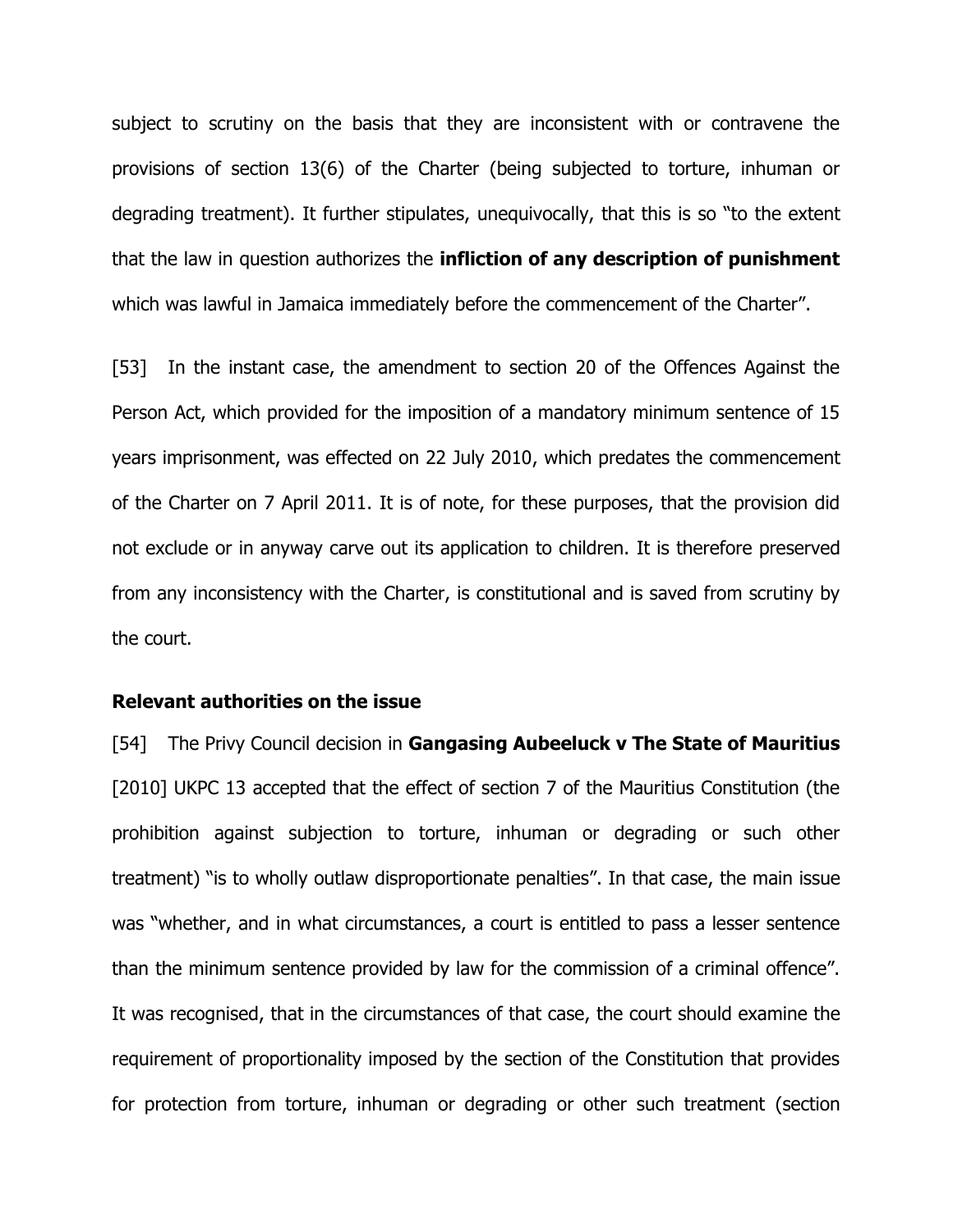13(6) of the Charter). This was a principle argued by counsel for TM and on behalf of the Attorney General. Several cases were relied on by them to support the principle of proportionality in the challenge to the imposition of a mandatory minimum sentence as being contrary to section 13(6) of the Charter.

[55] We agree with the Board in **Gangasing v The State of Mauritius** that in assessing whether a sentence is grossly disproportionate, regard must be had to "the gravity of the offence, the personal characteristics of the offender and the particular circumstances of the case". However, that principle must be viewed against the backcloth of our finding in paragraph [53] that if the imposition of the sentence predates the Charter, it is saved from scrutiny by the courts.

[56] In **Gangasing v The State of Mauritius**, the appellant was convicted of possession of, trafficking in and smoking gandia (cannabis akin to ganja). While he was fined on all three counts, he was also sentenced to a "minimum term of penal servitude for three years" (ordinary imprisonment) for possession and trafficking in gandia. His appeal against those convictions was dismissed by the Mauritius Supreme Court, and so he sought and obtained leave from the Board to appeal to Her Majesty in Council.

[57] In an effort to assess the issue of whether the sentence imposed was grossly disproportionate, the Board examined the legislation which prescribed the mandatory minimum sentence. It referred to various decisions from Mauritius, **State v Vries** from the High Court of Namibia, and its own decision in **Reyes v R**, which cited with approval the decision of the Supreme Court of Canada in **Edward Dewey Smith v R**.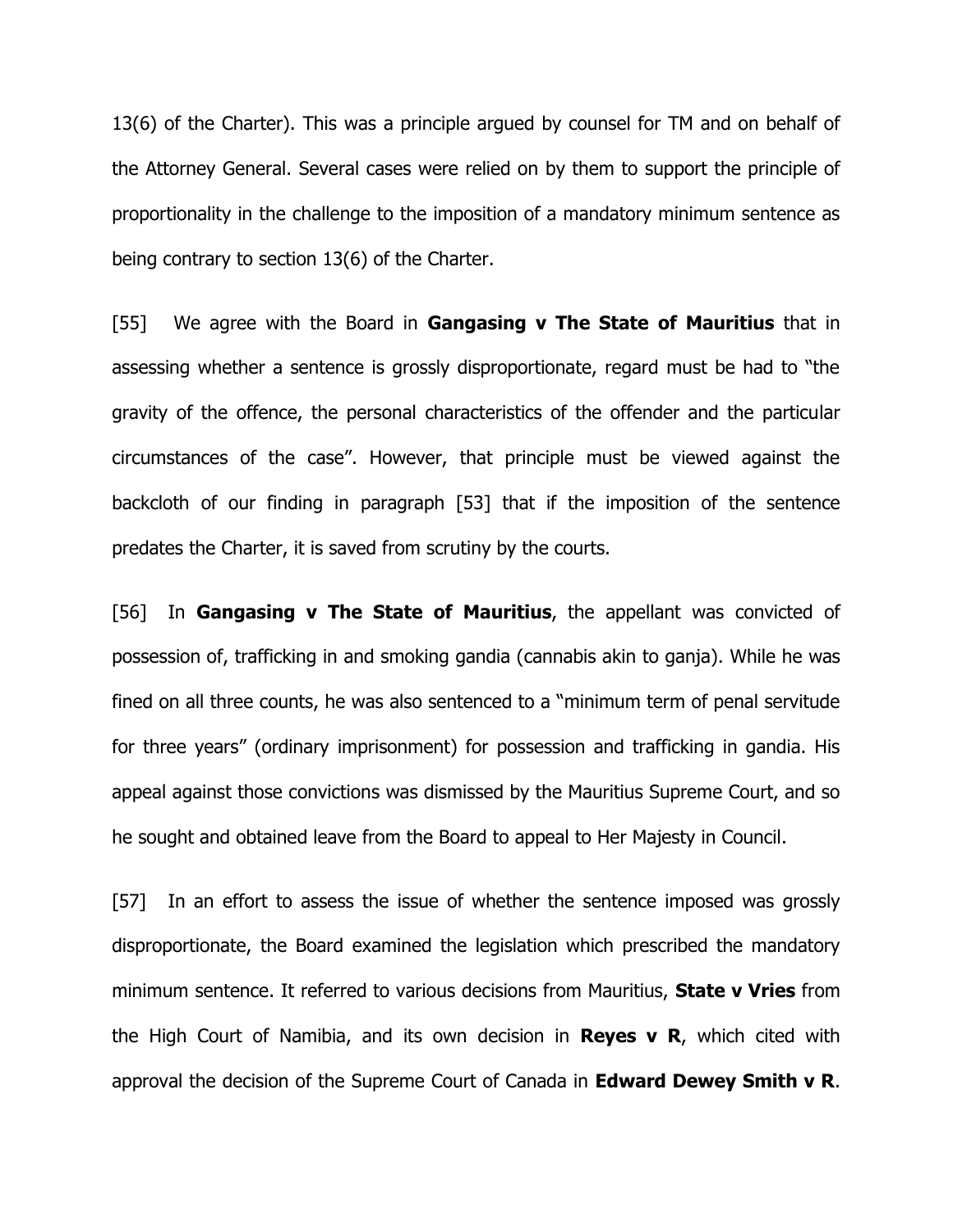By virtue of those authorities, the Board accepted Lord Bingham's pronouncement in **Reyes v R**, that the need for proportionality and individuation in sentencing is not confined to capital cases. They also accepted Lamer J's statement in **Edward Dewey Smith v R** that when assessing whether the sentence is grossly disproportionate, regard must be had to "the gravity of the offence, the personal characteristics of the offender and the particular circumstances of the case".

[58] In applying that principle to the facts in **Gangasing v The State of Mauritius**, the Board concluded that the "sentence of three years imprisonment would be wholly disproportionate to the offences committed by the appellant". They stated that although the appellant was a drug trafficker, he was dealing in very small quantities of gandia, he had no previous convictions, he was a person of good character, and under the current amendment to the Dangerous Drugs Act, he would not have been charged as a trafficker. The Board found that it would have been grossly disproportionate to disregard all mitigation in the appellant's favour. The Board accepted that it had the option to declare the provision as being void and of no effect in all or particular cases and to read it down accordingly. Consequently, the Board held that the sentence was not compatible with section 7 of the Mauritius Constitution as it would have been grossly disproportionate. The sentence was quashed, and the case was remitted to the Supreme Court for consideration of the appropriate sentence.

[59] We should note, however, that the issue of the applicability of the excluding law clause did not arise in that case. In any event, the impugned legislation was passed several decades after the enactment of the Constitution.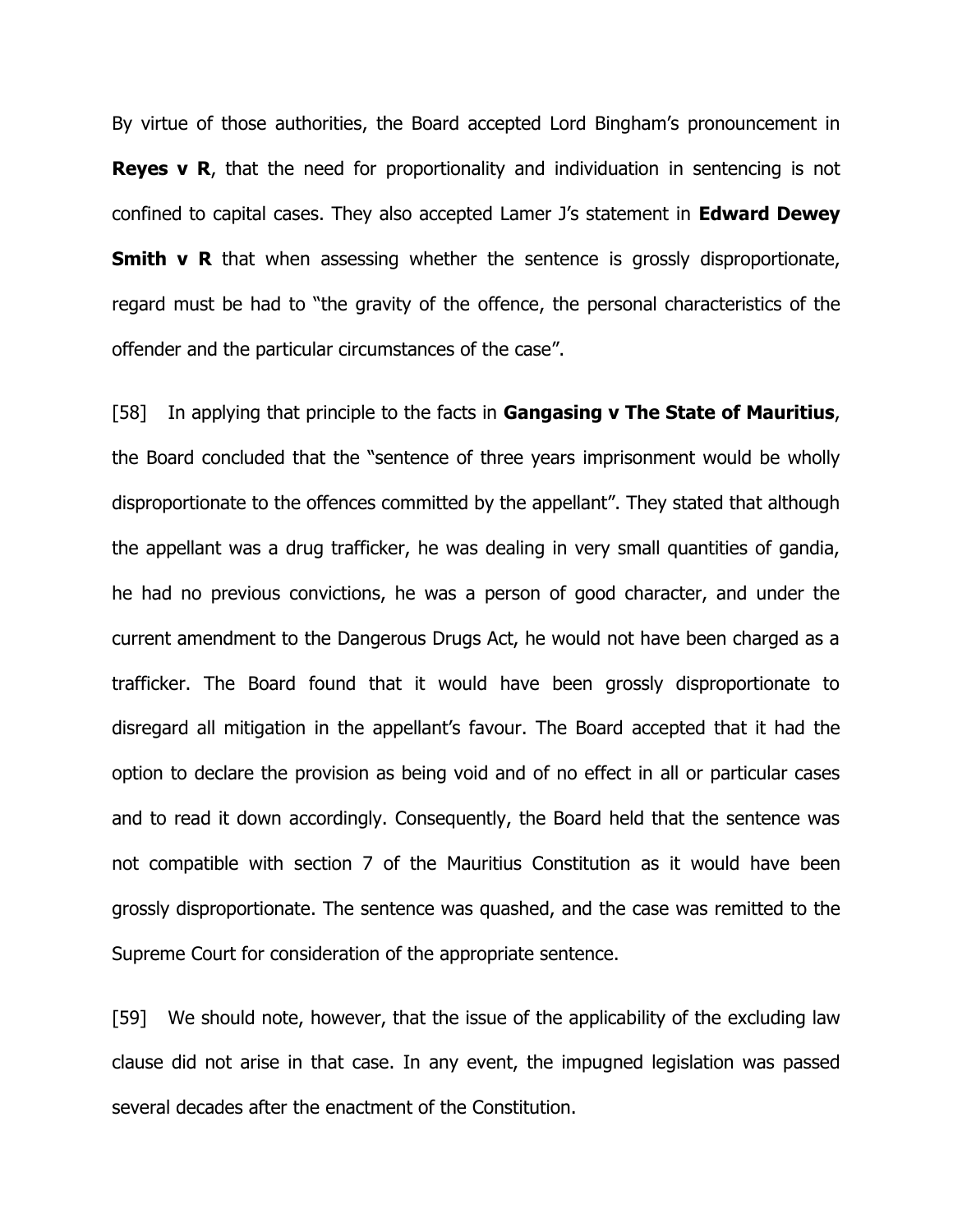[60] **Centre for Child Law v Minister for Justice and Constitutional Development and others** [2009] ZACC 18 was a case decided before the Constitutional Court of South Africa. The South African government had passed the Criminal Law Amendment Act in 1997 that made mandatory minimum sentences applicable to children 16 years and older but under the age of 18 years. The interpretation of that Act sparked serious debate and resulted in conflicting High Court decisions. However, it was ultimately struck down by the Supreme Court of Appeal of South Africa in **Jan Brandt v The State**. The South African legislature once again amended the Act by the Criminal Law (Sentencing) Amendment Act 2007 to provide for the imposition of mandatory minimum sentences "notwithstanding any other law". The High Court of South Africa had declared the provisions relative to imposition of mandatory minimum sentences on children 16-18 years to be inconsistent with sections  $28(1)(q)$  and (2) of the South African Constitution, and referred the matter to the Constitutional Court for confirmation of this declaration. By a majority decision, that court granted those declarations as prayed.

[61] The relevant provisions of section 28 of the South African Constitution state that:

"Every child has the right—

- (g) not to be detained except as a measure of last resort, in which case, in addition to the rights a child enjoys under sections 12 and 35, the child may be detained only for the shortest appropriate period of time, and has the right to be—
	- (i) kept separately from detained persons over the age of 18 years; and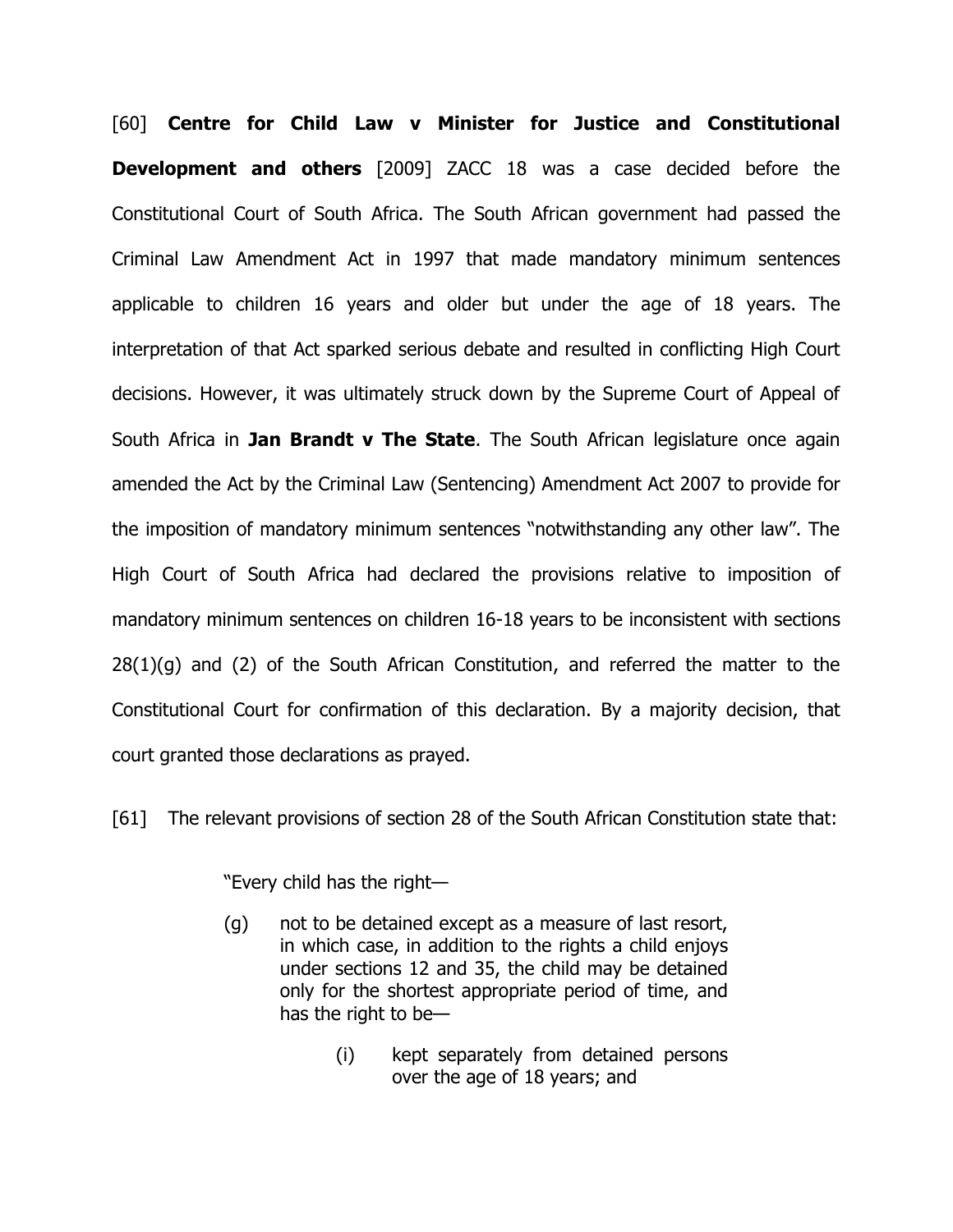(ii) treated in a manner, and kept in conditions, that take account of the child's age."

Section 28(2) of that Constitution provides that "[a] child's best interests are of paramount importance in every matter concerning the child".

[62] In interpreting those sections, Cameron J, on behalf of the majority. said that:

"[31] ... [W]hile the Bill of Rights envisages that detention of child offenders may be appropriate, it mitigates the circumstances. Detention must be a last, not a first, or even intermediate, resort; and when the child is detained, detention must be 'only for the shortest appropriate period of time'. The principles of 'last resort' and 'shortest appropriate period' bear not only on whether prison is a proper sentencing option, but also on the nature of the incarceration imposed. If there is an appropriate option other than imprisonment, the Bill of Rights requires that it be chosen. In this sense, incarceration must be the sole appropriate option. But if incarceration is unavoidable, its form and duration must also be tempered, so as to ensure detention for the shortest possible period of time.

[32] In short, section  $28(1)(g)$  requires an individuated judicial response to sentencing, one that focuses on the particular child who is being sentenced, rather than an approach encumbered by the rigid starting point that minimum sentencing entails. The injunction that the child may be detained only for the shortest 'appropriate' period of time relates to the child and to the offence he or she has committed. It requires an individually appropriate sentence. It does not import a supervening legislatively imposed determination of what would be 'appropriate' under a minimum sentencing system."

[63] In striking down the relevant provisions of the Act, Cameron J commented on the effect of mandatory sentences on children, which, he said, takes away options other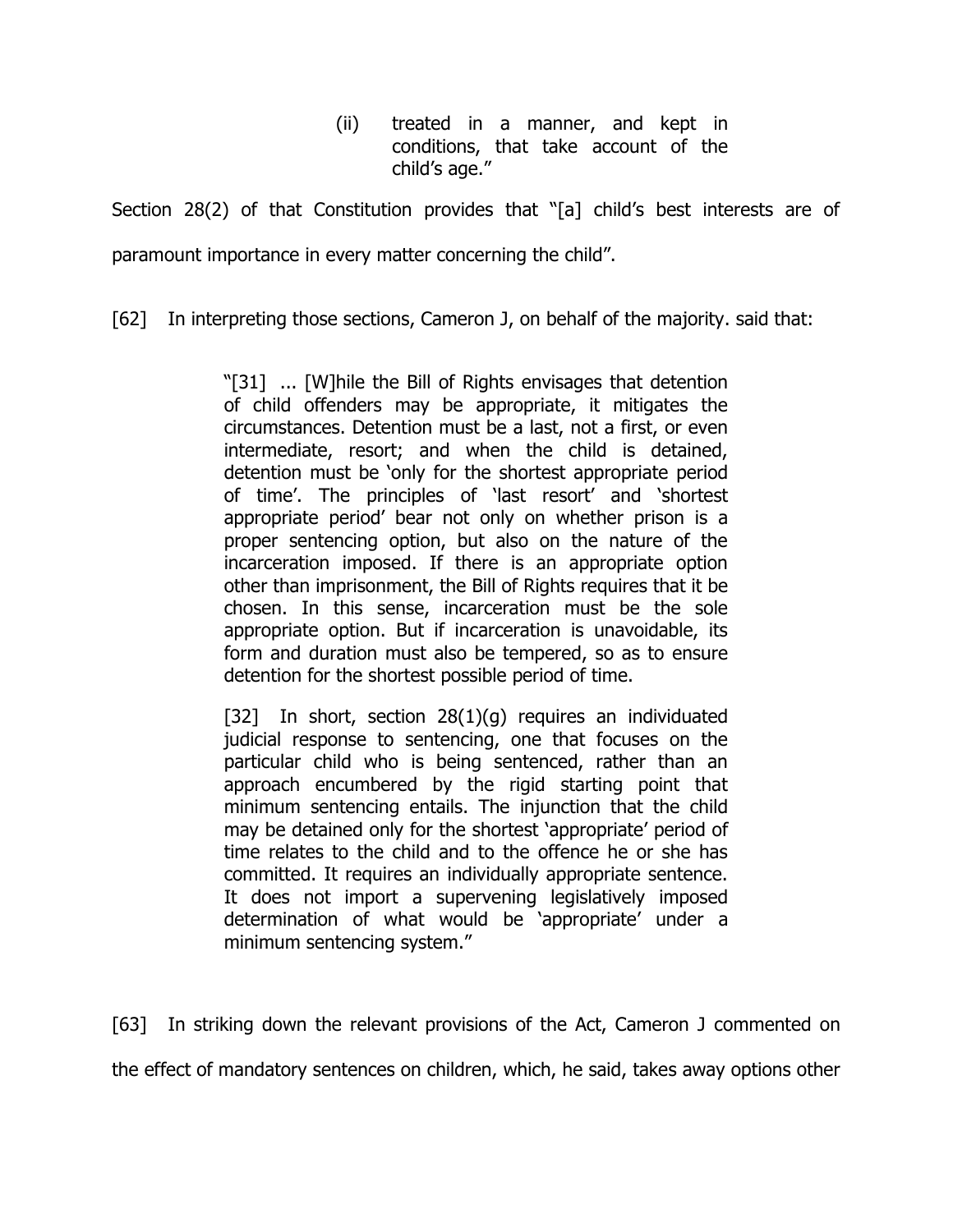than incarceration during sentencing, de-individuates sentencing by prescribing a starting point, and may result in heavier longer sentences being imposed. These are all strictures that are required, pursuant to the Constitution, as it draws a distinction between children and adults, not because of sentiment, but because they are physically and psychologically more vulnerable and less mature than adults. They are also more vulnerable to influence and pressure from others. He therefore concluded at paragraph [60] that "high crime levels and well-justified public anger do not provide justification for a legislative intervention overriding a specific protection in the Bill of Rights".

[64] The rights afforded to children in the South African Constitution are far greater, more detailed and expansive than those contained in the Jamaican Charter. The South African Constitution specifically states that imprisonment of children should only be a measure of last resort, and should only be imposed for the shortest possible time, and specifically makes a consideration of the best interests of the child of paramount importance in every matter concerning the child. In Jamaica, the CCPA also stipulates that the best interests of the child are of paramount importance. However, the Jamaica Charter does not state that a child's best interest is of paramount importance in every matter concerning the child, nor is there any provision that imprisonment of children is a measure of last resort and should only be for the shortest possible time. As, those provisions are not reflected in the Jamaican Charter, we would not be entitled to apply these principles to the instant case, to arrive at a finding that the sentence imposed on TM is contrary to the Charter, and unconstitutional.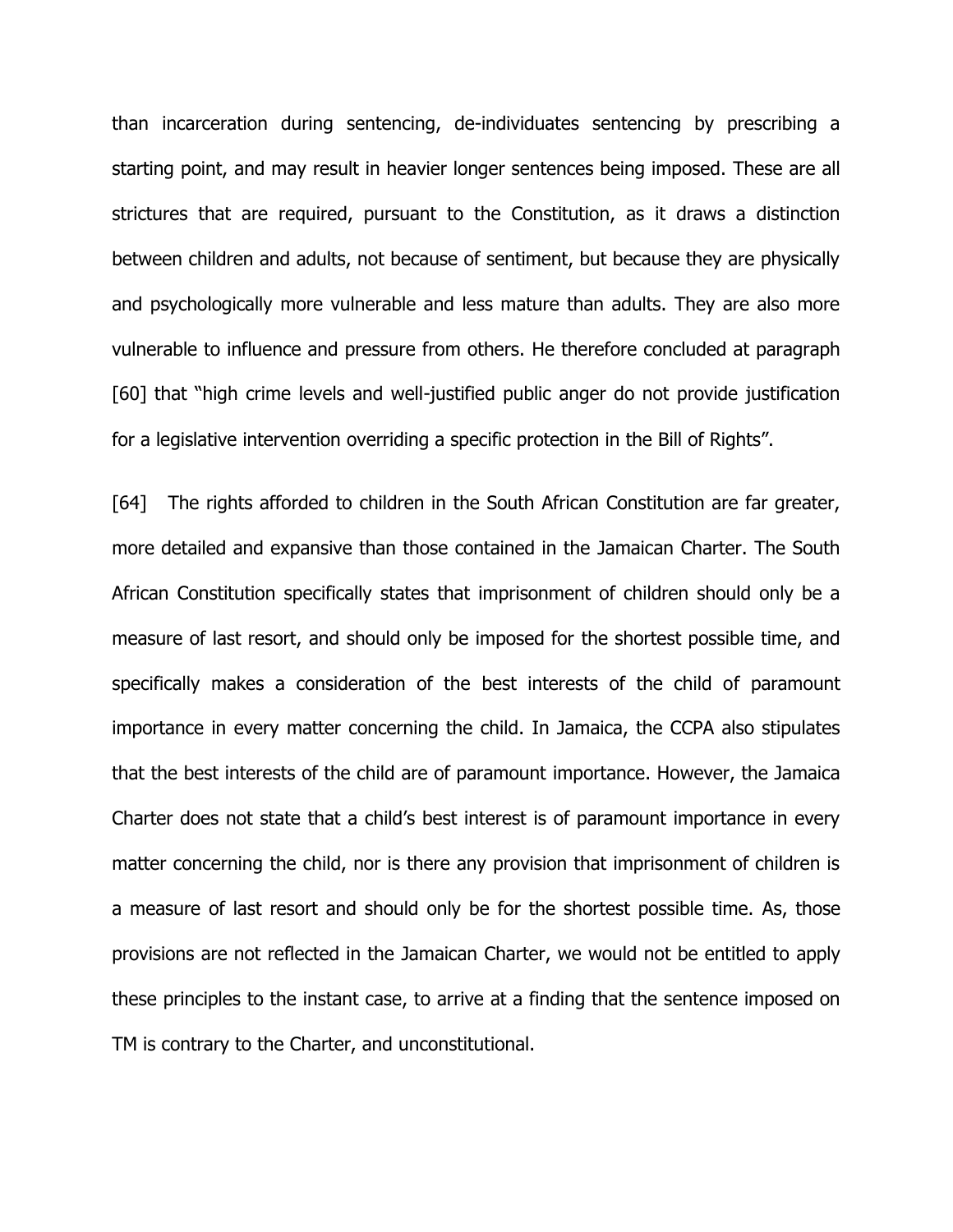[65] In **R v DB**, the Supreme Court of Canada also addressed the issue as to the constitutionality of the imposition of adult sentences on children. DB (who was 17 years old) and R had a fight during which DB knocked R to the ground, punched him and fled. R died as a result. DB pleaded guilty to manslaughter. Under the Youth Criminal Justice Act (YCJA) in Canada, manslaughter is a presumptive offence which attracts an adult sentence. However, pursuant to that Act, a young person may make an application for an order that he is not liable to an adult sentence, and the burden is placed on that young person to justify why an adult sentence should not be imposed. Pursuant to that provision, DB sought the imposition of a youth sentence, but this was opposed by the Crown. DB therefore filed a constitutional challenge to the reverse burden placed on him under the YCJA, in that, it deprived him of his liberty without regard to principles of fundamental justice contrary to section 7 of the Canadian Charter, and violated the privacy provisions of the YCJA, as the imposition of an adult sentence would result in the publication of his name. His challenge was allowed, and he was sentenced to the maximum youth sentence, which included intensive rehabilitative custody and supervision for three years.

[66] The Crown's appeal to the Ontario Court of Appeal was dismissed and so it lodged an appeal before the Canadian Supreme Court. In dismissing that appeal, the court noted that in Canada the clear purpose of the YCJA was to send a clear message restricting the use of custody for young offenders. The court emphasized that young persons should be dealt with separately from adults based on their age, heightened vulnerability, reduced maturity and reduced capacity for moral judgment. The court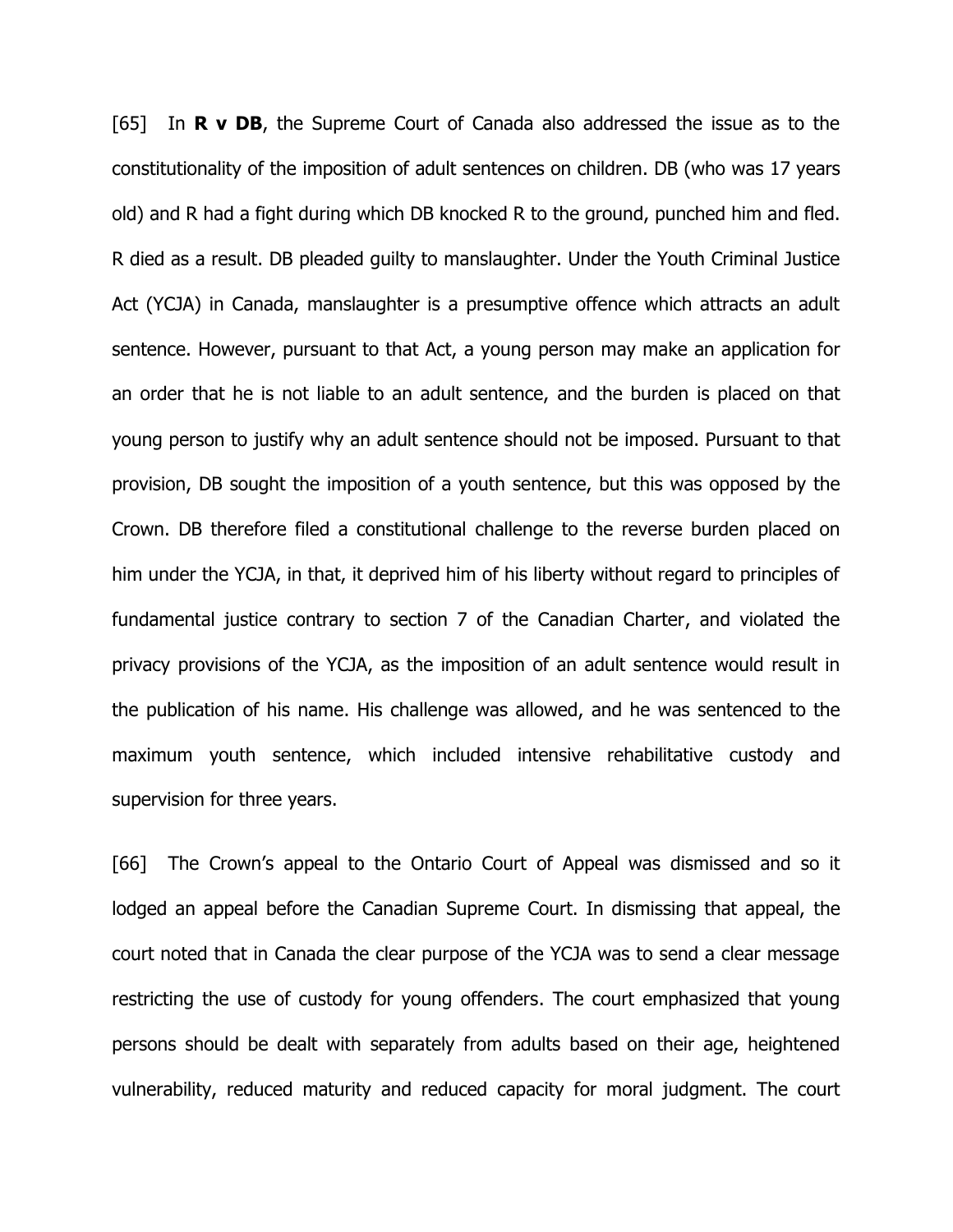found that these differences entitle a young person to "a presumption of diminished moral blameworthiness or culpability", which, the court said, was a legal principle that had been consistently acknowledged by Canadian courts and statutes that predated the YCJA. The court also said that the imposition of the reverse burden deprives a young person of the benefit of that presumption based on his age, as it placed the burden on him to justify his continued entitlement to that presumption. That burden, the court said, ought to be on the Crown. As a consequence, the court found that the reverse burden in the YCJA was inconsistent with the Canadian Charter, was not saved by that Charter, and was therefore unconstitutional.

[67] We would also exercise caution before embarking upon a wholesale adoption of the principles in **R v DB**, as the legislative provisions in Jamaica relating to the sentencing of children, are not as extensive, nor are they as generous as those in Canada. As we will later demonstrate, in Jamaica, a child is not given a right to apply to opt out of an adult sentence, and although Parliament has acknowledged their diminished moral capabilities, it has, nonetheless, made them subject to adult sentences and incarceration at adult correctional facilities.

[68] **R v Williams** was a case decided in this court on 4 June 1970 (before the passage of the CCPA). In that case, the appellant and five other boys used knives to menace and rob a young girl, and he was also violent to her. He was convicted of robbery with aggravation and was sentenced to five years imprisonment, which was the minimum penalty provided by the Prevention of Crime (Special Provisions) Act 1963 and a flogging. At the time of the commission of the offence, the appellant was 16 years of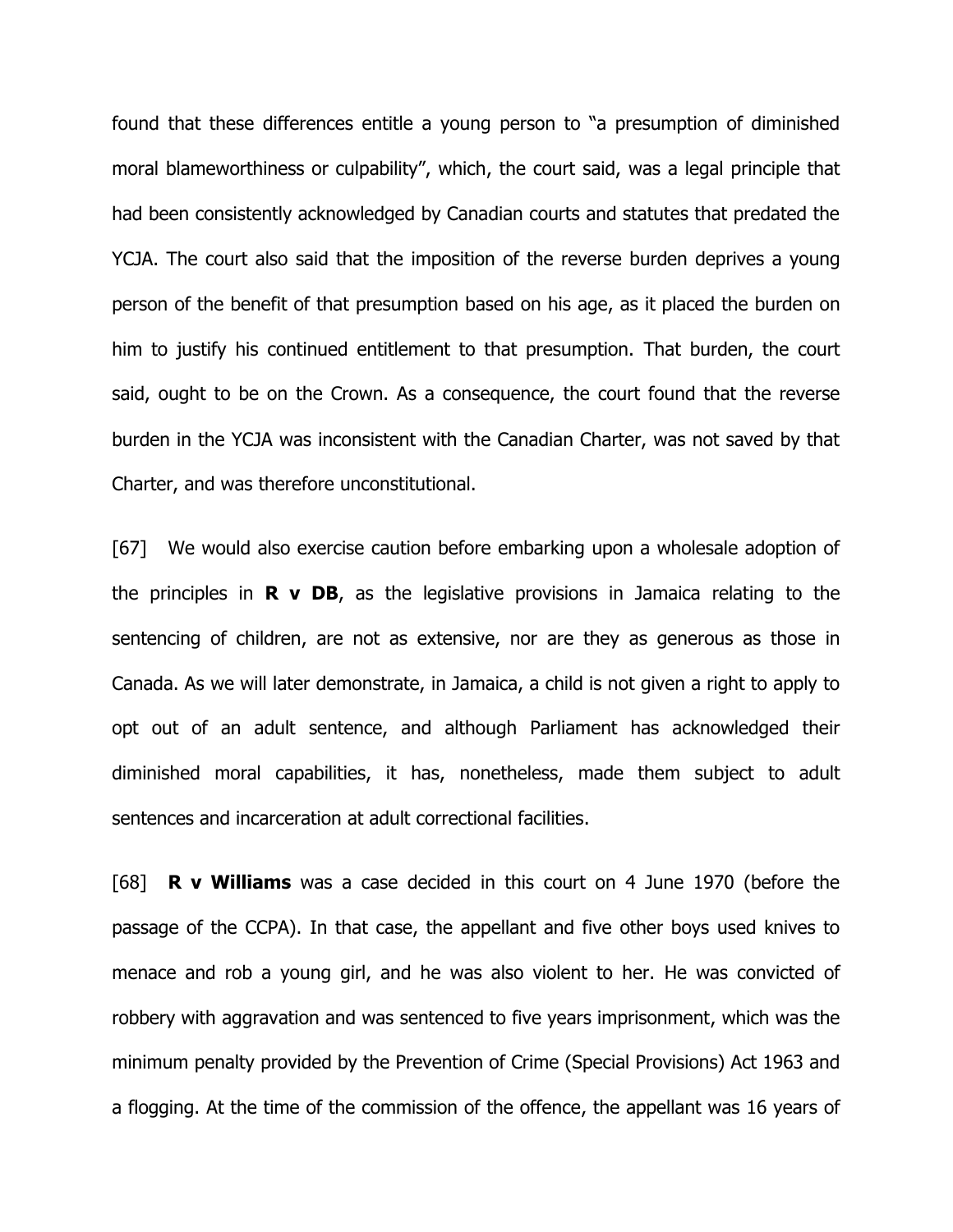age. He sought and obtained leave to appeal his sentence on the basis that it was manifestly excessive.

[69] His appeal was allowed and his sentence varied. This was because the court accepted that there were other sentencing alternatives available to the learned judge, pursuant to the now repealed Larceny Law. That Act stated that in addition to any other punishment, the court may order the offender to pay a fine or require him to enter into recognisances to keep the peace and be of good behaviour. Pursuant to the Juvenile Law, a juvenile could not be sentenced to penal servitude or imprisonment, in default of payment of a fine, damages or costs. As a result, the court found that the sentence imposed was "not right" and justice would not be done by the imposition of a mandatory minimum sentence.

[70] In considering the sentence to be imposed, the court had regard to the appellant's peculiar circumstances, such as the fact the he was illiterate, the absence of a father figure in his life, a mother who lacked the ability to give him any guidance, the deplorable conditions in which he lived, the fact that he had no strength of character and was easily swayed, and that it was his first conviction. The court found that imprisonment and flogging would have a detrimental effect on his character that would far outweigh the deterrent effect. Accordingly, in consideration of the appellant's peculiar circumstances as a child, the court sentenced him to enter into recognisance in his own surety in the sum of \$20.00, to be of good behaviour, to keep the peace for a period of three years, and to be present at court for sentence, if and when called upon to do so.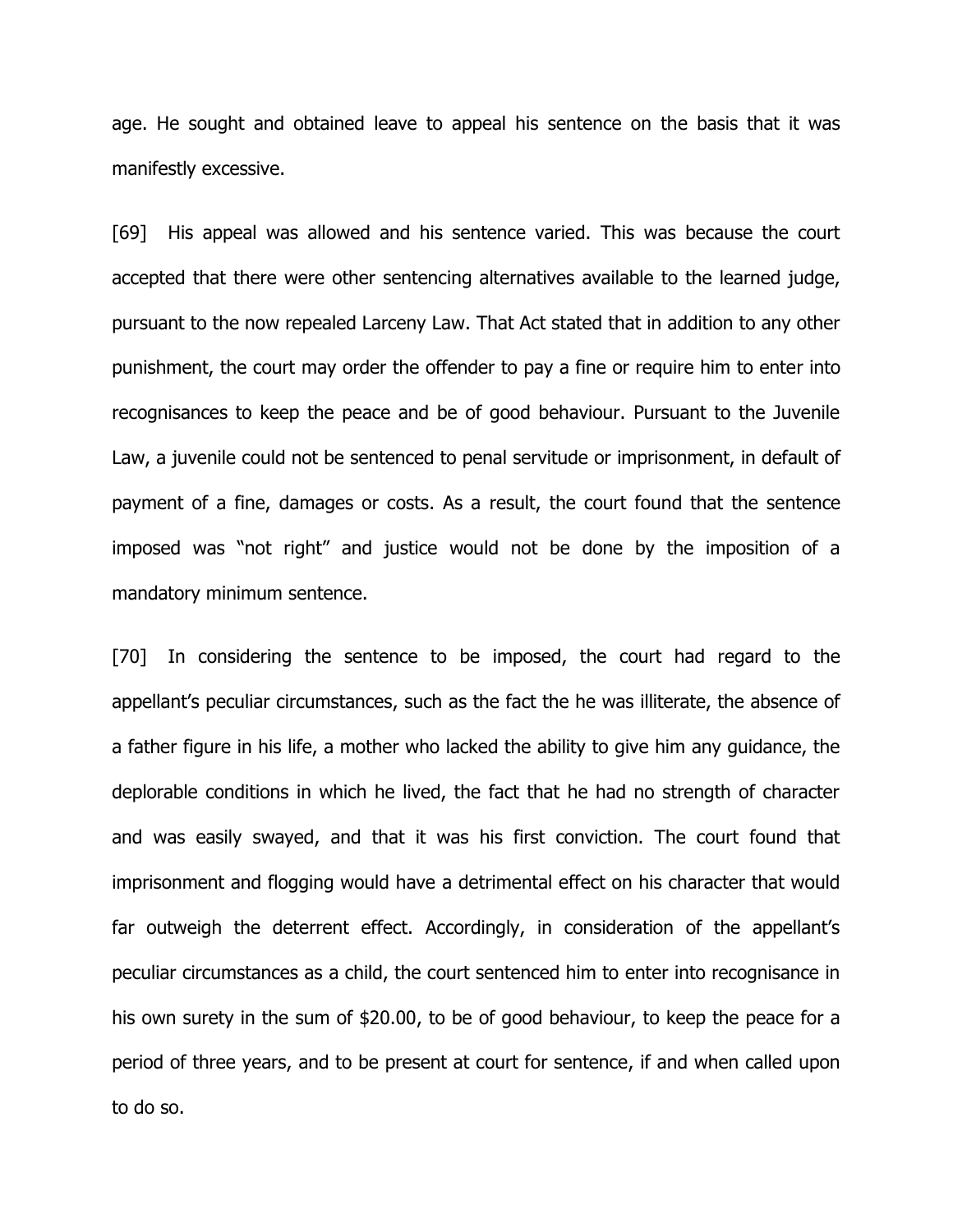[71] In that case, the judge at first instance erred by failing to recognise that there were other sentencing options open to him. Those sentencing options included the imposition of a fine and precluded him from imposing a sentence of imprisonment or penal servitude on a child. It is interesting also to note that the learned judges of appeal indicated that they were not in a position to say whether a minimum sentence of imprisonment, fixed by law, was manifestly excessive, as it had not been argued before them. It would therefore seem that the individuation in sentencing that was conducted in that case was done by virtue of the circumstances of that case, and could not be used as a basis for universal application.

[72] The cases we have identified do not seem to provide any guidance for our consideration as to whether the imposition of the mandatory minimum sentence on TM, for wounding with intent, in any event, was grossly disproportionate. It is incumbent on us now to explore whether any legislative provisions related to the sentencing of children could impact our decision.

#### **Relevant legislative provisions**

[73] The Jamaican Parliament has, for some time, recognised the need to treat children differently from adults when they come in conflict with the law. This acknowledgment can be seen in the passage of the Juveniles Act in 1951, which has since been repealed and replaced by the CCPA, promulgated in 2004. The Memorandum of Objects and Reasons for that Act stated that in May 1991 Jamaica had ratified the CRC and, therefore, took a decision to "enact legislation to combine and reinforce existing child protection legislation with new legislative provisions to protect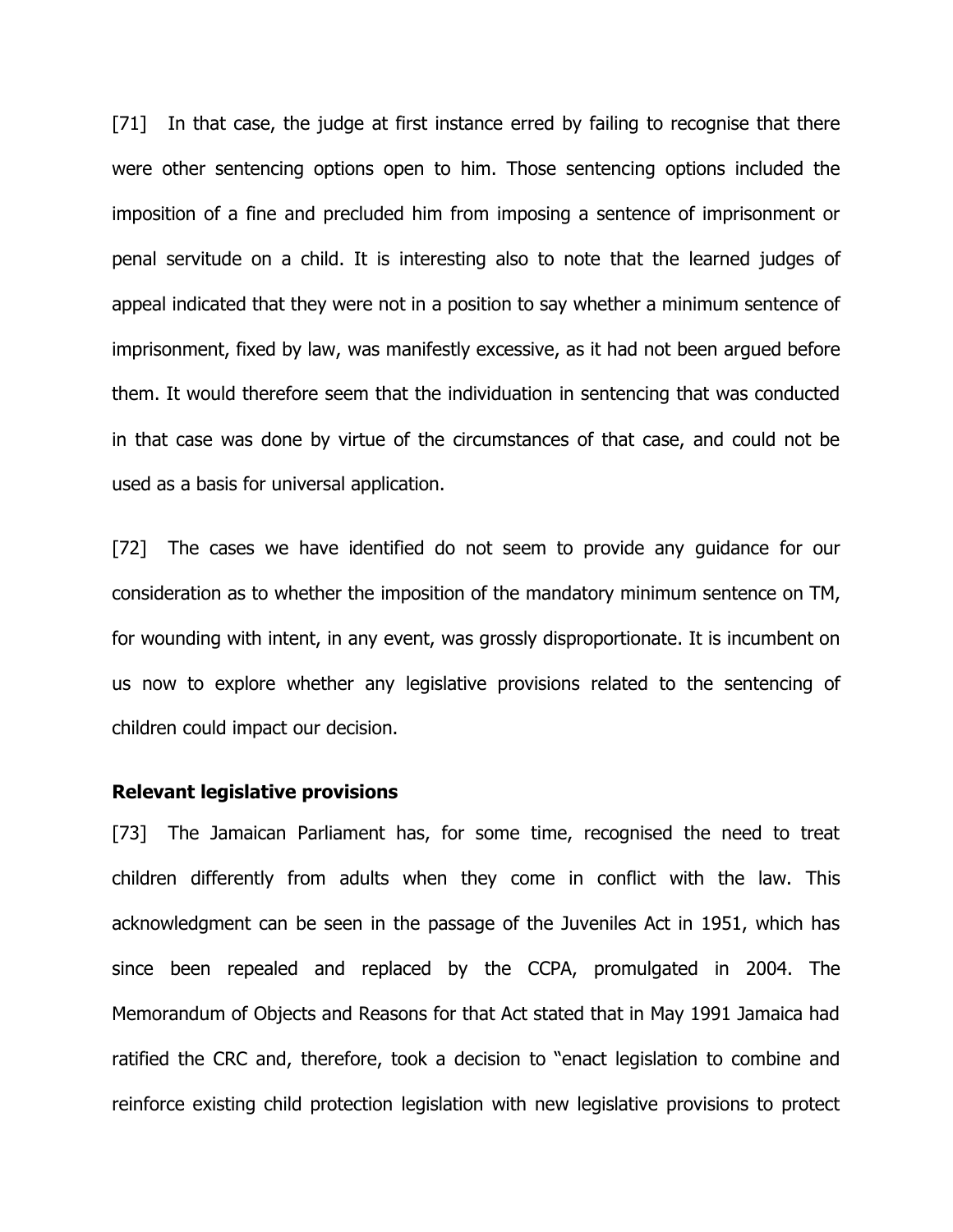children from abuse". The Child Care and Protection Bill sought to enable Jamaica to fulfil its CRC treaty obligations and to fully incorporate them into national legislation.

[74] What then are the relevant CRC treaty obligations? A child is defined in article 1 of the CRC as "every human being below the age of eighteen years", unless legislation stipulate otherwise. In all actions concerning children, article 3 provides that "the best interests of the child shall be a primary consideration". Article 37 recognises the right of every child not to be subjected to torture or cruel, inhuman or degrading treatment or punishment, and also states that children shall not be subjected to capital punishment or imprisonment for life without the possibility of release. That article also recognises that a child can be deprived of his or her liberty, but prescribes that where that is done, inter alia, they are to be treated with humanity and respect, and are to be separated from adults. By article 40, states are mandated to, among other things, promote laws, procedures, authorities and institutions, specifically applicable to children accused of crimes; establish an age of criminal responsibility; devise appropriate measures for dealing with children without resort to judicial proceedings, such as supervision, probation and counselling orders, and enrolment in educational and vocational training programmes.

[75] Provisions were made under the CCPA to ensure compliance with Parliament's CRC obligations. A 'child' is defined in section 2 of the CCPA, as in the CRC, as a person below the age of 18 years. Parts I, II and III of the CCPA detail provisions with regard to the care and protection of children. They speak to the creation of the Office of the Children's Advocate to act in legal matters on behalf of children; the creation of a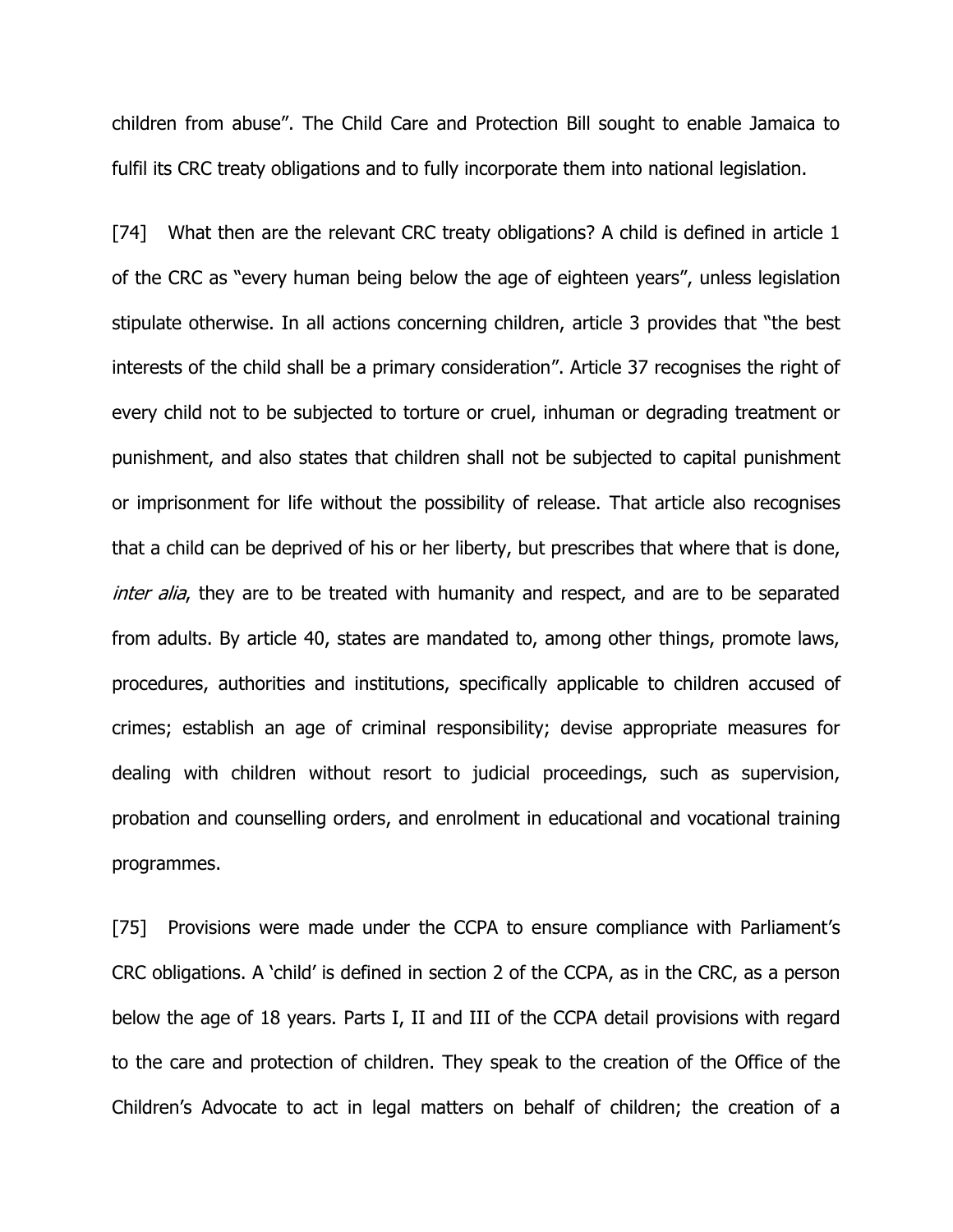Children's Register and Children's Registry to report the abuse of children; principles related to the treatment of children; and the proper function of places licensed to house children. Part V deals with the administration and enforcement of CCPA provisions.

[76] However, the most relevant part of the CCPA for these purposes is Part IV. It relates to children who are detained or brought before the court. According to section 63, it is conclusively presumed that children under the age of 12 years cannot be guilty of an offence. Where a person is brought before the court, and it appears to the court that that person is a child, an enquiry shall be made into that person's age (section 64). In dealing with any child brought before the court, the court must have regard to the best interests of the child (section 65). Pursuant to section 66, children are to be separated from adults when they are detained. Section 68 empowers any court to remand a child who has attained the age of 14 years to facilities, including adult correctional centres, if that child is of so unruly or depraved character that that child cannot safely be detained in a juvenile remand centre. Where a child is placed before the court for any reason, the parent or guardian of a child must be in attendance at court (section 69).

[77] Section 71 speaks to the establishment and constitution of the Children's Court. That section further states that where a child pleads or is found guilty in the Children's Court, in sentencing that child, the court must have regard to that child's best interests. A charge made jointly against a child and a person who has attained the age of 18 years cannot be heard in the Children's Court (section 71(1)).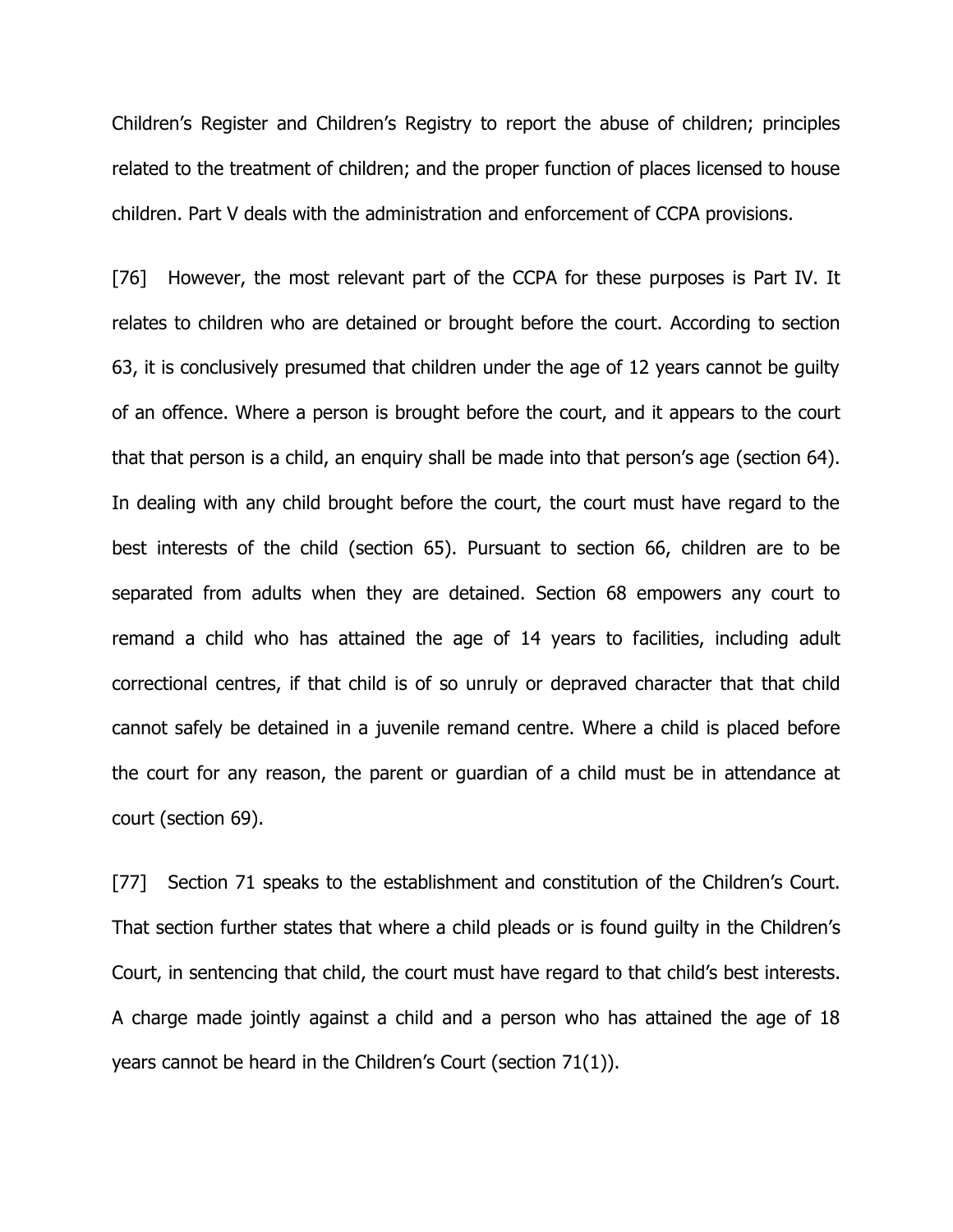[78] The CCPA makes a distinction between a child below and above the age of 14 years. Section 72(6) provides that a child below 14 years who commits an offence, and a child who has attained the age of 14 years, but has not committed an offence specified in the Fourth Schedule, shall have their matter finally determined in the Children's Court, without prejudice. The offences in the Fourth Schedule are:

- "1. Murder or manslaughter.
- 2. Treason.
- 3. Infanticide.
- 4. **Any offence under sections** 8, 13, 14, 15, 16, 17, 18, 19, **20,** 23, 24, 25, 29, 30, 31, 44, 48, 50, 51, 55, 56, 58, 59, 60, 61 or 69 **of the Offences Against the Person Act**.
- 5. Any offence under section 37 or 43 of the Larceny Act,
- 6. **Any firearm offence as defined in the Gun Court Act**." (Emphasis supplied)

Where a child who is 14 years and older is charged with an offence in the Fourth Schedule, committal proceedings are to be held in the Children's Court. The Children's Court should commit the child for trial in a court of competent jurisdiction once it is satisfied that the child should be so committed.

[79] Where a child is tried before any court, which is not a Children's Court, that court shall have all the powers of the Children's Court (section 74). A child charged with offences other than murder, may have his matter remitted to the Children's Court for trial or for further consideration, with the Children's Court acting either for or in place of the remitting court.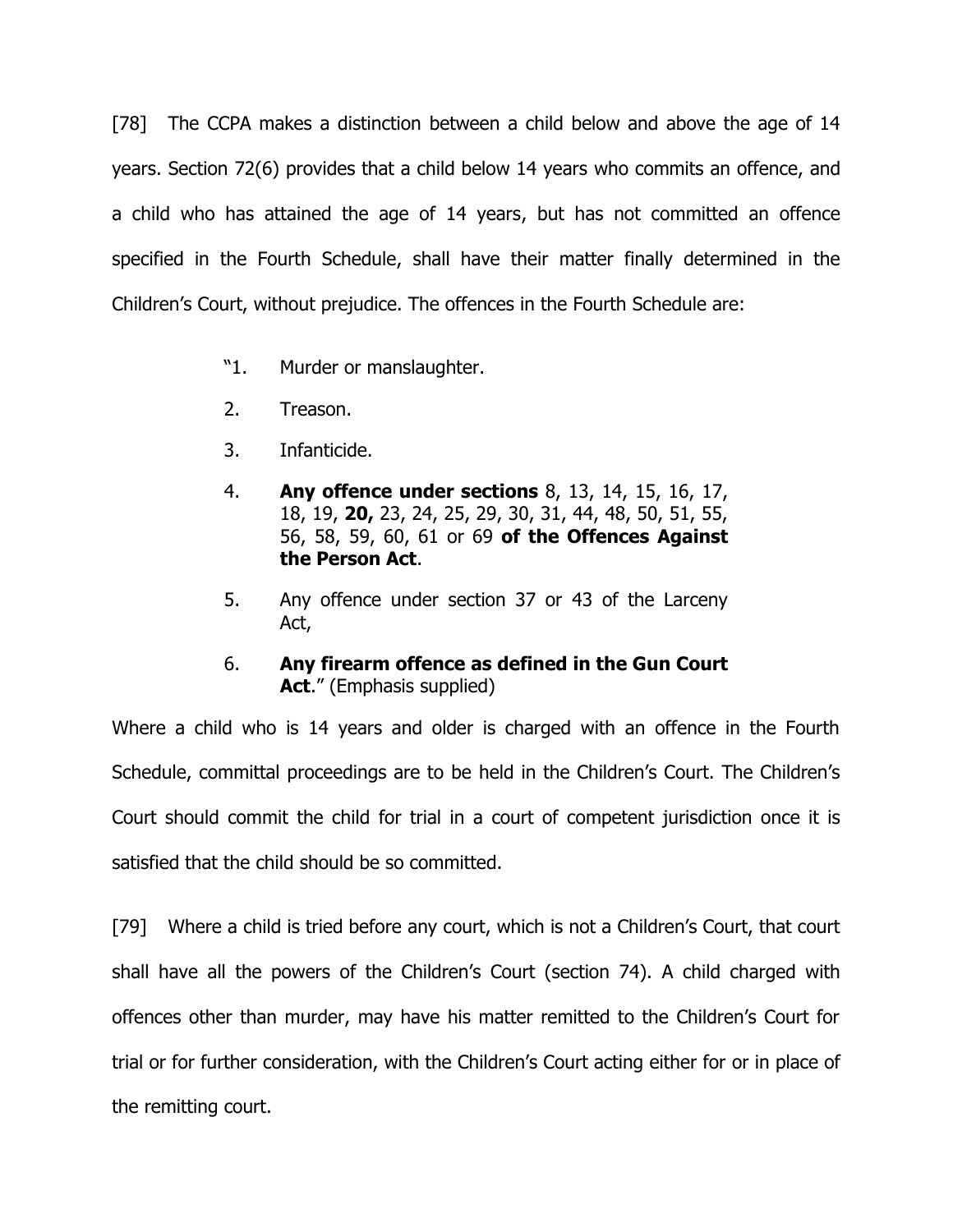[80] We shall now deal with the provisions of the CCPA that specifically relate to the sentencing of children. Section 76 provides that where a child has been found guilty of any offence before a Children's Court, that court may, subject to the provisions of the Act, make orders:

- 1. dismissing the case;
- 2. for probation;
- 3. for supervision not exceeding three years;
- 4. committing the child to the care of a fit person;
- 5. with the consent of a parent or guardian, imposing a curfew, mediation or community service order;
- 6. sending the child to a juvenile correctional centre;
- 7. for the payment of a fine, damages or costs by the child's parent or guardian;
- 8. for the parent or guardian to enter into a recognisance of good behaviour of that child; and
- 9. directing that the child be detained in places including adult correctional centres for such time not exceeding the period in which that chid could have been detained in a juvenile centre.

[81] In spite of the provisions of article 37 of the CRC, section 78 of the CCPA provides that although the death sentence is not to be imposed on a child, "in place thereof", that child shall be liable to be imprisoned for life. Once that child has attained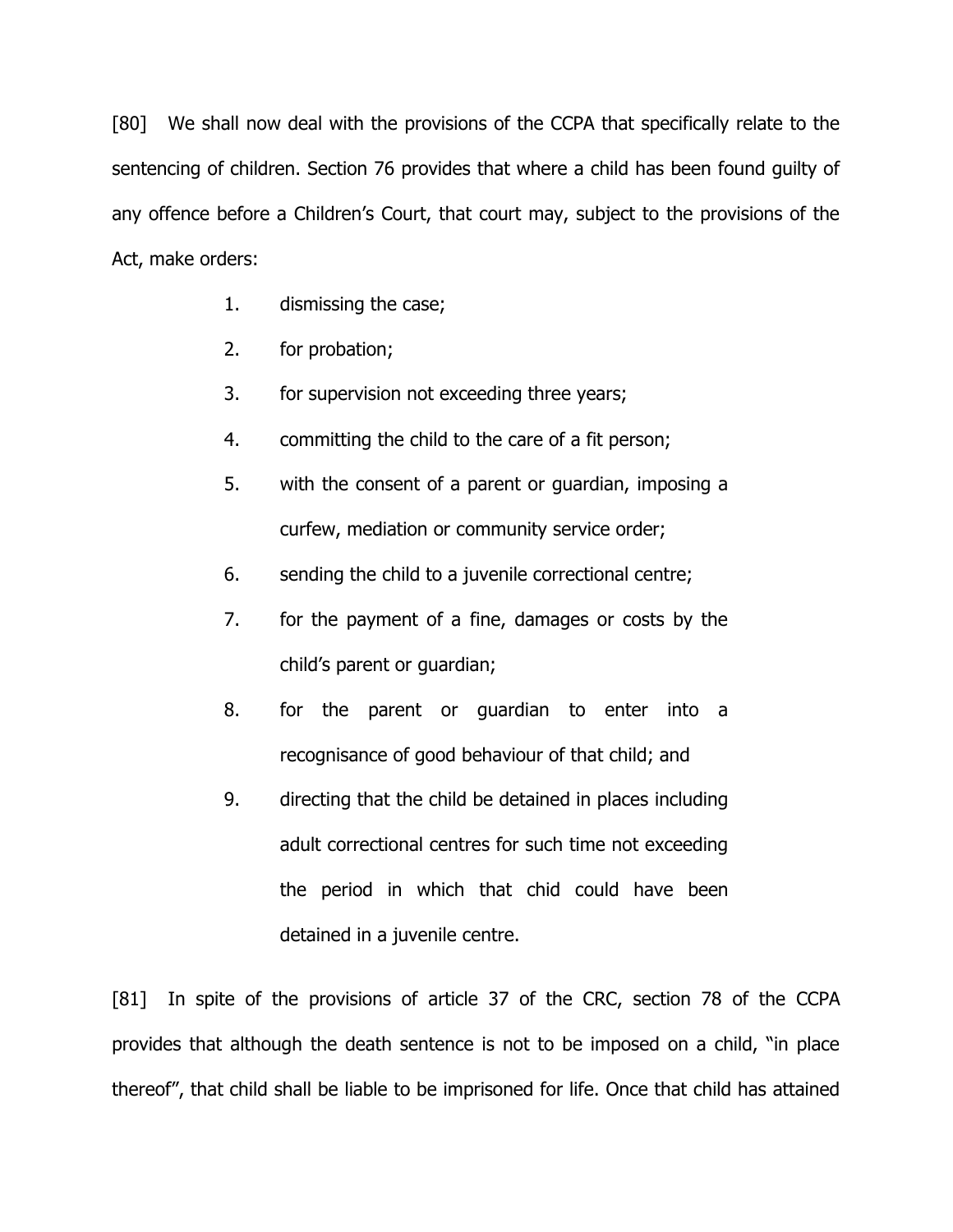the age of 14 years, he or she can be detained in an adult correctional facility, and "the court **may** specify a period which that child should serve before becoming eligible for parole". A child cannot be imprisoned for failing to pay a fine, damages or costs. Interestingly, where a child under the age of 14 years has committed any offence specified in the Fourth Schedule, and in the court's view, there is no other suitable method of sentencing the child, the court may sentence the child to be detained in such place (including an adult correctional centre) for a period not exceeding 25 years (see sections 78(5) and (6)). A child under the age of 12 years can be sent to a juvenile centre if the court is satisfied that that child cannot suitably be dealt with otherwise.

[82] In the light of the provisions of the CCPA discussed above, it is clear that the legislature has given due and important consideration to the vulnerability of children in order to afford them special treatment under the law. It is also clear that the legislature considered the provisions of the CRC, and adopted or reformulated certain provisions of the CRC to accord with our own Jamaican reality. Even before the CRC, Parliament would have been cognisant of the Beijing Rules which stipulate that imprisonment is a measure of last resort and only for the shortest possible time; and yet, that principle has not been given special statutory force in Jamaica in the CCPA.

[83] Indeed, the most significant factor of the CCPA, for these purposes, is that it clearly defines numerous instances in which imprisonment or detention of children (even at adult correctional facilities) for extended periods of time may be appropriate. While the CRC makes a blanket consideration with respect to all persons under the age of 18, the CCPA recognises a distinction between children under the age of 14 years,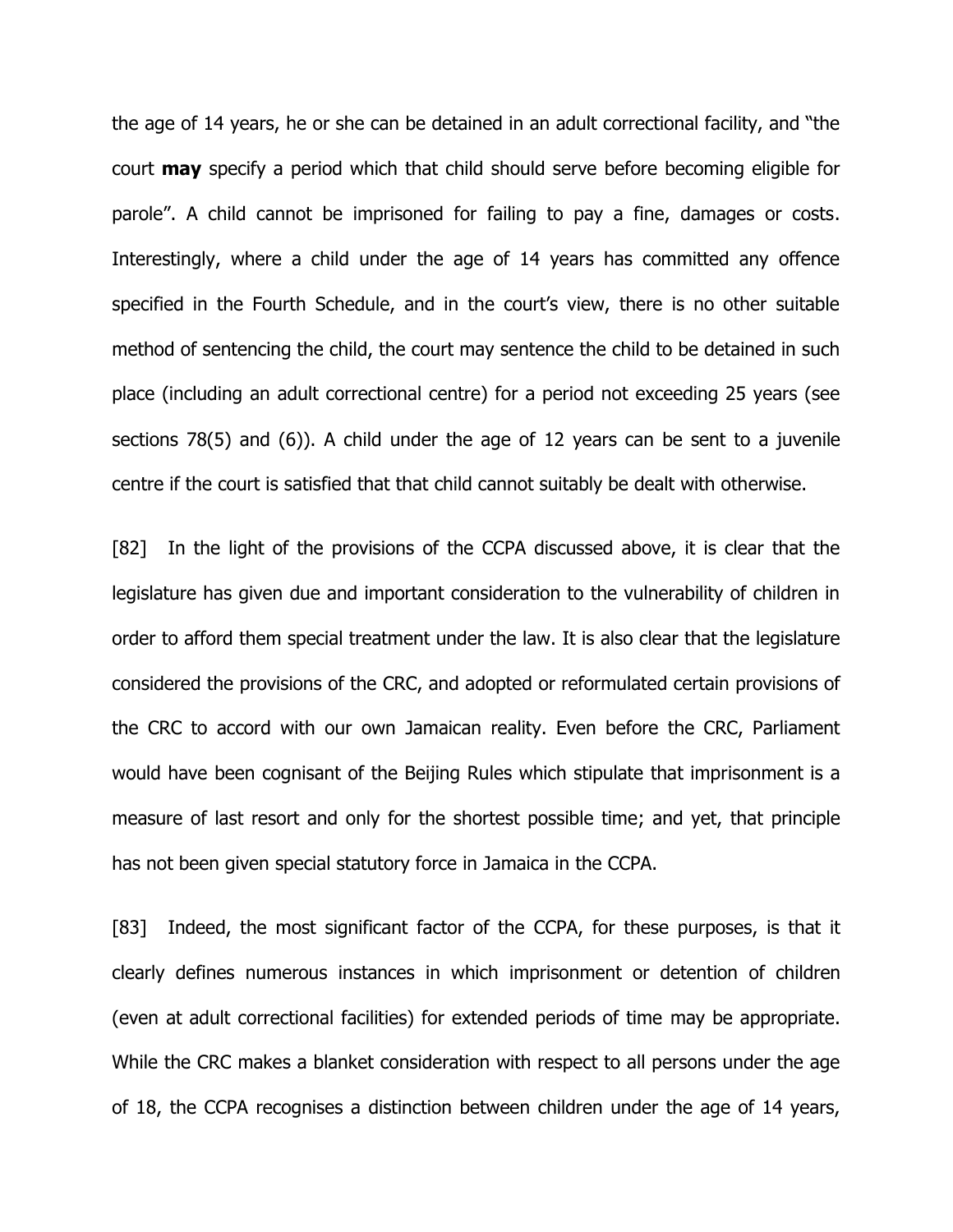and those 14 years and over. A child under the age of 14 years can be imprisoned for up to 25 years. Children 14 years and older can be imprisoned for life, and it is within the court's discretion to specify a time period before the child would be eligible for parole, and the length of time before the child is so eligible. The CCPA accepts that children may be subject to different sentences than adults, and, where imprisoned, should be separated from adults, but it enables court's to detain children at adult correctional facilities. The CCPA has also removed from the jurisdiction of the Children's Court, offences specified in the Fourth Schedule that are committed by a child 14 years and older (see paragraph [78] herein), and murder, where it is committed by a child of any age (see section 75).

[84] Since TM was 16 years old at the time he committed the offence, and has been charged with two offences specified in the Fourth Schedule to the CCPA (wounding with intent and illegal possession of firearm), he is liable to a sentence of imprisonment for life. In the light of Parliament's stipulation that children under the age of 14 years may be imprisoned for up to 25 years and those over the age of 14 years may be imprisoned for life, we cannot say that the imposition of a mandatory minimum sentence of 15 years on a child for a firearm related offence (as stated in the Fourth Schedule) is grossly disproportionate.

[85] The Gun Court Act is yet another example of Parliament's restriction on the special consideration that ought to be given to children. Section 5(4) of the Gun Court Act stipulates that: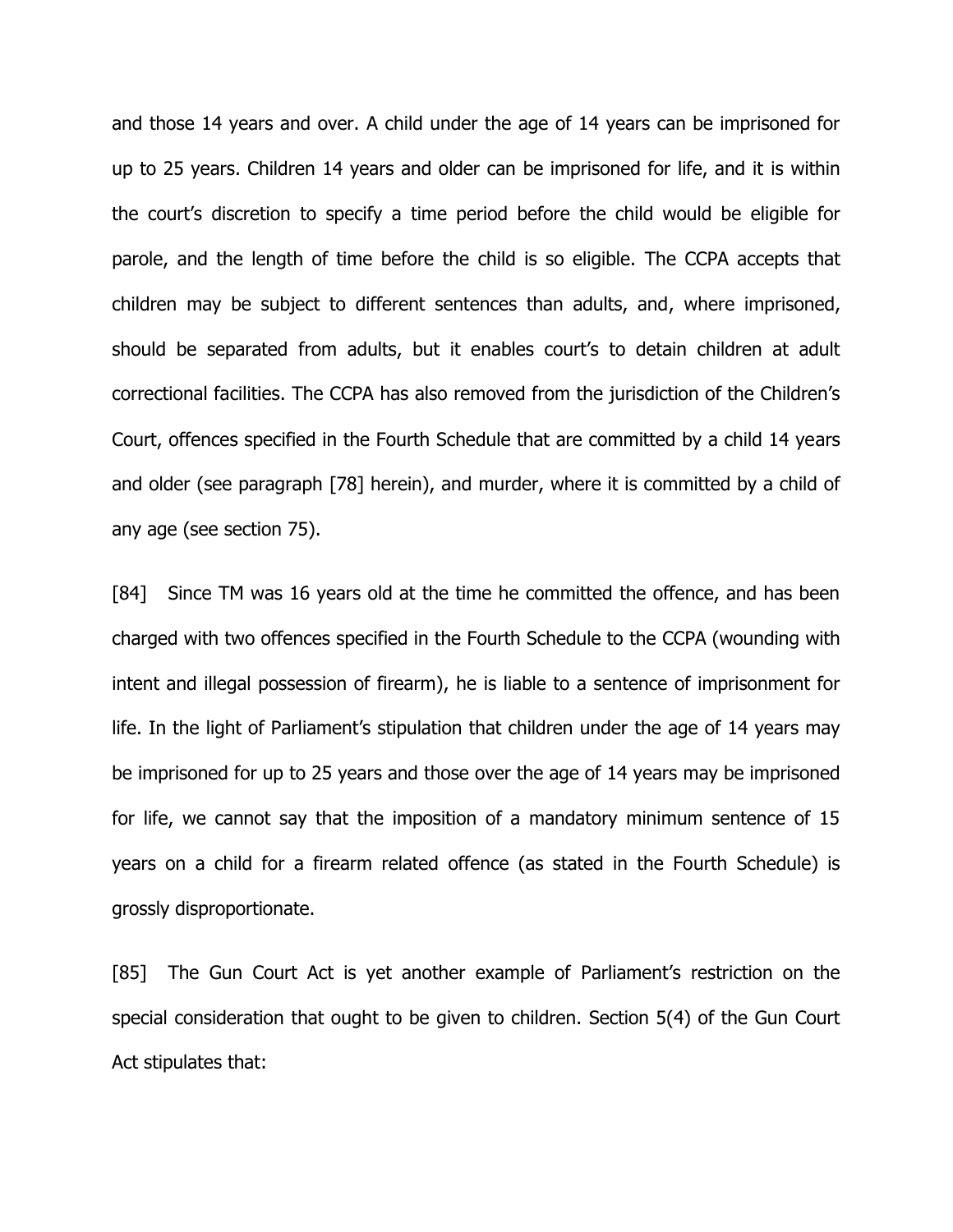"Subject to section 8, the provisions of this section [with regard to the jurisdiction of the Gun Court], shall have effect **notwithstanding anything to the contrary contained in the Child Care and Protection Act** or any other enactment." (Emphasis supplied)

This provision is restated in sections 8C(4) and 8F(4) with regard to any division of the

Gun Court throughout Jamaica.

[86] Section 8 of the Gun Court Act provides that:

"(1) **Notwithstanding anything to the contrary in the Child Care and Protection Act or any other enactment but subject to subsections (2) and (3), any person who is guilty of an offence under section 20 of the Firearms Act, or an offence specified in the Schedule shall, upon conviction thereof by the Court, be liable to imprisonment, with or without hard labour, for life**.

(2) Where a child is charged before the Court with any offence referred to in subsection (1), then unless he is charged jointly with a person who has attained the age of fourteen years, the Court shall remit the case to a Children's Court to be dealt with in accordance with the provisions of the Child Care and Protection Act.

(3) Where a child is charged jointly with a person who has attained the age of fourteen years with an offence referred to in subsection (1), the Court shall, in dealing with the child, have only such powers as are exercisable by a Children's Court under the Child Care and Protection Act.

(4) If a young person is, pursuant to subsection (1), sentenced to imprisonment, the Court may order that he be detained in such place, other than an adult correctional centre, and on such conditions, as the Minister may direct and, while so detained, he shall be regarded as being in legal custody.

(5) The trial of any person, and its determination, in pursuance of the foregoing provisions of this section shall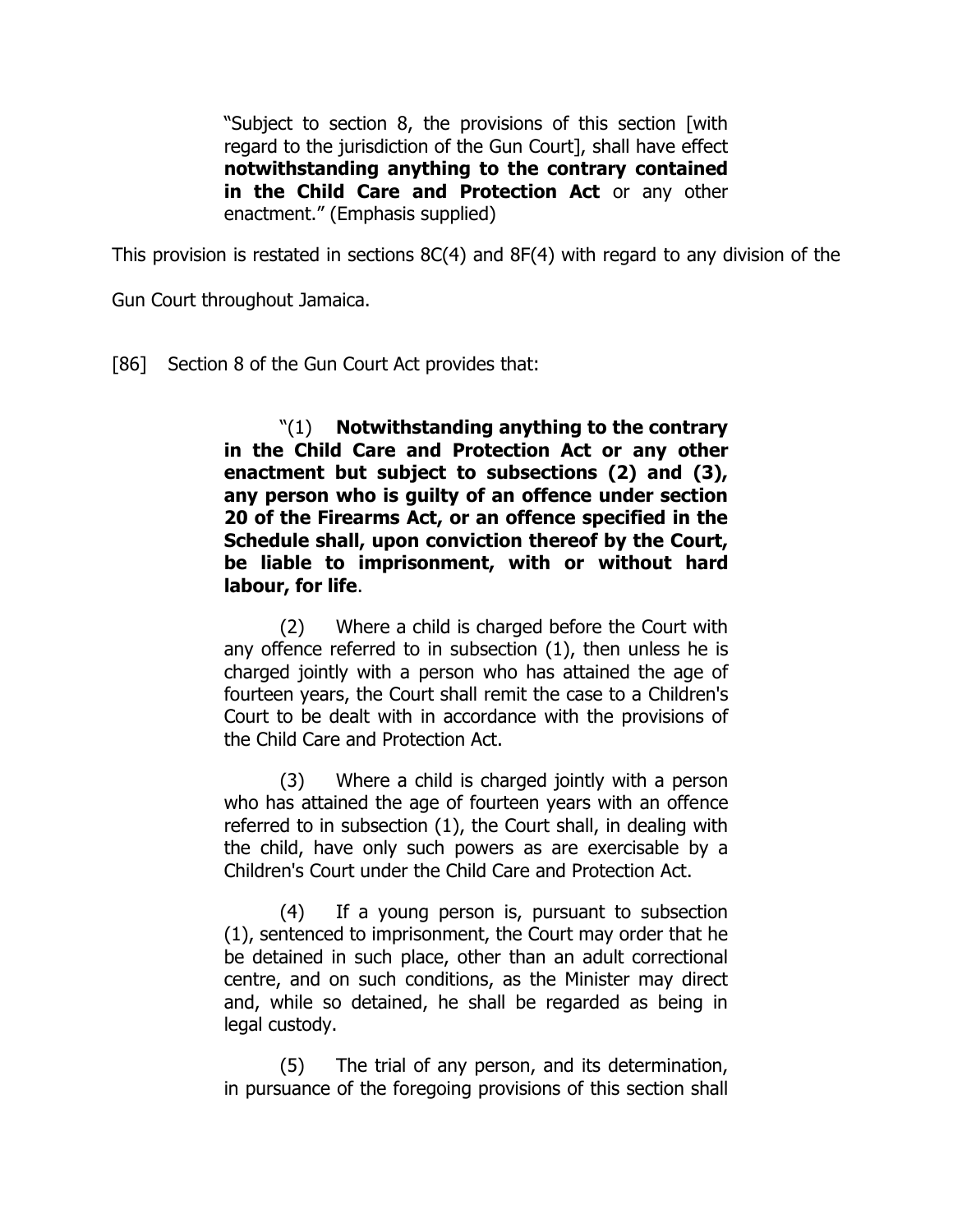be without prejudice to his being charged, proceeded against, convicted or punished for any offence whatsoever for which he could not have been convicted on such trial.

(6) The Minister may, by order, amend the Schedule and any such order shall be subject to affirmative resolution.

(7) In this section the expression 'child' has the t meaning assigned to it in the Child Care and Protection Act." (Emphasis supplied)

The true effect of section 8 was discussed in **CP v R** [2018] JMCA Crim 43 and **NF v R** [2020] JMCA Crim 4, both decisions of this court.

[87] In **CP v R**, it was held that pursuant to section 8(2) of the Gun Court Act, the judge of the Gun Court had no jurisdiction to deal with that child, since that child had not been charged jointly with anyone for the offence of illegal possession of firearm, simpliciter. The matter was therefore remitted to the Children's Court to be dealt with in accordance with the provisions of the CCPA, which stipulate that that court must conduct proceedings for the child's committal to the Gun Court (section 72(7) of the CCPA).

[88] **NF v R** was a referral to this court from a judge in the High Court Division of the Gun Court. He posed two questions having regard to the decision in **CP v R**. The first related to whether the Gun Court had jurisdiction to hear cases involving children 14 years and older, regardless of whether they were charged alone. In answer to that question, the court found that the Gun Court had jurisdiction to determine matters involving children 14 years and older, who are charged with firearm offences, whether charged alone or jointly with another person also 14 years and older. As was the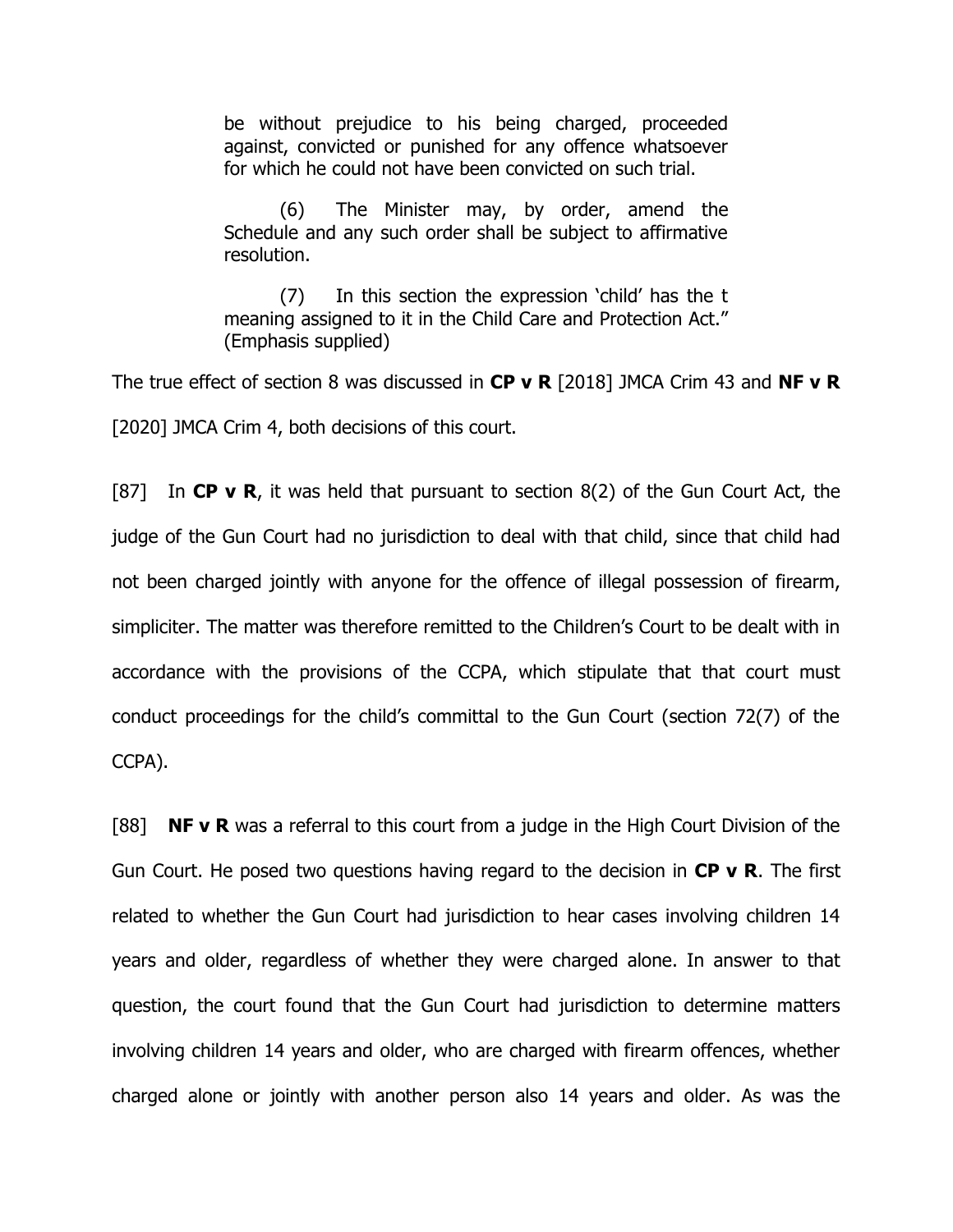situation in **CP v R**, where a child who is 14 years and older is charged alone with a firearm offence, that child must be placed before the Children's Court for it to hold proceedings for committal to the Gun Court. The Children's Court retains jurisdiction over a child who is under 14 years old and is charged alone with certain firearm offences. But where the child is charged with a person 14 years and older, the Gun Court would have jurisdiction over that case.

[89] The second question was whether the Children's Court has the jurisdiction to determine matters involving children 14 years and older, who have committed offences under the Firearms Act. In answer thereto, the court found that the Children's Court has no jurisdiction to determine 'firearm offences', which is among the offences listed in the Fourth Schedule of the CCPA, which had been committed by a person who had attained the age of 14 years (see sections 72(6) and (7) of the CCPA). 'Firearm offence' is defined in section 2 of the Gun Court Act as:

- "(a) any offence contrary to section 20 of the Firearms Act;
- (b) and any offence whatsoever involving a firearm and in which the offender's possession of the firearm is contrary to section 20 of the Firearms Act."

[90] In relation to sentencing a child, section  $8(1)$  of the Gun Court Act stipulates that a child who is 14 years and older, whether charged alone or jointly with another child who is 14 years and older or with an adult, with an offence contrary to section 20 of the Firearms Act or one specified in the Schedule to the Gun Court Act, and has been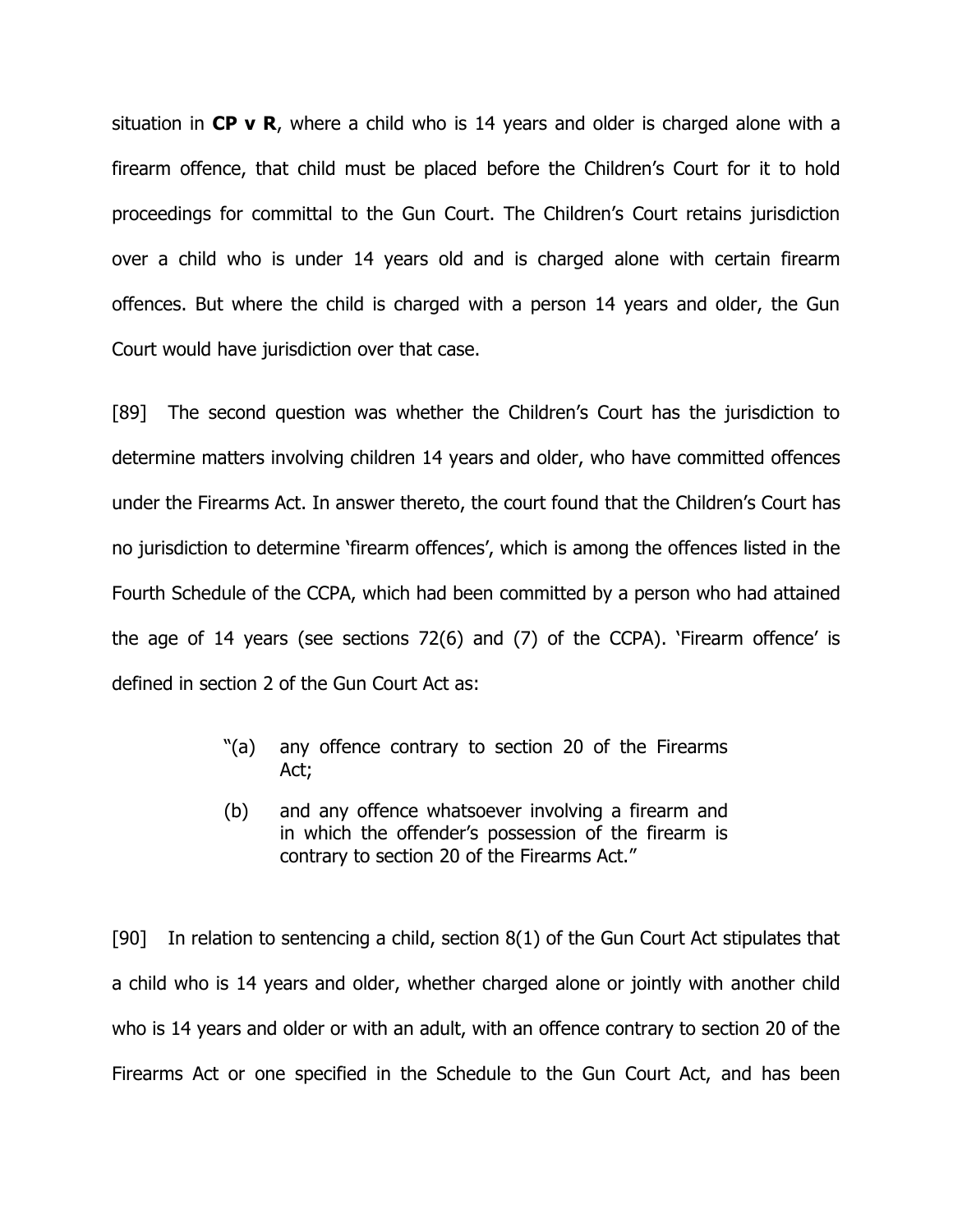committed to the Gun Court for trial, if convicted, is liable to imprisonment for life with or without hard labour, "no provision having been made exempting such a child in sections 8(2) or (3) of the Gun Court Act" (see paragraph [39] of **NF v R**).

[91] TM was charged alone with, *inter alia*, the offence of illegal possession of firearm pursuant to section 20 of the Firearms Act. He is therefore liable to a sentence of imprisonment for life with or without hard labour "notwithstanding anything to the contrary in the Child Care and Protection Act". Section 8 of the Gun Court Act would also be excluded from scrutiny, pursuant to section 13(7) of the Charter. In those circumstances, we cannot say that a sentence of 15 years imprisonment is grossly disproportionate.

[92] Interestingly, it is the Firearms Act which provides a specific exemption to children. Section 51 makes imprisonment compulsory for adults found guilty of an offence under that Act related to a prohibited weapon (as defined in section 2), but specifically excludes children from compulsory imprisonment for those offences. However, children are not excluded from the mandatory minimum sentence of 15 years imprisonment that would be imposed if that child was charged under sections 24 or 25 of the Act. This is therefore an undeniable expression of Parliament's intent to make mandatory minimum sentences applicable to children.

[93] No doubt, in response to public outcry with regard to the imposition of the mandatory minimum sentences, Parliament passed legislation that would enable a court to prescribe sentences below the mandatory minimum stipulated in a statute. That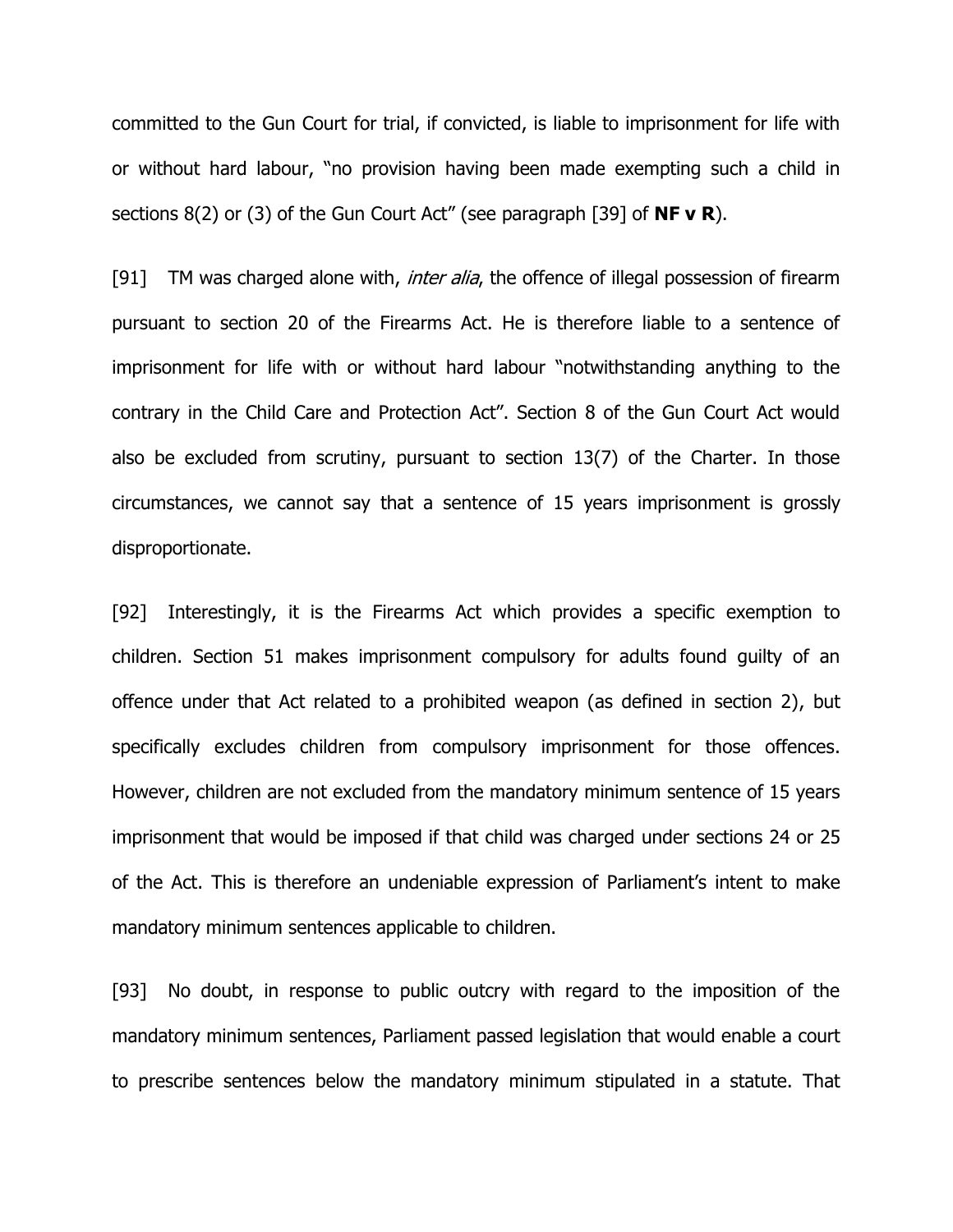statute is the Criminal Justice (Administration) (Amendment) Act, 2015 (CJAAA) promulgated on 27 November 2015. Section 42K states as follows:

> "(1) Where a defendant has been tried and convicted of an offence that is punishable by a prescribed minimum penalty and the court determines that, having regard to the circumstances of the particular case, it would be manifestly excessive and unjust to sentence the defendant to the prescribed minimum penalty for which the offence is punishable, the court shall-

- (a) sentence the defendant to the prescribed minimum penalty; and
- (b) issue the defendant a certificate so as to allow the defendant to seek leave to appeal to a Judge of the Court of Appeal against his sentence.

(2) A certificate issued to a defendant under subsection  $(1)$  shall outline the following namely  $-$ 

- (a) that the defendant has been sentenced to the prescribed minimum penalty for the offence;
- (b) that the court decides that, having regard to the circumstances of the particular case, it would be manifestly unjust for the defendant to be sentenced to the prescribed minimum penalty for which the offence is punishable and stating reasons therefor; and
- (c) the sentence that the court would have imposed on the defendant had there been no prescribed minimum penalty in relation to the offence.

(3) Where a certificate has been issued by the Court pursuant to subsection (2) and the Judge of the Court of Appeal agrees with the decision of the court and determines that there are compelling reasons that would render it manifestly excessive and unjust to sentence the defendant to the prescribed minimum penalty, the Judge of the Court of Appeal may-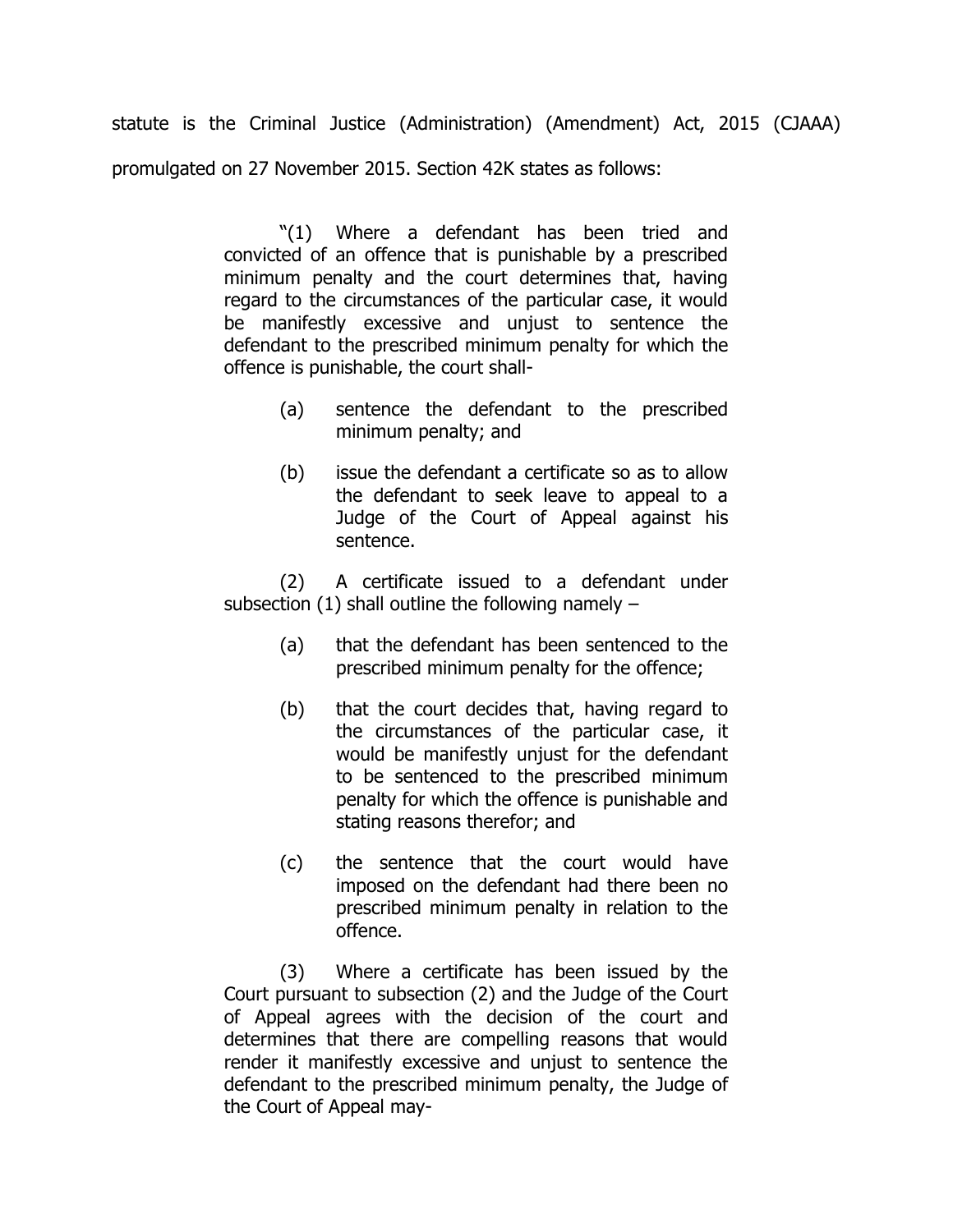- (a) impose on the defendant a sentence that is below the prescribed minimum penalty; and
- (b) notwithstanding the provisions of the *Parole* Act, specify the period, not being less than two-thirds of the sentence imposed on him, which the defendant shall serve before becoming eligible for parole."

[94] It is evident from a perusal of section 42K of the CJAAA that the process to obtain a sentence below the mandatory minimum is rather stringent. The first stage of that process does not permit the sentencing judge to impose a sentence below the mandatory minimum but gives that power to a judge of the Court of Appeal. If the sentencing judge believes that having regard to the particular circumstances of that case, the mandatory minimum sentence is manifestly excessive and unjust, then the sentencing judge must impose the prescribed minimum penalty but issue a certificate to the defendant to seek leave to appeal to a judge of the Court of Appeal. The certificate issued must state that the defendant had been sentenced to the prescribed minimum penalty for the offence; the reasons why the court believes that in the circumstances of the particular case, the imposition of a mandatory minimum sentence would be unjust; and the sentence that that judge would have imposed on the defendant had there been no prescribed minimum penalty. If the judge of the Court of Appeal believe that there are "compelling reasons" that would render the mandatory minimum sentence unjust or manifestly excessive, then he or she **may** reduce the sentence below the prescribed minimum period to a sentence that is not less than two-thirds of the sentence imposed on the defendant.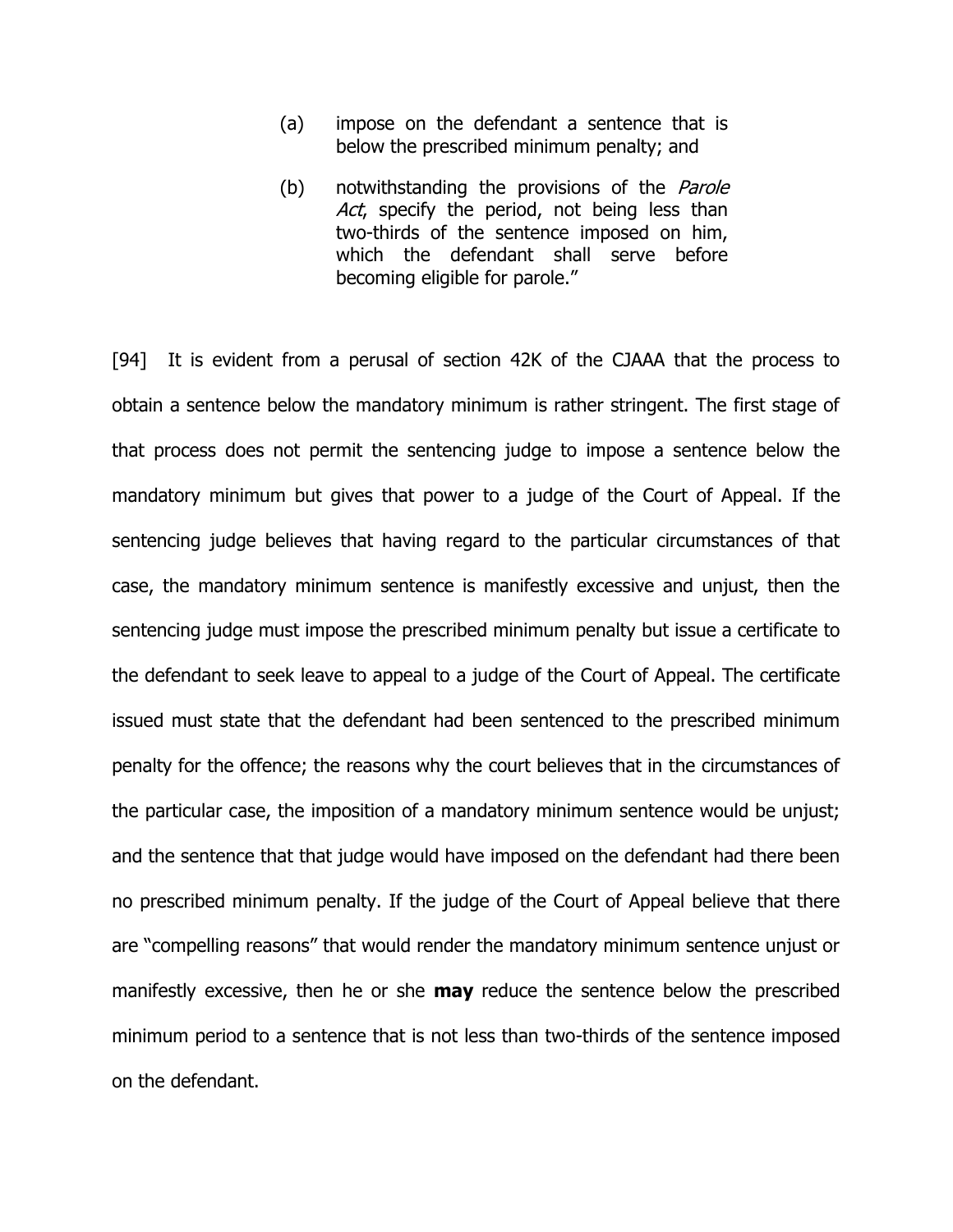[95] Section 42H stipulates other restrictions relative to reducing a sentence on account of a guilty plea. It states that in deciding the reduction the court must have regard to:

- "(a) whether the reduction of the sentence of the defendant would be so disproportionate to the seriousness of the offence, or so inappropriate in the case of the defendant, that it would shock the public conscience;
- (b) the circumstances of the offence, including its impact on the victims;
- (c) any factors that are relevant to the defendant;
- (d) the circumstances surrounding the plea;
- (e) where the defendant has been charged with more than one offence, whether the defendant pleaded guilty to all of the offences;
- (f) whether the defendant has any previous convictions;
- (g) any other factors or principles the Court considers relevant."

[96] Section 42L(1) makes provision for a person convicted of an offence punishable by a prescribed minimum penalty, and who has been sentenced to a term that is equal to the prescribed minimum penalty for that offence, before the appointed day of 27 November 2015, to apply to a judge of the Court of Appeal to review his sentence. This application should be made on grounds that having regard to the particular circumstances of his case, the sentence imposed was manifestly excessive and unjust. However, section 42L(2)(a) states that this application must be made within six months after the appointed day or such longer period as the minister may by order prescribe.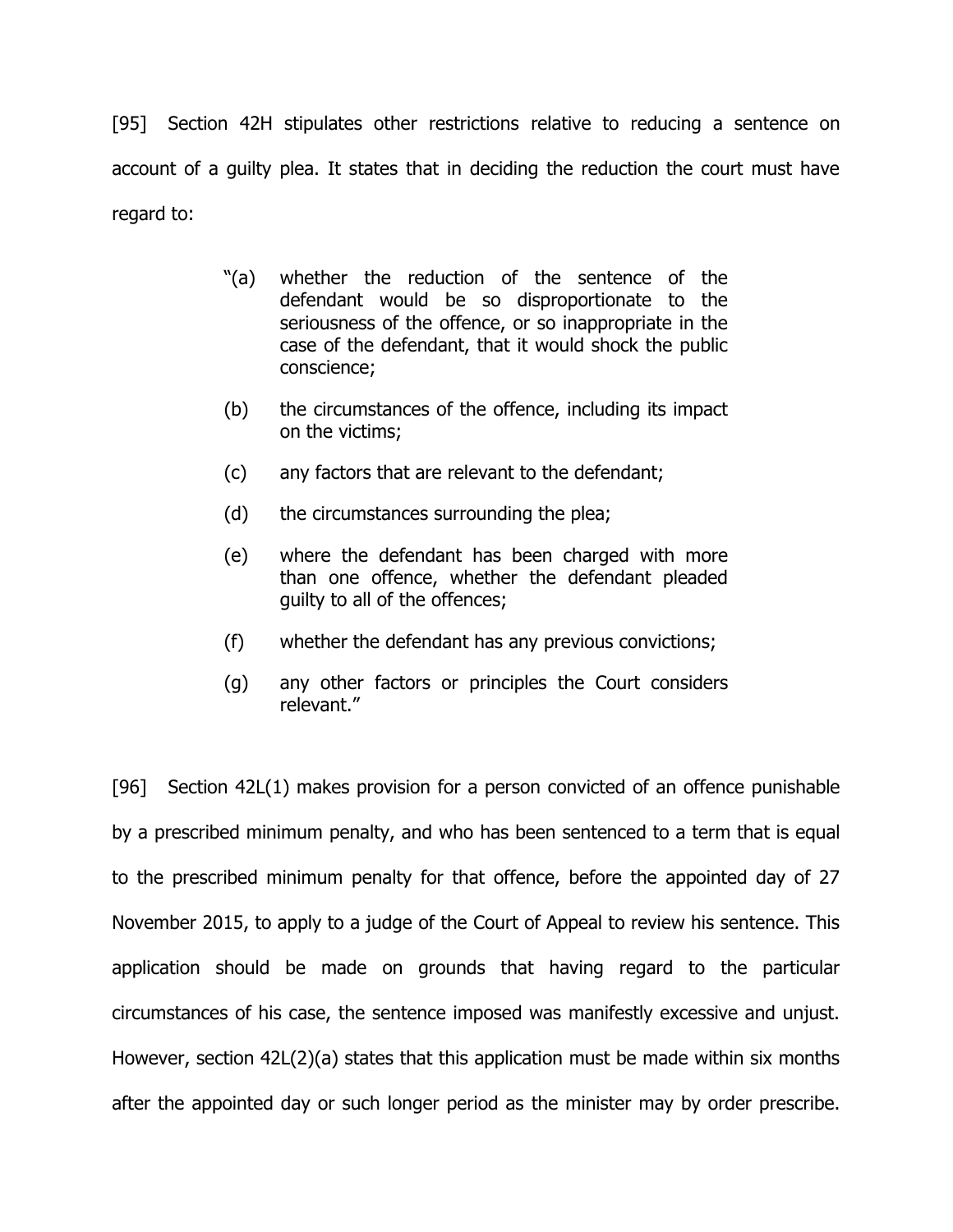TM was sentenced long before the promulgation of this piece of legislation. Additionally, TM's case is now being decided at a time that is well outside the six months stipulated in the CJAAA, and so he would not be able to avail himself of the procedure stated therein.

[97] It therefore seems that the CJAAA added, to a limited extent, a discretionary component to the imposition of mandatory minimum sentence. It seems to us, that this is a recognition by Parliament that the element of the court's discretion to apply a sentence below the mandatory minimum prescribed was an option that had not existed before. As indicated, the strict manner in which the benefit of a reduction in sentence may be sought by a defendant, the stipulation that a reduction cannot be given that would be less than two-thirds of the sentence imposed, and the fact that when there is a plea of guilty, regard must be had to the factors in section 42H, represent other indications by Parliament to limit the circumstances and instances in which the reduction of sentences is given.

[98] In our opinion, it is fair to say, in the light of all the statutory provisions, Jamaica's laws with regard to the sentencing of children may be described or criticised as being rather archaic, strict and not in conformity with modern pronouncements of children's rights, which have been accepted internationally. There may yet come a time when these laws have to be reviewed and changed. But, as the Privy Council stated in **Watson v R**, it is within Parliament's prerogative whether to make those changes, and it is not for the court to impose its own moral predilections.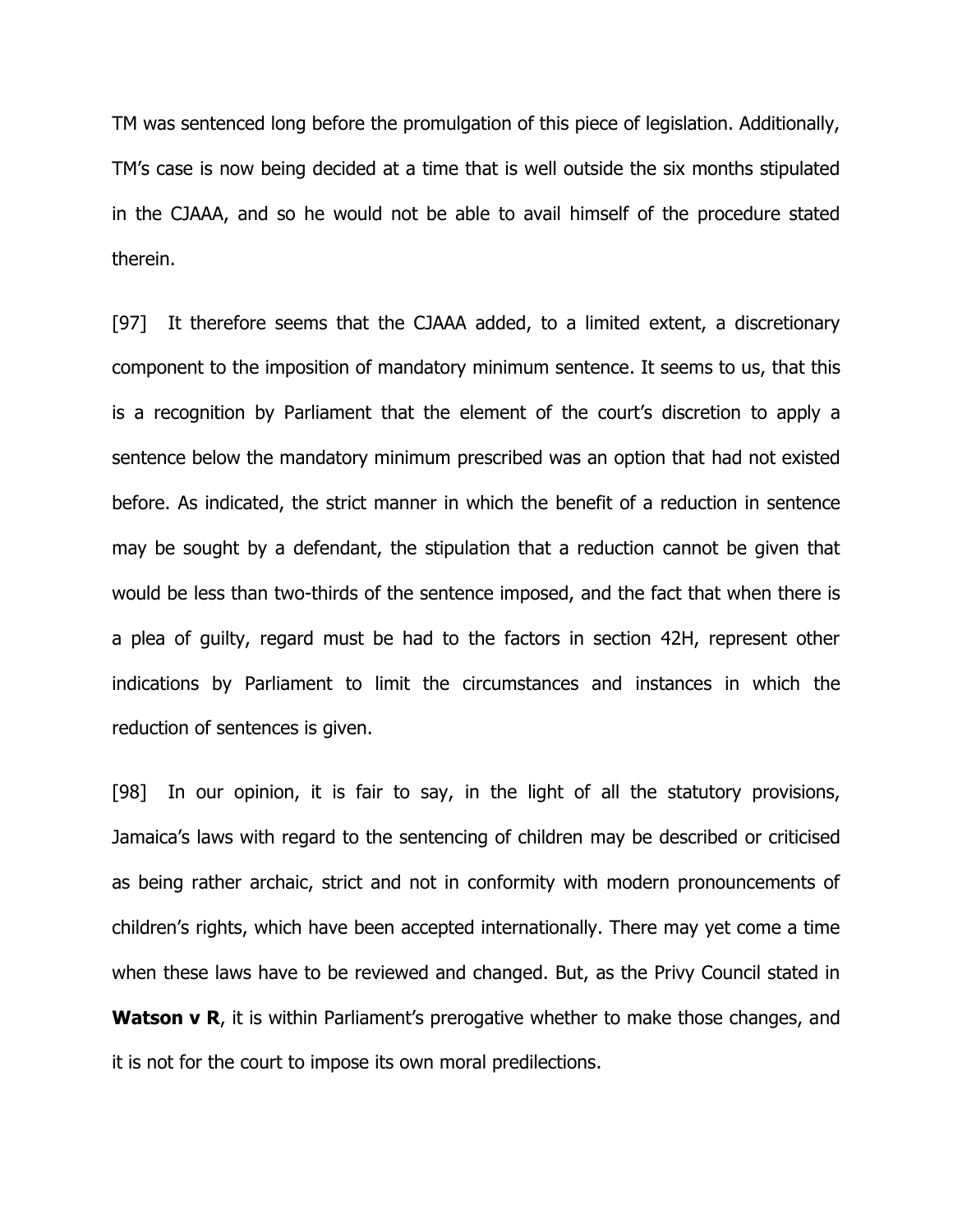# **Consideration of proportionality having regard to the offence, the offender and the particular circumstances of the case**

[99] The issue of proportionality can only be considered against the backcloth of what the appropriate sentence would have been in the circumstances of this case. The mandatory minimum sentence imposed was only relevant to the offence of wounding with intent and inapplicable to the offences of illegal possession of firearm and robbery with aggravation. For the charge of wounding with intent we wish to give some indication as to what the sentence would have been if individuation and proportionality were considered. That approach is applicable to our consideration of the appropriate sentences to be imposed on the charges of illegal possession of firearm and robbery with aggravation.

[100] Although not available to the learned judge at the time of sentencing, the Sentencing Guidelines for Use by Judges of the Supreme Court of Jamaica and the Parish Courts, December 2017 (the Sentencing Guidelines), nonetheless reflect the range of sentences normally imposed for particular offences. The Sentencing Guidelines stipulate that the starting point for wounding with intent using a firearm is 15 years and the maximum sentence is life imprisonment. In **Carey Scarlett v R** [2018] JMCA Crim 40, Brooks JA, on behalf of the court, after analysing a number of cases in which sentences were imposed for wounding with internet using a firearm, opined that the normal range for that offence is 15-20 years. We would also adopt that range.

[101] The next course would be to choose a starting point within that range. In **Carey Scarlett v R**, Brooks JA stated that on conviction for wounding with intent using a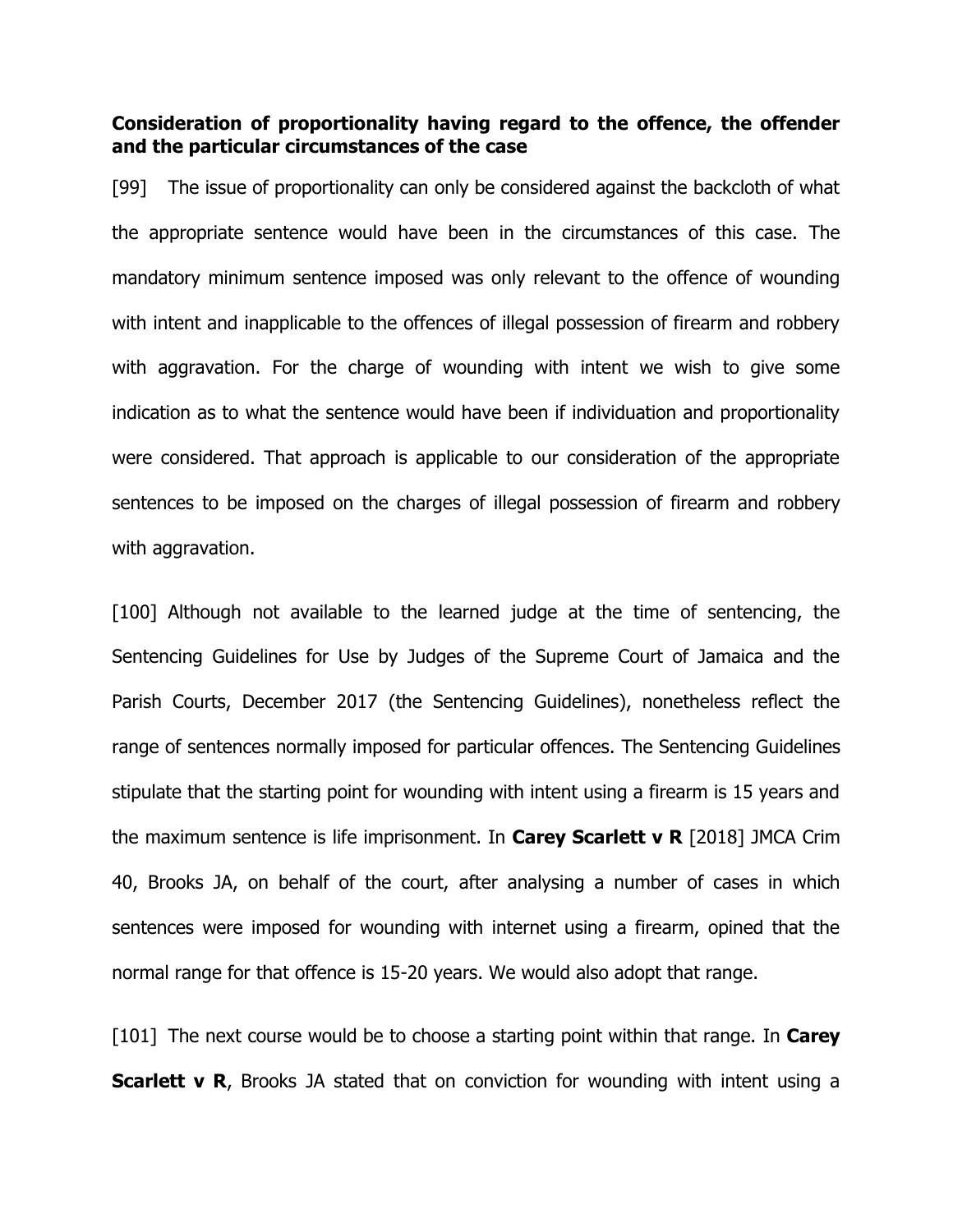firearm, a sentence of 15 years was at "the low end", and a sentence of 20 years was "the high end of the normal range". In this case, we would choose a starting point of 15 years, since TM was a child at the time he committed the offences, and having regard to the provisions of the CCPA.

[102] There are many aggravating features in the instant case. TM was charged with three offences, two of which involved violence. The incident occurred at night while the complainant was on his way home. TM was together with another person who was also armed with a firearm. In fact, in relation to robbery with aggravation, he used the firearm to threaten the complainant into giving him his cellular phone. There was a deliberate intent to cause harm as after stealing the complainant's phone, and the complainant ran, TM used the firearm to fire several shots at the complainant which caused injury and resulted in him being hospitalised. He continued to fire shots at the complainant even after he had fallen to the ground while running. TM was seen collecting spent shells after the shooting in a perceived attempt to cover his tracks. The impact that this incident had on the complainant is not to be overlooked, as the complainant is suffering from psychological distress and a disruption in his studies as a result of the incident. These aggravating features have the effect of increasing TM's sentence substantially.

[103] However, we must also consider mitigating features in the light of the provisions of sections 71(10) and 74 of the CCPA. TM was 16 years at the time of the commission of the offence. He lived with his mother who is blind and unable to walk, and he had assumed responsibility for her. He had no father figure. He had not completed his high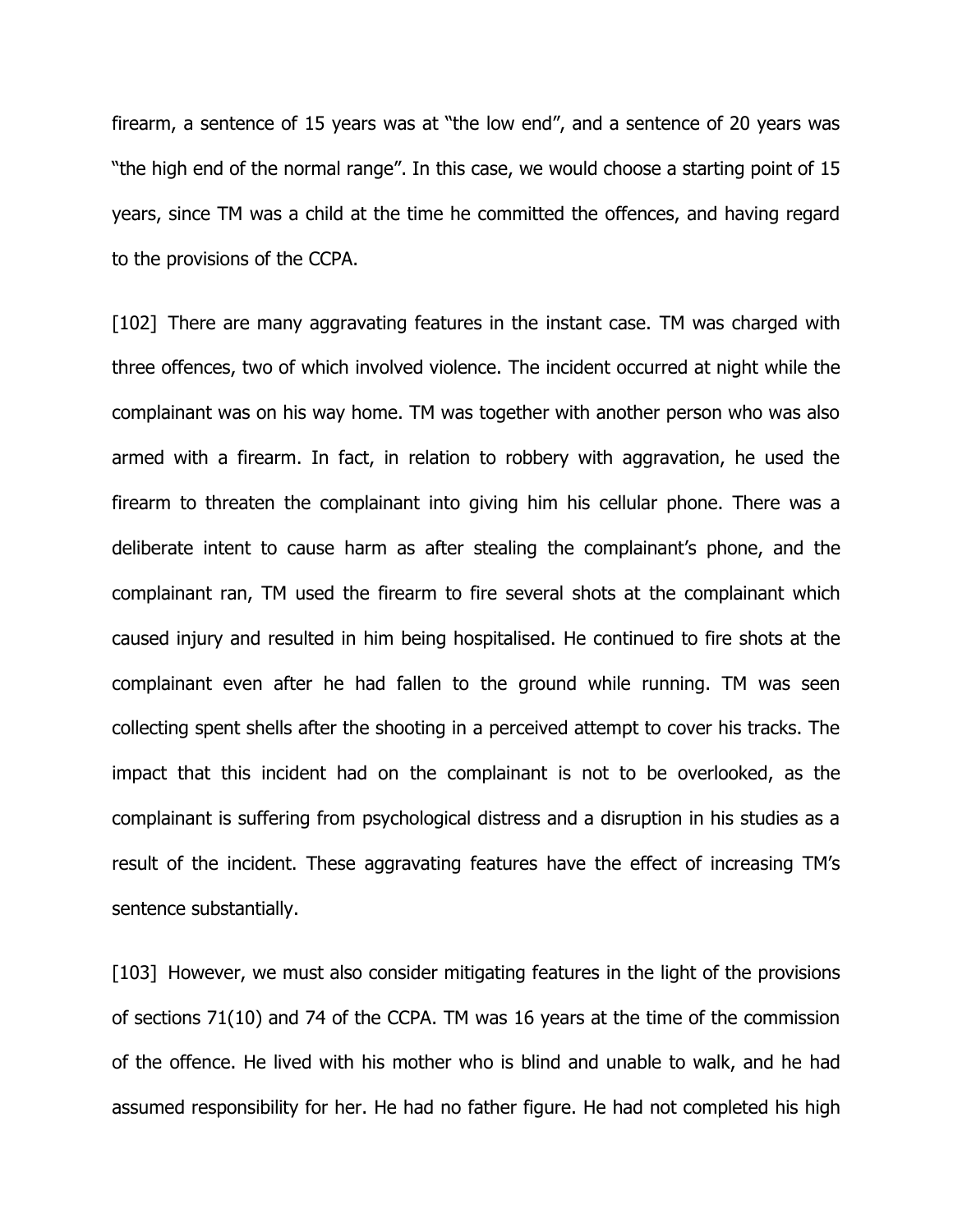school education having been expelled from school, for having consensual sexual intercourse with a student. He lived in a rather vulnerable community, and that may explain why the community and his mother had raised concerns in the SER with regard to his associations in that community and the Grants Pen Community. Although they had agreed that those associations have had negative influences on him, they also said that they had spoken to TM about his associations on numerous occasions. TM also had no previous convictions. These factors would result in a reduction of his sentence.

[104] After balancing the aggravating and mitigating factors, we found that the aggravating factors far outweighed the mitigating factors. As a consequence, we find that a provisional sentence of 17 years' imprisonment, had TM gone to trial, would have been proportionate and appropriate in the circumstances of the offences and of TM.

[105] TM pleaded guilty to all three offences after a trial had commenced but before verdict was given. He was charged, pleaded guilty to all three offences and sentenced before the enactment of the CJAAA. He would therefore have been entitled to a discount of up to one-third of his sentence on the basis of his guilty plea. However, the fact that he had not pleaded guilty at the earliest opportunity, indeed, he did so after the trial had commenced, he would be "entitled to less than the usual one-third" (see **Joel Deer v R** [2014] JMCA Crim 33). Additionally, the transcript is silent with regard to the circumstances of TM's arrest and charge, and whether the complainant's cellular phone had been found in his possession. We are therefore unable to make a full assessment as to the true extent of TM's culpability and the full circumstances resulting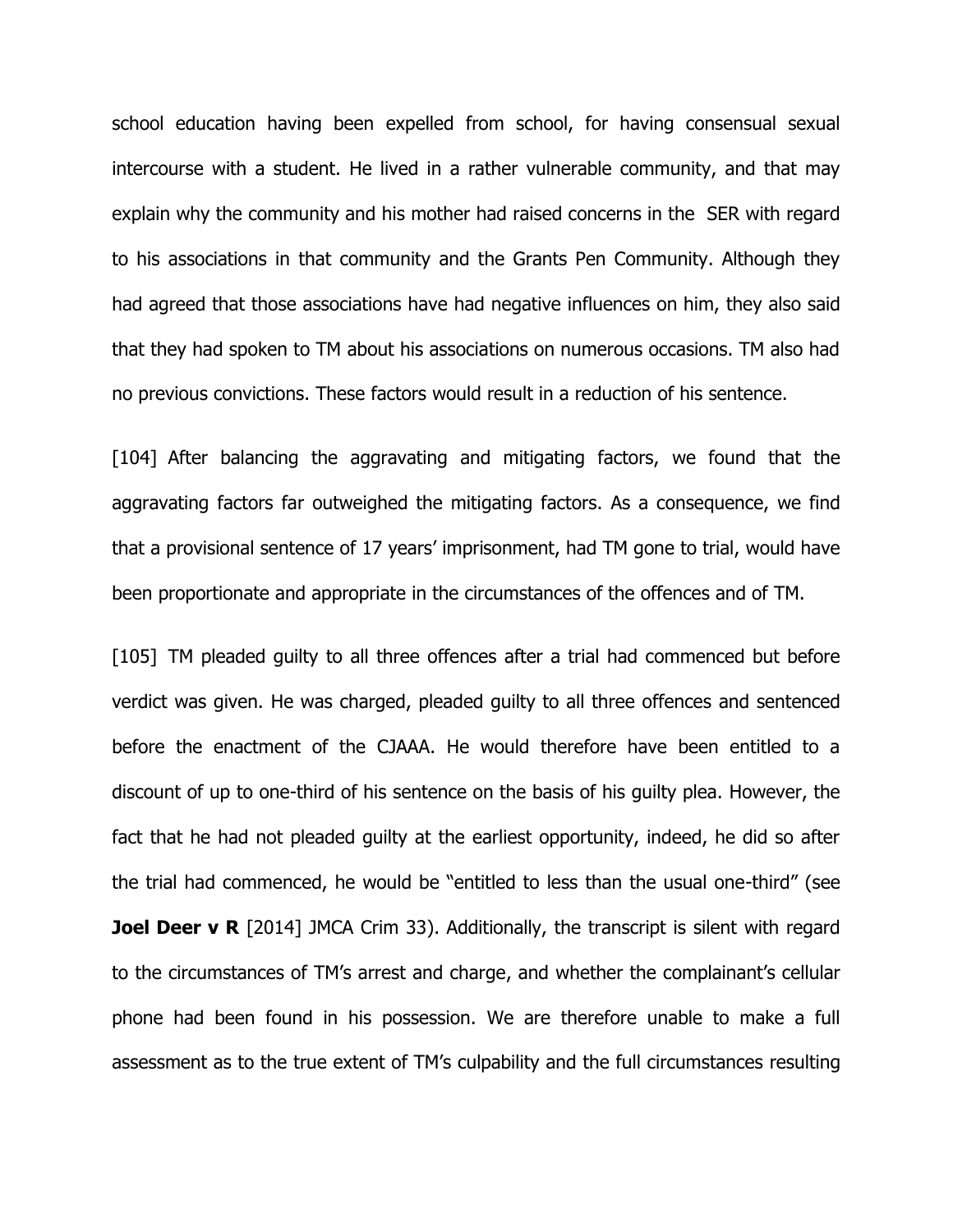in his change of pleas. In these circumstances, and having regard to the effect on the complainant, we would afford him a discount of 20% on his sentence.

[106] The sentence that would therefore have been imposed on TM was imprisonment for 13 years and six months.

[107] However, TM ought to receive a further reduction in sentence on account of time he had spent in custody prior to being sentenced. In his plea in mitigation, his counsel stated that he had been in custody since September 2012 up to the time of sentencing on 10 May 2013. That is a period of eight months. This would mean that TM's sentence should be further reduced by eight months. So, a sentence of imprisonment for 12 years and 10 months would have been appropriate in all the circumstances.

[108] In all those circumstances, and after consideration of all these factors, we could not therefore say that, in any event, the mandatory minimum sentence of 15 years imprisonment on count three, imposed for wounding with intent, using a firearm, was "grossly" or "wholly" disproportionate, nor was it manifestly burdensome or excessive.

# **Sentences to be imposed for illegal possession of firearm and robbery with aggravation**

[109] As indicated, the sentences imposed for illegal possession of firearm and robbery with aggravation, must be set aside on account of errors in sentencing by the learned judge.

[110] There is no basis for us to deviate from the normal range for sentencing for illegal possession of firearm pursuant to the Sentencing Guidelines, which is 7-15 years,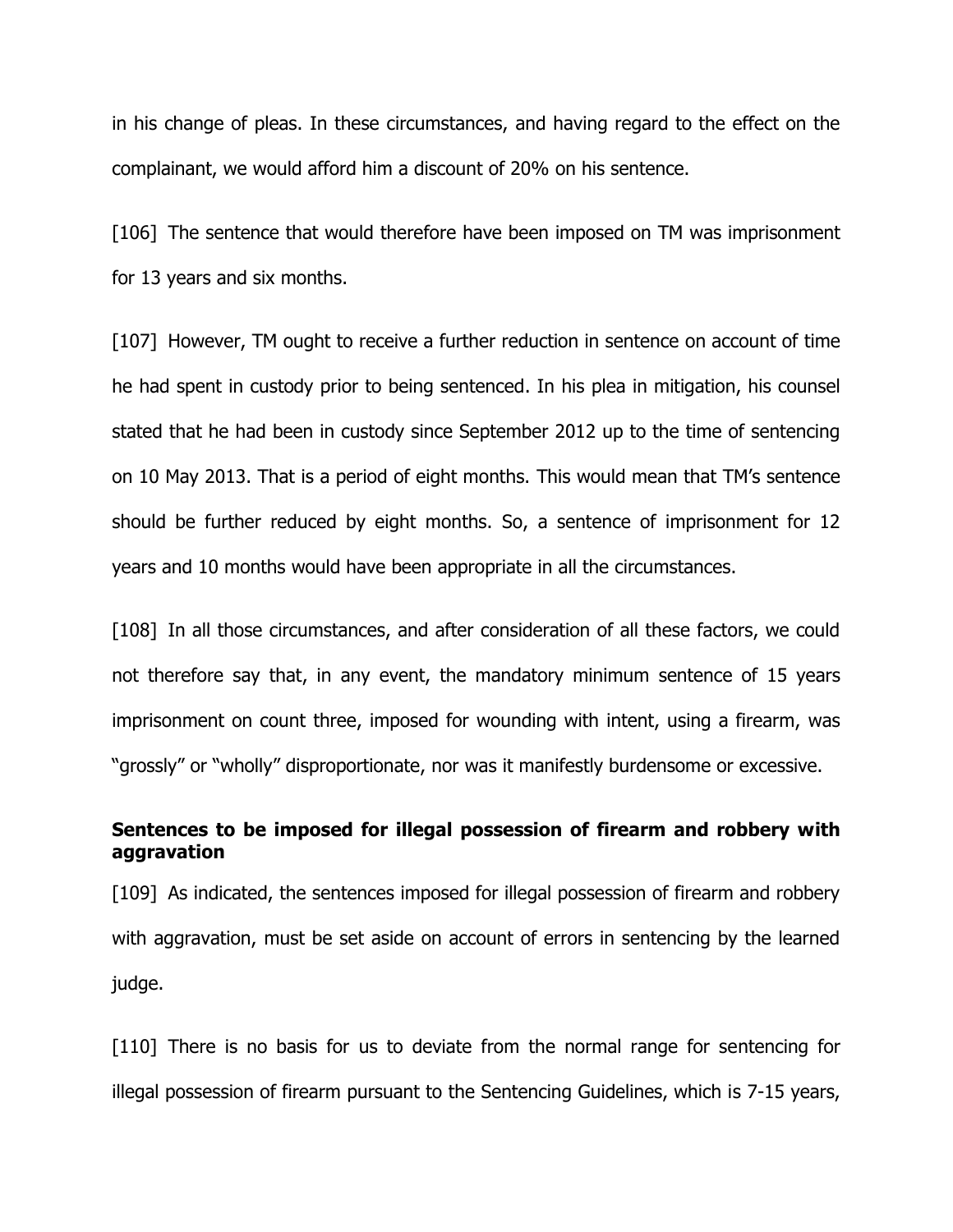with a starting point of 10 years. On account of the factors stated above with regard to the aggravating features, we would also increase his sentence substantially, and reduce it on account of the mitigating features. The 20% discount for TM's guilty plea would further reduce his sentence. The resulting sentence would therefore be nine years and eight months. With consideration being given to the eight months in custody, the sentence to be imposed would be nine years' imprisonment on count one for illegal possession of firearm.

[111] We would also utilise the normal range for sentencing for robbery aggravation which is 10-15 years, with a starting point of 12 years, as stated in the Sentencing Guidelines. The aggravating features would also increase this sentence substantially, and reduce it somewhat on account of the mitigating factors stated above. A 20% reduction would be afforded TM for his guilty plea. The resulting sentence would be 11 years. When the eight months that TM spent in custody prior to being sentenced is deducted, the sentence to be imposed on him in respect of count two for robbery with aggravation would be 10 years and four months' imprisonment.

### **Should a hearing have been held in keeping with R v Newton?**

[112] At the end of the Crown's submissions, counsel queried whether a hearing pursuant to **R v Newton** was required. This was because there was a divergence of accounts given by the complainant in his evidence and by TM in the SER. The complainant's account is stated at paragraphs [3]-[7] herein. However, in the SER, TM told the probation officer that he was travelling in a motor car with his cousin and another person on their way to a party when his cousin signalled that person (who was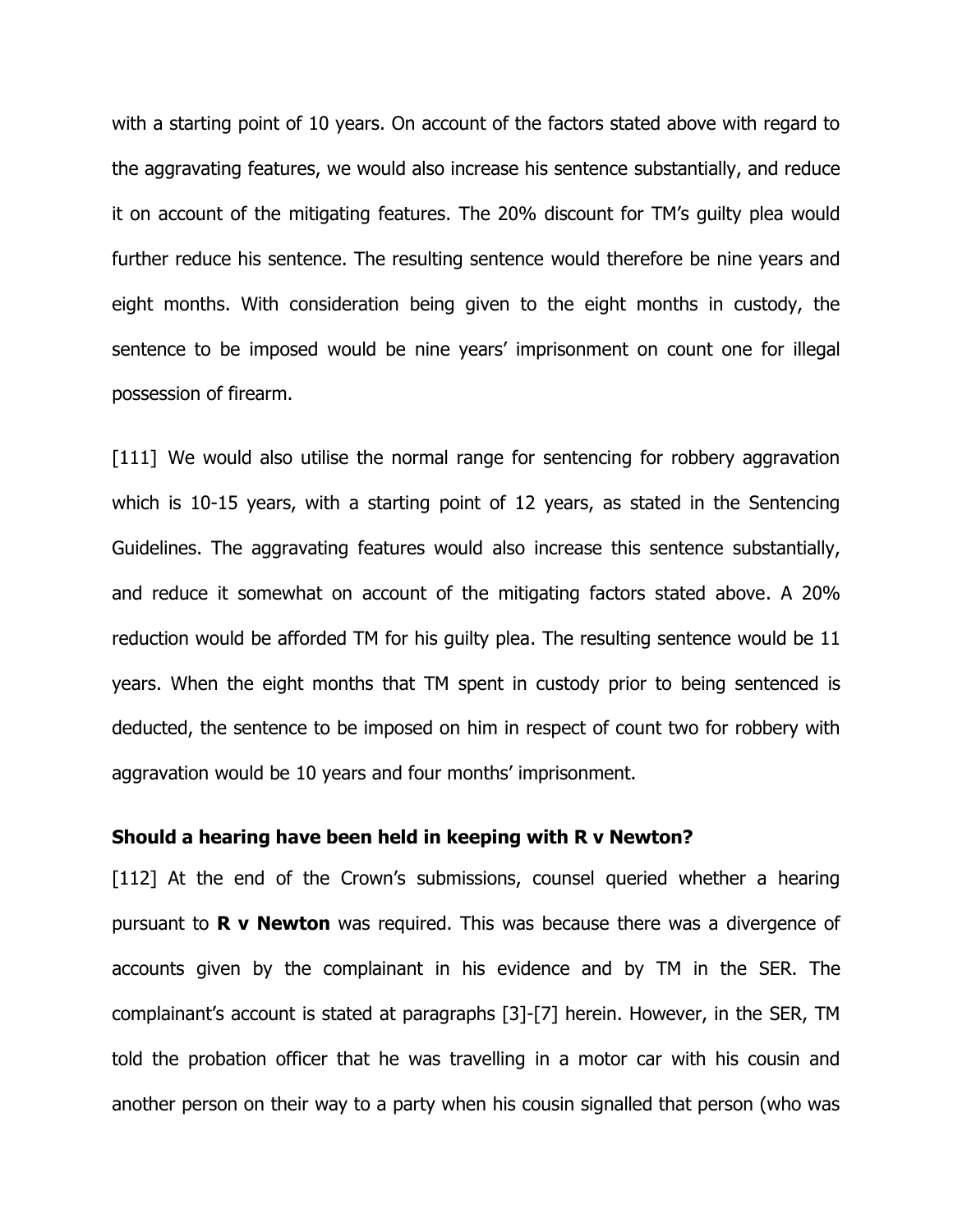the driver) to stop. TM and his cousin came out of the car and it was the cousin who pointed the gun at the complainant's head and demanded his cellular phone, and fired several shots at the complainant when he ran causing him to be injured. He, TM was not the shooter.

[113] Pursuant to **R v Newton**, one of the options open to a judge who is faced with divergent accounts is to hear evidence on both sides and decide on the issue. The learned judge heard the complainant's evidence, and Crown Counsel is correct in her assertion that the learned judge seemed to have accepted it as that was the evidence he had used in sentencing TM. Additionally, this alternative view stated as having been given by TM in the SER was not proffered to the court by TM's counsel at the time the plea was taken or in mitigation. In any event, section 20(5) of the Firearms Act also addresses this issue. By virtue of that provision, once TM was in the company of a person who used a firearm to commit a felony, in the absence of a reasonable excuse, he must be deemed to also have been in possession of the firearm if the circumstances give rise to the reasonable presentation that he was present to aid or abet the commission of that felony. That section would have applied to TM in conjunction with the common law principle of joint enterprise.

[114] Accordingly, there would have been no requirement for the learned judge to conduct a formal hearing to decide which version he should accept, because TM did not advance his account of the incident that contradicted the complainant's evidence that was placed before the learned judge. The basis of the pleas was therefore the version of events as advanced by the prosecution through the evidence of the complainant.